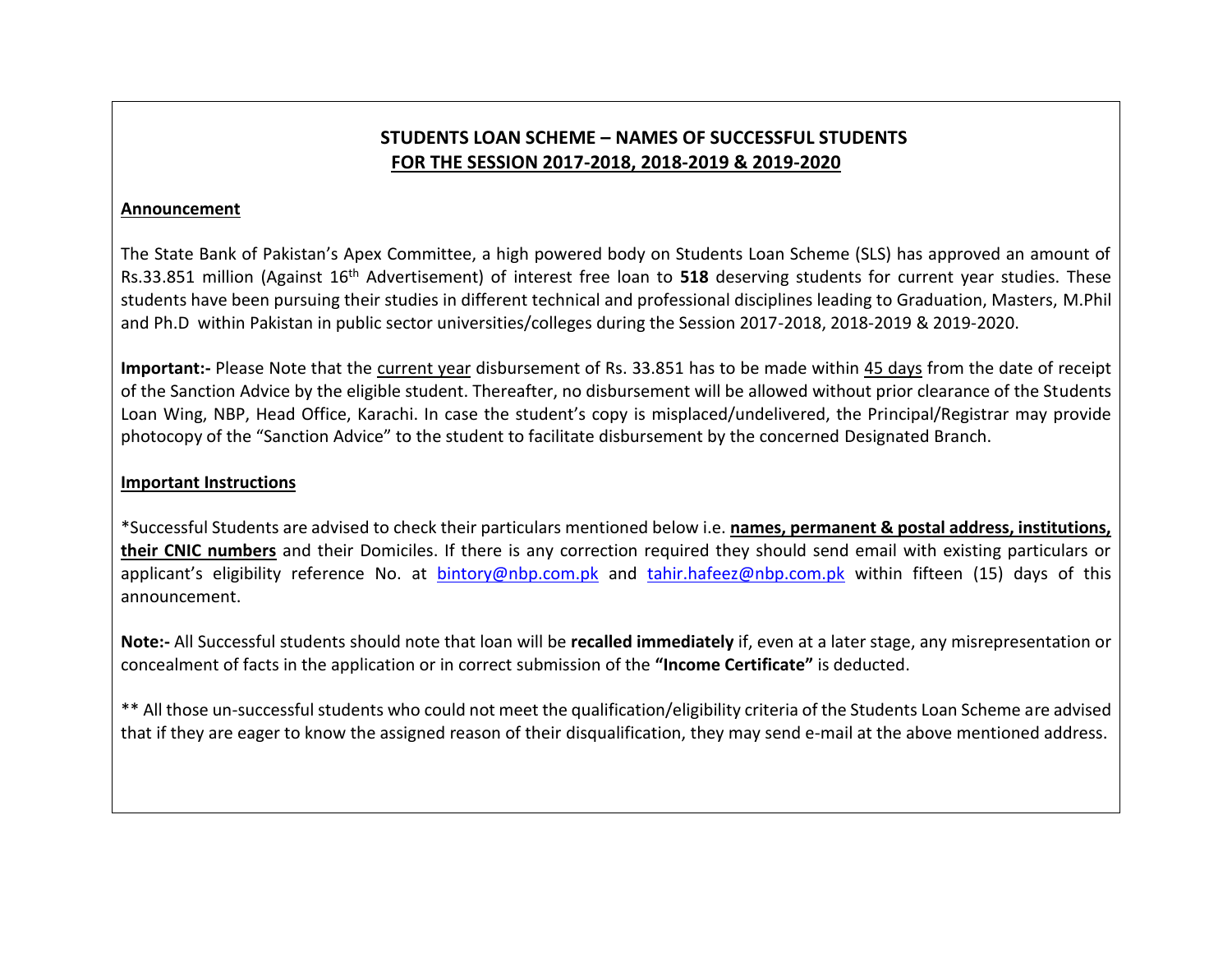| Sr. | Eligib.<br>No.          | Province     | <b>Name of Student</b>                              | <b>Student CNIC</b> | <b>Student Domicile</b>   | <b>Permanent Address</b>                                                                         | Postal Address                                              | Name of University / College Education Level |                   | Subject of<br>Study |
|-----|-------------------------|--------------|-----------------------------------------------------|---------------------|---------------------------|--------------------------------------------------------------------------------------------------|-------------------------------------------------------------|----------------------------------------------|-------------------|---------------------|
| 1   | $\overline{\mathbf{3}}$ | SINDH        | MR. MUNIR AHMED S/O. ALLAH BUX                      | 43105-6435430-1     | <b>JACOBABAD</b>          | VILLAGE HAJI MUHAMMAD KHOSO<br>THUL JCDHOUSE NO 1 MOHALLA RIAZ<br>COLONY DIST: JACOBABAD         | SHAH LATIF MEDICAL STORE RIAZ<br><b>COLONY THUL</b>         | CHANDKA MEDICAL COLLEGE,<br>LARKANA          | <b>GRADUATION</b> | Medicine            |
| 2   | 5                       | <b>SINDH</b> | MR. NOOR UDDIN S/O. NOOR HUSSAIN                    | 43105-3370027-7     | <b>JACOBABAD</b>          | VILLAGE GARHI HASSAN SARKI TEHSIL<br>THUL JACOBABAD                                              | SAME                                                        | CHANDKA MEDICAL COLLEGE,<br>LARKANA          | <b>GRADUATION</b> | Medicine            |
| 3   | $\overline{7}$          | SINDH        | MISS. AREEJ SOOMRO D/O. MANZOOR ALI<br>SOOMRO       | 41201-6381020-6     | DADU                      | VILLAGE ISMAIL ACHRA<br>MAZDOORABAD DAHERI MUHALLA<br>DADU                                       | MAZDOORABAD DAHERI MUHALLA<br>DADU                          | CHANDKA MEDICAL COLLEGE,<br>LARKANA          | <b>GRADUATION</b> | Medicine            |
| 4   | 9                       | SINDH        | MISS. BUSHRA D/O. NAZIR AHMED                       | 41205-2735509-4     | DADU                      | BHITAI COLONY MEHAR DISTRICT/CITY<br>DADU                                                        | SAME                                                        | CHANDKA MEDICAL COLLEGE,<br>LARKANA          | <b>GRADUATION</b> | Medicine            |
| 5   | 10                      | <b>SINDH</b> | MISS. NADIA NAZEER D/O. NAZEER<br>AHMED MAHESSAR    | 41205-4600805-2     | DADU                      | BHITAI COLONY MEHAR                                                                              | SAME                                                        | CHANDKA MEDICAL COLLEGE,<br>LARKANA          | <b>GRADUATION</b> | Medicine            |
| 6   | 12                      | SINDH        | MR. SALMAN ALI S/O. FATEH ALI                       | 45202-5676189-5     | <b>KHAIRPUR MIRS</b>      | PODARAZA TALUKA GAMBAT DISTRICT<br><b>KHAIRPUR MIRS</b>                                          | SAME                                                        | CHANDKA MEDICAL COLLEGE,<br>LARKANA          | <b>GRADUATION</b> | Medicine            |
|     | 14                      | SINDH        | MR. AFZAL HUSSAIN S/O. MITHAL LEGHARI               | 45303-5287794-5     | NOWSHERA<br><b>FEROZE</b> | VILLAGE BIJRANI LEGHARI P/O<br>GACHERO OLD TALUKAMORO DISTT<br>NAUSHERO FEROZE TEHSIL MORO       | SAME                                                        | CHANDKA MEDICAL COLLEGE,<br>LARKANA          | <b>GRADUATION</b> | Medicine            |
| 8   | 15                      | SINDH        | MR. NIAZ ALI S/O. KORO KHAN                         | 41202-6718752-5     | DADU                      | GULSHAN E IBRAHIM COLONY NEAR<br>EXCISE OFFICE DADU TEHSIL JOHI                                  | SAME                                                        | CHANDKA MEDICAL COLLEGE,<br>LARKANA          | <b>GRADUATION</b> | Medicine            |
| 9   | 16                      | SINDH        | MR. ALI GUL S/O. MUHAMMAD IDREES                    | 41201-8865894-1     | DADU                      | VILLAGE HAFIZMEERMUHAMMAD<br>KALHORO P/O DHOTRA TEHSIL DADU                                      | BOYS HOSTEL 7 CHANDKA MEDIVAL<br><b>COLLEGE LARKANA</b>     | CHANDKA MEDICAL COLLEGE,<br>LARKANA          | <b>GRADUATION</b> | Medicine            |
| 10  | 17                      | SINDH        | MR. FAROOQUE AHMED VIGHIO S/O.<br>SAJJAN ALI VIGHIO | 41203-7837983-3     | DADU                      | SHAHBAZ COLONY P/O CMC-LARKANA<br>77170 TEHSIL K.N SHAH DADU                                     | CHANDKA MEDICAL COLLEGE SMBBMU<br>LARKANA                   | CHANDKA MEDICAL COLLEGE,<br>LARKANA          | <b>GRADUATION</b> | Medicine            |
| 11  | 19                      | SINDH        | MR. AAQIB NAWAZ S/O. ALLAH NAWAZ<br>WASSAN          | 45208-9648956-5     | <b>KHAIRPUR MIRS</b>      | VILLAGE ALI ABAD WASSAN AREA<br>RANIPUR TEHSIL SOBH DHERO DISRT<br>KHAIRPUR MIRS CITY RANIPUR    | HOSTEL NO 6 ROOM NO 4 AT CHANDKA<br>MEDICAL COLLEGE LARKANA | CHANDKA MEDICAL COLLEGE,<br>LARKANA          | <b>GRADUATION</b> | Medicine            |
| 12  | 20                      | SINDH        | MR. SHABIR AHMED S/O. AMANULLAH<br><b>KHOSO</b>     | 43502-0412236-7     | KASHMORE                  | VILLAGE HAJI HAYAT KHOSOTALUKA<br>TANGWANI DISTT KASHMORE                                        | ROOM NO 71 MARVI HOSTEL CHANDKA<br>MEDICAL COLLEGE LARKANA  | CHANDKA MEDICAL COLLEGE,<br>LARKANA          | <b>GRADUATION</b> | Medicine            |
| 13  | 22                      | SINDH        | MR. ISRAR KHAN S/O. AHMED KHAN                      | 82202-8103862-5     | JEHLUM VALLEY             | VILLAGE GARTHAMA P/O CHINARI<br>TEHSIL: HATTIAN BALE DISTT: JHELUM<br><b>VALLEY CITY CHINARI</b> | CHANDKA MEDICAL COLLEGE LARKANA                             | CHANDKA MEDICAL COLLEGE,<br>LARKANA          | <b>GRADUATION</b> | Medicine            |
| 14  | 23                      | SINDH        | MR. SHAHZAD ALI S/O. GHOUS BUX                      | 43504-0509525-3     | KASHMORE                  | RAIS KAMIL KHAN CHACHAR AREA<br>KASHMORE P/O P.KHOSKI                                            | <b>LARKANA MARWAT HOSTEL</b>                                | CHANDKA MEDICAL COLLEGE,<br>LARKANA          | <b>GRADUATION</b> | Medicine            |
| 15  | 24                      | SINDH        | MR. HUSSAIN AHMED S/O. RAIS AHMED                   | 45504-6276093-1     | <b>SUKKUR</b>             | HOUSE NO C-32/034 MILLATARY<br>QUARTERS NEAR RED CROSS HOSPITAL<br>AREA MINARA SUKKUR            | SAME                                                        | CHANDKA MEDICAL COLLEGE,<br>LARKANA          | <b>GRADUATION</b> | Medicine            |
| 16  | 25                      | SINDH        | MR. SUHAIL AHMED S/O. WAZIR ALI                     | 45205-5507579-3     | KHAIRPUR MIRUM            | VILAGE SAJAN KHASKHELI TALUKA KOT<br>DIJI DISTRICT KHAIRPUR MIRS                                 | SAME                                                        | CHANDKA MEDICAL COLLEGE,<br>LARKANA          | <b>GRADUATION</b> | Medicine            |
| 17  | 26                      | SINDH        | MR. SHIVTA BAI S/O. JAI CHAND                       | 43105-8641947-8     | <b>JACOBABAD</b>          | HIDHU MUHALLA THULL DISTT<br><b>JACOBABAD</b>                                                    | <b>CHANDKA GIRLS HOSTEL</b>                                 | CHANDKA MEDICAL COLLEGE,<br>LARKANA          | <b>GRADUATION</b> | Medicine            |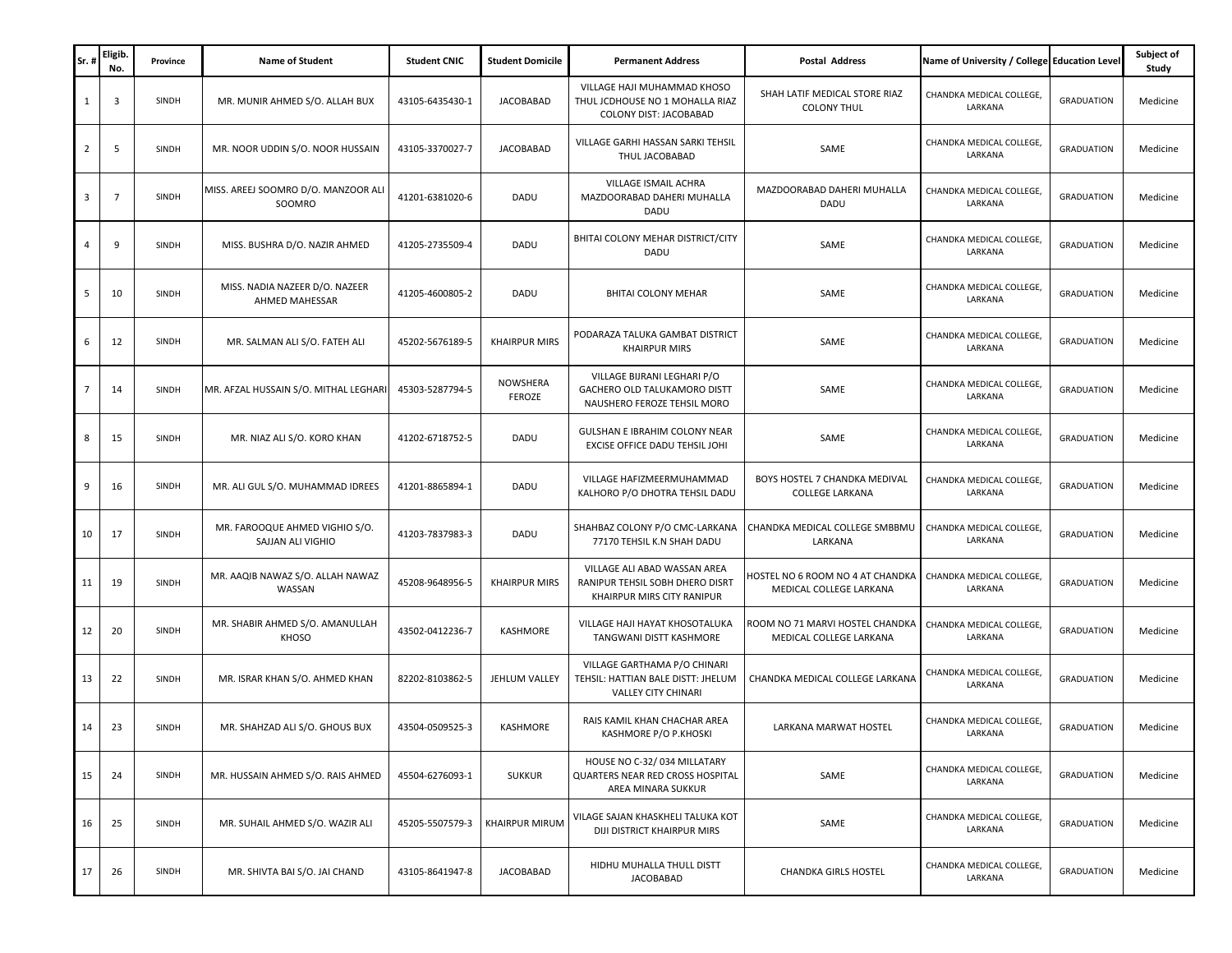| Sr. | Eligib.<br>No. | Province | <b>Name of Student</b>                              | <b>Student CNIC</b> | <b>Student Domicile</b> | <b>Permanent Address</b>                                                        | <b>Postal Address</b>                                                                 | Name of University / College Education Level |                   | Subject of<br>Study |
|-----|----------------|----------|-----------------------------------------------------|---------------------|-------------------------|---------------------------------------------------------------------------------|---------------------------------------------------------------------------------------|----------------------------------------------|-------------------|---------------------|
| 18  | 27             | SINDH    | MR. MUHAMMAD YAQOOB S/O. ABDUL<br>HAMEED            | 43105-6131803-7     | KASHMORE                | VILLAGE MOLVI M MOOSA BANGLANI<br>P/O THUL TEHSIL TANGWANI DISTT<br>KASHMORE    | SAME                                                                                  | CHANDKA MEDICAL COLLEGE,<br>LARKANA          | <b>GRADUATION</b> | Medicine            |
| 19  | 28             | SINDH    | MR. MUHAMMAD UZAIR S/O.<br>INAYATULLAH SOLANGI      | 43203-9316704-5     | LARKANA                 | HABIBANI STREET MOHALLA GAJUN<br>PUR CHOWK AREA MADINA COLONY<br>LARKANA        | ALI CLINIC NEAR MADINA COLONY<br>GAJAN PUR CHOWK LARKANA                              | CHANDKA MEDICAL COLLEGE,<br>LARKANA          | <b>GRADUATION</b> | Medicine            |
| 20  | 32             | SINDH    | MR. MOAZAM ALI S/O. SHABIR AHMED                    | 42201-5228966-3     | KASHMORE                | ADRASH MOHALLA AWAN MARKET<br>KANDHKOT                                          | ROOM NO 14 HOSTEL NO 7 CHANDKA<br>MEDICAL COLLEGELARKANA                              | CHANDKA MEDICAL COLLEGE,<br>LARKANA          | <b>GRADUATION</b> | Medicine            |
| 21  | 33             | SINDH    | MR. AFTAB ALI S/O. MUMTAZ ALI                       | 45204-2752189-9     | <b>KHAIRPUR MIRS</b>    | VILLAGE HAROON LODRO TALUKA<br>KINGRI DISTRICT KHAIRPUR                         | KTN NEWS OFFICE PIRJO GOTH                                                            | CHANDKA MEDICAL COLLEGE,<br>LARKANA          | <b>GRADUATION</b> | Medicine            |
| 22  | 35             | SINDH    | MISS. SAIMA D/O. ABDUL REHMAN<br>CHANDIO            | 43202-5117736-8     | <b>KHAIRPUR MIRS</b>    | VILLAGE GHULAM ALI CHANDIO<br>KAMBER DISTT KAMBER SHAHDAD KOT                   | SAME                                                                                  | CHANDKA MEDICAL COLLEGE,<br>LARKANA          | <b>GRADUATION</b> | Medicine            |
| 23  | 36             | SINDH    | MR. RIASAT MEHMOOD S/O. LIAQAT<br><b>HUSSAIN</b>    | 81103-8564595-1     | <b>KHAIRPUR MIRS</b>    | P/O JANDALA DARHAL TEHSIL<br>SAMAHNI DISTT BHIMBER AJK                          | SAME                                                                                  | CHANDKA MEDICAL COLLEGE,<br>LARKANA          | <b>GRADUATION</b> | Medicine            |
| 24  | 41             | SINDH    | MR. HAMZA MUHAMMAD S/O. RAFIQUE<br>AHMED            | 41201-7850986-9     | DADU                    | VILLAGE BORIRI TALUKA KN SHAH DISTT<br>DADU                                     | SAME                                                                                  | CHANDKA MEDICAL COLLEGE,<br>LARKANA          | <b>GRADUATION</b> | Medicine            |
| 25  | 46             | SINDH    | MR. ABDUL MALIK S/O. ABDUL AZIZ<br>SOOMRO           | 43202-5428217-7     | <b>KHAIRPUR MIRS</b>    | NAZAR ALI SHAH STREET SHAIKH<br>MOHALLA KAMBER                                  | ROOM NO 42 MARVI HOSTEL SMBBMU<br>LARKANA                                             | CHANDKA MEDICAL COLLEGE,<br>LARKANA          | <b>GRADUATION</b> | Medicine            |
| 26  | 48             | SINDH    | MISS. SHAHER BANO D/O. AHMED                        | 43203-4643007-0     | <b>KHAIRPUR MIRS</b>    | LUHUR COLONY LARKANA                                                            | SAME                                                                                  | CHANDKA MEDICAL COLLEGE,<br>LARKANA          | <b>GRADUATION</b> | Medicine            |
| 27  | 49             | SINDH    | MISS. ANOSHA D/O. NIRMAL DAS                        | 43207-0431963-8     | <b>KHAIRPUR MIRS</b>    | THANA ROAD HOUSE NO 61/A HINDU<br>MOHALLAH WARAH K SHAHDAD KOT                  | ALIGO HARABAD NEAR BISHTI MASJID<br>LARKANA                                           | CHANDKA MEDICAL COLLEGE,<br>LARKANA          | <b>GRADUATION</b> | Medicine            |
| 28  | 50             | SINDH    | MISS. ZEESHA D/O. LACHHMAN LAL                      | 43203-2746516-2     | <b>KHAIRPUR MIRS</b>    | HOUSE NO 1415 C NAWATAK<br>MOHALLA LARKANA                                      | SAME                                                                                  | CHANDKA MEDICAL COLLEGE,<br>LARKANA          | <b>GRADUATION</b> | Medicine            |
| 29  | 52             | SINDH    | MR. NOOR ULLAH MAGSI S/O. MURAD ALI<br><b>MAGSI</b> | 43203-1936364-3     | <b>KHAIRPUR MIRS</b>    | MASTOI MOHALLA TEHSIL SHAHDAD<br>KOT DISTT KAMBER SHAHDAD KOT                   | SAME                                                                                  | CHANDKA MEDICAL COLLEGE,<br>LARKANA          | <b>GRADUATION</b> | Medicine            |
| 30  | 57             | SINDH    | MISS. BISMA D/O. ZULFIQAR ALI                       | 43406-0653224-0     | <b>KHAIRPUR MIRS</b>    | RESHAM GALSHAIKH MOHALLA<br>SHAHDAD KOT                                         | SAME                                                                                  | CHANDKA MEDICAL COLLEGE,<br>LARKANA          | <b>GRADUATION</b> | Medicine            |
| 31  | 61             | SINDH    | MR. UMAIR AHMED S/O. MUKHIAR<br>AHMED               | 43105-8416448-1     | <b>JACOBABAD</b>        | VILLAGE WARIS DINO NOONARI THULI<br>DISTT: JACOBABAD                            | <b>MEER MUHAMMAD MILLS STORE NEAR</b><br>JAMIA MASJID THULL DISRR<br><b>JACOBABAD</b> | CHANDKA MEDICAL COLLEGE,<br>LARKANA          | <b>GRADUATION</b> | Medicine            |
| 32  | 62             | SINDH    | MR. ADNAN MASHOOQUE S/O.<br>MUHAMMAD MASHOOQUE      | 43404-0420409-9     | KAMBER                  | VILLAGE NEW THARO WADHO TEHSIL<br>MIROKHAN DISTT KAMBER                         | <b>IHSAN COLONY LARKANA</b>                                                           | CHANDKA MEDICAL COLLEGE.<br>LARKANA          | <b>GRADUATION</b> | Medicine            |
| 33  | 63             | SINDH    | MR. HAFEEZ ULLAH S/O. MUHAMMAD<br><b>ISHAQUE</b>    | 43101-1050597-9     | <b>JACOBABAD</b>        | MOHALLA SHEHLIANI BLOCK NO 7 P/O<br>79050 TEHSIL GARI KHAIRO DISTT<br>JACOBABAD | RAJA COMPUTERIZED KANTA GARI<br><b>KHAIRO</b>                                         | CHANDKA MEDICAL COLLEGE.<br>LARKANA          | <b>GRADUATION</b> | Medicine            |
| 34  | 65             | SINDH    | MISS. ABIDA PARVEEN D/O. GHULAM<br>FAREED           | 43502-0644349-2     | KASHMORE                | MOHALLA MADARSATALUKA<br>TANGWANI DISTT KASHMORE                                | SAME                                                                                  | CHANDKA MEDICAL COLLEGE,<br>LARKANA          | <b>GRADUATION</b> | Medicine            |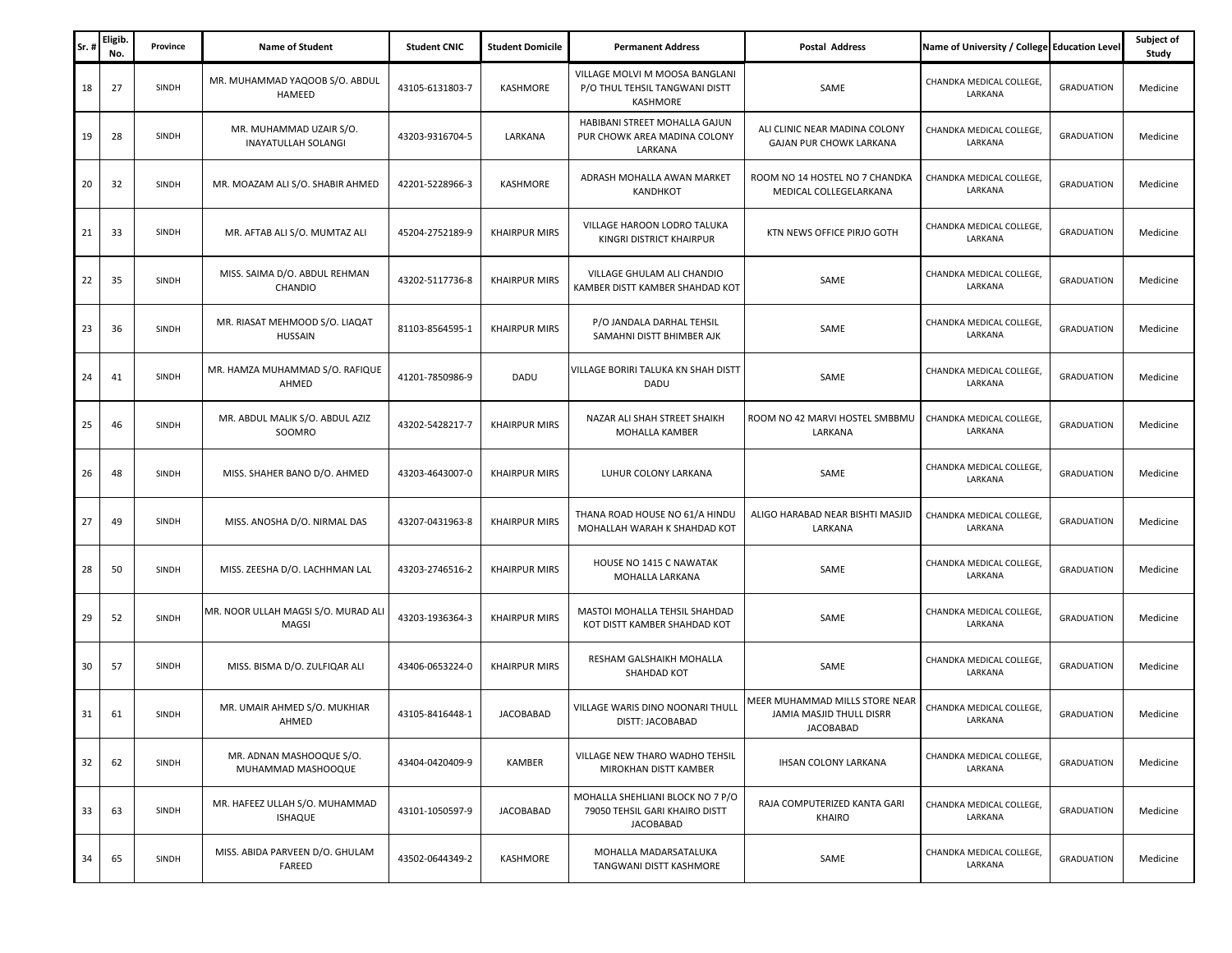| Sr. | Eligib.<br>No. | Province | <b>Name of Student</b>                                 | <b>Student CNIC</b> | <b>Student Domicile</b> | <b>Permanent Address</b>                                                                | <b>Postal Address</b>                                     | Name of University / College Education Level      |                   | Subject of<br>Study |
|-----|----------------|----------|--------------------------------------------------------|---------------------|-------------------------|-----------------------------------------------------------------------------------------|-----------------------------------------------------------|---------------------------------------------------|-------------------|---------------------|
| 35  | 66             | SINDH    | MR. SUNNY KUMAR S/O. BHOJO MAL                         | 43304-3147120-7     | <b>SHIKARPUR</b>        | HOUSE NO 21/347-48 MIRZA MOHALLA<br>P/O, TEHSIL, CITY SHIKARPUR                         | SAME                                                      | CHANDKA MEDICAL COLLEGE,<br>LARKANA               | <b>GRADUATION</b> | Medicine            |
| 36  | 67             | SINDH    | MR. OMI KUMAR S/O. GURMUKH DAS                         | 43105-5134733-1     | <b>KHAIRPUR MIRS</b>    | HINDU MOHALLA THULL DISTT<br><b>JACOBABAD</b>                                           | SAME                                                      | CHANDKA MEDICAL COLLEGE,<br>LARKANA               | <b>GRADUATION</b> | Medicine            |
| 37  | 166            | SINDH    | MR. SAHIL KUMAR S/O. MURLI MAL                         | 43105-3257789-5     | <b>JACOBABAD</b>        | HINDU MOHALLA THUL DISTT<br><b>JACOBABAD</b>                                            | SAME                                                      | CHANDKA MEDICAL COLLEGE,<br>LARKANA               | <b>GRADUATION</b> | Medicine            |
| 38  | 164            | SINDH    | MR. BABAR ALI QURESHI S/O. MUKHTIAR<br>ALI QURESHI     | 41203-4890344-7     | DADU                    | SHAHBAZ COLONY K.N SHAH                                                                 | CHANDKA MEDICAL COLLEGE                                   | CHANDKA MEDICAL COLLEGE                           | <b>GRADUATION</b> | Medicine            |
| 39  | 152            | SINDH    | MR. FAHEEM AHMED S/O. MUHAMMAD<br>SHAREEF              | 45204-5055915-3     | <b>KHAIRPUR MIRS</b>    | PO AHMED PUR TEH KINGRI BKHAIRPUF                                                       | H NO 25 SACHAL GOTH GULSHAN<br><b>TOWN KHI</b>            | DAWOOD COLLEGE OF<br>ENGINEERING & TECH. KARACHI  | <b>GRADUATION</b> | Engineering         |
| 40  | 140            | SINDH    | MR. GHULAM MURTAZA S/O. QAIM KHAN                      | 43407-0441446-3     | KAMBER<br>SHAHDADKOT    | VILLAGE SAHIB KHAN TUNIOTALUKA<br>WARAH DISTT KAMBER SHAHDADKOT<br>SINDH.               | DOW BOYS HOSTELOPPOSITE O SIUT<br>KARACHI.                | DOW MEDICAL COLLEGE,<br>KARACHI                   | <b>GRADUATION</b> | Medicine            |
| 41  | 175            | SINDH    | MR. ASHHAD KHAN NIZAMANI S/O. QAIM<br>KHAN             | 41306-0688210-1     | HYDERABAD               | HOUSE NO 3 NIZAMANAI MOHALLA<br><b>TANDO QAISER</b>                                     | ASHHAD ROOM NO 5 GIMS BOYS<br>HOSTEL GAMBAT               | Gambat Institute of Medical<br>Sciences, Khairpur | <b>GRADUATION</b> | Medicine            |
| 42  | 176            | SINDH    | MR. VINOD KUMAR S/O. CHANDAR<br><b>KUMAR</b>           | 41308-2123214-9     | TANDO M. KHAN           | HOUSE NO B/503 MEMON MOHALLA<br>CHOHARMAL STREET SHAHI BAZAR TM<br>KHAN                 | SAME                                                      | Gambat Institute of Medical<br>Sciences, Khairpur | <b>GRADUATION</b> | Medicine            |
| 43  | 185            | SINDH    | MR. JAISH MUHAMMAD S/O. MAQBOOL<br>AHMED               | 44205-6459736-3     | SANGHAR                 | VILLAGE MIR MUHAMMAD LAGHARI<br>P/O JAFFAR KHAN TEHSIL SINJHORO<br><b>DISTT SANGHAR</b> | HOUSING SOCIETY SHAHDADPUR                                | Gambat Institute of Medical<br>Sciences, Khairpur | <b>GRADUATION</b> | Medicine            |
| 44  | 186            | SINDH    | MISS. YOGITA DEVI D/O. GOTAM KUMAR                     | 41104-2383574-2     | <b>BADIN</b>            | KHOWAJA MOHALLAWARD NO 6<br><b>TANDO BAGO</b>                                           | SAME                                                      | Gambat Institute of Medical<br>Sciences, Khairpur | <b>GRADUATION</b> | Medicine            |
| 45  | 187            | SINDH    | MISS. MAHEEN D/O. M.SHAKEEL                            | 41409-9375424-8     | <b>THATTA</b>           | MAKLI CO OPERATIVE HOUSING<br><b>SOCIETY</b>                                            | SAME                                                      | Gambat Institute of Medical<br>Sciences, Khairpur | <b>GRADUATION</b> | Medicine            |
| 46  | 193            | SINDH    | MISS. FARAH NAZ ABBASI D/O. NAZEER<br>AHMED ABBASI     | 45202-4664239-0     | <b>KHAIRPUR</b>         | ABBASI MOHALLA KHUHRA TEHSIL<br><b>GAMBAT DISTT KHAIRPUR</b>                            | SAME                                                      | Gambat Institute of Medical<br>Sciences, Khairpur | <b>GRADUATION</b> | Medicine            |
| 47  | 198            | SINDH    | MISS. ZAKIA D/O. ZAHOOR ALAM                           | 41307-6757519-0     | <b>MATIARI</b>          | KHANDU HALA MATIARI                                                                     | HOUSE NO 222/B TANDO ALLAH YAR                            | Gambat Institute of Medical<br>Sciences, Khairpur | <b>GRADUATION</b> | Medicine            |
| 48  | 201            | SINDH    | MISS. MEMOONA D/O. JAVED IQBAL                         | 45402-7750486-0     | <b>NAWABSHAH</b>        | HOUSE NO C-345 NEAR MAKKI MASJID<br>MARYAM ROAD NAWABSHAH                               | HOUSE NO 16 HUSSAIN ABAD COLONY<br>SANGHAR ROAD NAWABSHAH | Gambat Institute of Medical<br>Sciences, Khairpur | <b>GRADUATION</b> | Medicine            |
| 49  | 202            | SINDH    | MR. KHALIL AHMED KHOHARO S/O.<br><b>GHULAM RASOOL</b>  | 41203-9017144-1     | DADU                    | SHAHBAZ COLONY K.N SHAH                                                                 | GAMBAT MEDICAL COLLEGE                                    | Gambat Institute of Medical<br>Sciences, Khairpur | <b>GRADUATION</b> | Medicine            |
| 50  | 203            | SINDH    | MISS. RENIKA D/O. KISHOR KUMAR                         | 44103-8920447-0     | <b>MIRPURKHAS</b>       | HOUSE NO 1407 STREET NO. 02 KHAR<br>PARA MIRPURKHAS                                     | SAME                                                      | Gambat Institute of Medical<br>Sciences, Khairpur | <b>GRADUATION</b> | Medicine            |
| 51  | 204            | SINDH    | MR. WALEED AHMED KHOKHAR S/O.<br>TARIQ MEHMOOD KHOKHAR | 44204-6131904-5     | <b>UMERKOT</b>          | <b>GOTH SHAIRPUR TALI TEHSIL KUNRI</b><br><b>UMERKOT</b>                                | ROOM NO 16 GIMS BOYS HOSTEL<br>GAMBAT                     | Gambat Institute of Medical<br>Sciences, Khairpur | <b>GRADUATION</b> | Medicine            |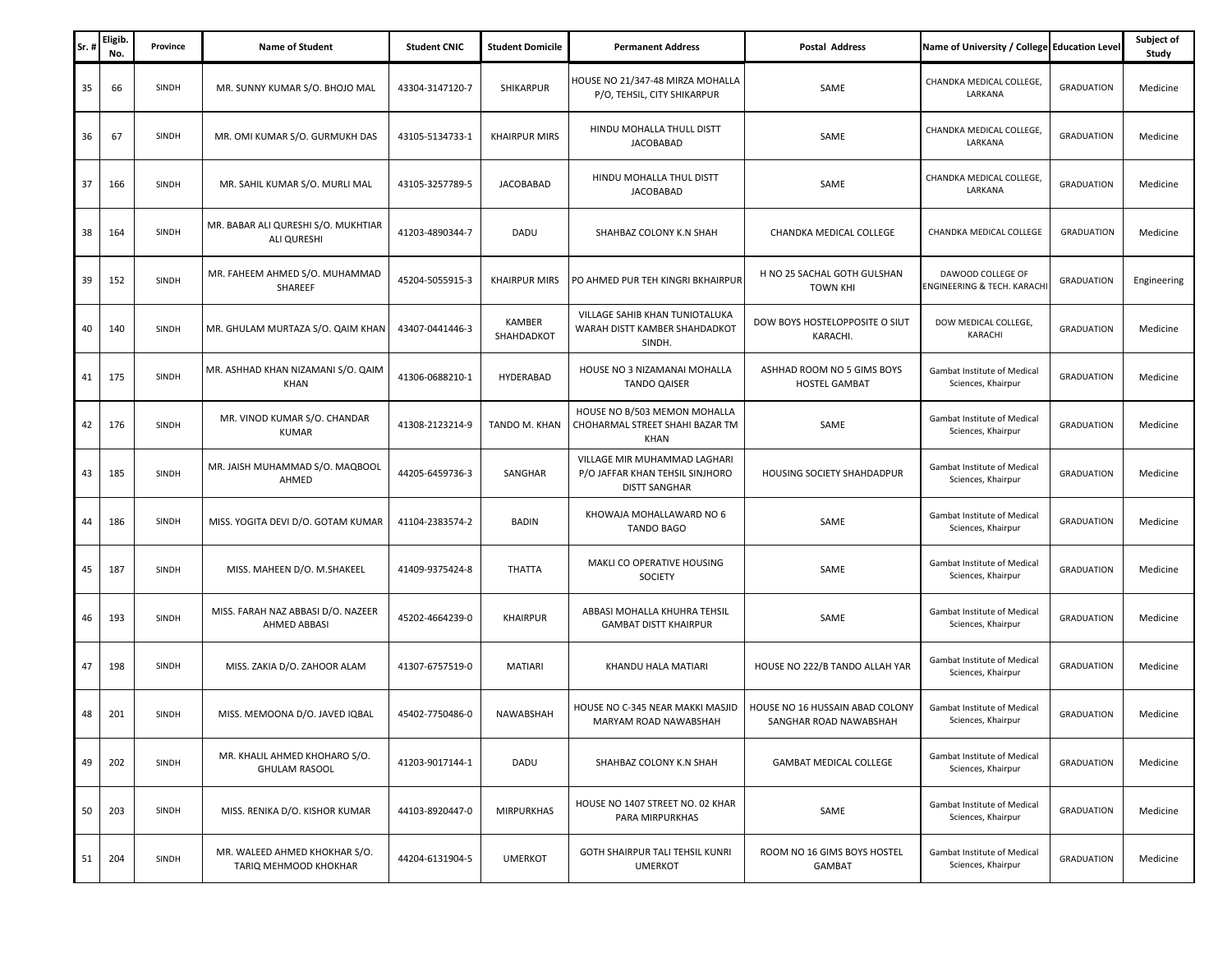| Sr. | Eligib.<br>No. | Province | <b>Name of Student</b>                                    | <b>Student CNIC</b> | <b>Student Domicile</b> | <b>Permanent Address</b>                                                                      | Postal Address                                     | Name of University / College Education Level                                               |                   | Subject of<br>Study |
|-----|----------------|----------|-----------------------------------------------------------|---------------------|-------------------------|-----------------------------------------------------------------------------------------------|----------------------------------------------------|--------------------------------------------------------------------------------------------|-------------------|---------------------|
| 52  | 205            | SINDH    | MR. NAJEEB ULLAH S/O. HAFIZ MAZHAR<br>ALI                 | 93504-0511786-1     | KASHMORE                | VILLAGE HAJI MADOO KHAN JAKHRANI<br>AREA SAMU BUXPUR DISTT KASHMORE                           | SAME                                               | Gambat Institute of Medical<br>Sciences, Khairpur                                          | <b>GRADUATION</b> | Medicine            |
| 53  | 206            | SINDH    | MR. WASEEM SAJAD S/O. BASHIR AHMED                        | 41801-0060548-1     | MATIARI                 | BUGHIA MOHALLA BHIT SHAH DISTT<br>MATIARI                                                     | GIMS BOYS HOSTEL GAMBAT ROOM<br><b>NO17</b>        | Gambat Institute of Medical<br>Sciences, Khairpur                                          | <b>GRADUATION</b> | Medicine            |
| 54  | 207            | SINDH    | MR. WAQAR ALI S/O. ABDUL RASHEED<br>KHAN                  | 43504-0523733-3     | KASHMORE                | VILLAGE ZORGARH DISTT KASHMORE                                                                | SAME                                               | Gambat Institute of Medical<br>Sciences, Khairpur                                          | <b>GRADUATION</b> | Medicine            |
| 55  | 195            | SINDH    | MR. SHAFQAT RAZA S/O. RAZA<br>MUHAMMAD                    | 43206-9269840-9     | LARKANA                 | VILLAGE ALI JATOIBAKRANI LARKANA                                                              | KHALIQUE COLONY AIRPORT ROAD<br>LARKANA            | Gambat Institute of Medical<br>Sciences, Khairpur                                          | <b>GRADUATION</b> | Medicine            |
| 56  | 171            | SINDH    | MR. TUSHAL KUMAR S/O. ENGINEER                            | 43103-6889767-9     | KASHMORE                | NASEER MOHALLA KANDH KOT NASEER<br>U.C.04                                                     | NEW SHAHBAZ COLONY KHAIRPUR                        | Khairpur Medical College,<br>Khairpur                                                      | <b>GRADUATION</b> | Medicine            |
| 57  | 104            | SINDH    | MR. JAINT KUMAR S/O. KHETARAM                             | 41306-6910692-9     | NAWABSHAH               | P/O, TEHSIL MITHI DISTT THARPARKAR<br><b>TALUKA MITHI</b>                                     | ROOM NO 42 AL-SINA HOSTEL LUMHS<br><b>JAMSHORO</b> | LIAQUAT MEDICAL COLLEGE,<br><b>JAMSHORO</b>                                                | <b>GRADUATION</b> | Medicine            |
| 58  | 111            | SINDH    | MISS. PAYAL D/O. LALCHAND                                 | 41306-6910692-9     | NAWABSHAH               | P/O, TEHSIL MITHI DISTT THARPARKAR<br><b>TALUKA MITHI</b>                                     | SAME                                               | LIAQUAT MEDICAL COLLEGE,<br><b>JAMSHORO</b>                                                | <b>GRADUATION</b> | Medicine            |
| 59  | 114            | SINDH    | MISS. KOMAL KARMANI D/O. VEER<br><b>VIKRAM</b>            | 42501-8130915-0     | NAWABSHAH               | KARMANI HOUSE KARMANI MOHALLA<br>MITHI DISTT THARPARKAR                                       | SYEDA FATIMA GIRLS HOSTEL LUMHS<br><b>JAMSHORO</b> | LIAQUAT MEDICAL COLLEGE,<br><b>JAMSHORO</b>                                                | <b>GRADUATION</b> | Medicine            |
| 60  | 120            | SINDH    | MISS. MUSKAAN QURESHI D/O. DEEDAR<br><b>HUSSAIN</b>       | 41409-3906438-4     | NAWABSHAH               | ISLAMPUR MOHALLA WARD NO 3<br>THATTA                                                          | ROOM NO 74 B ZAIBUNNISA LUMHS<br><b>JAMSHORO</b>   | LIAQUAT MEDICAL COLLEGE,<br>JAMSHORO                                                       | <b>GRADUATION</b> | Medicine            |
| 61  | 107            | SINDH    | MR. ABDUL QADIR S/O. NOOR<br>MUHAMMAD                     | 45208-8730438-7     | <b>KHAIRPUR</b>         | VILLAGE NOOR MUHAMMAD TALUKA<br>SOBHODERO AREA KACHO TEHSIL<br>NIWARO DISTT KHAIRPUR          | SAME                                               | MEHRAN UNIVERSITY OF ENG.<br>and TECH. JAMSHORO                                            | PH.D              | Engineering         |
| 62  | 163            | SINDH    | MR. ZAIN ALI S/O. DADAN BHATTI                            | 45301-9744884-5     | NOWSHERO<br>FEROZE      | VILLAGE NIBHORO BHATTI AREA BHIRIA<br>CITY NAUSHAHRO FEROZE                                   | SAME                                               | MEHRAN UNIVERSITY OF ENG.<br>and TECH. JAMSHORO                                            | <b>GRADUATION</b> | Engineering         |
| 63  | 155            | SINDH    | MR. MUHAMMAD ARBAKAN GUJJAR S/O.<br>MUHAMMAD AKRAM GUJJAR | 42301-4010200-9     | SINDH                   | HOUSE NO 570 STREET NO 19 SECTOR<br>NO MANZOOR COLONY KARACHI                                 | SAME                                               | N.E.D UNIVERSITY OF ENGG. &<br>TECH. KARACHI                                               | <b>GRADUATION</b> | Engineering         |
| 64  | 71             | SINDH    | MISS. SAPERNA WADHWANI D/O. SURESH<br><b>KUMAR</b>        | 45204-4854836-0     | <b>KHAIRPUR MIRS</b>    | HOUSE NO 103 MOHALLA HINDU AREA<br>DHORO TEHSIL KINGRI CITY PIRYALOI<br><b>DISTT KHAIRPUR</b> | SAME                                               | Peoples University of Medical<br>& Health Science for Women.<br>Shaheed Benazirabad, Sindh | <b>GRADUATION</b> | Medicine            |
| 65  | 73             | SINDH    | MISS. GORI KUMARI D/O. PREM KUMAR                         | 44303-7341849-6     | <b>KHAIRPUR MIRS</b>    | LOHANA MOHALLA MITHI TEHSIL<br>THARPARKAR                                                     | SAME                                               | Peoples University of Medical<br>& Health Science for Women,<br>Shaheed Benazirabad, Sindh | <b>GRADUATION</b> | Medicine            |
| 66  | 74             | SINDH    | MISS. SANAM D/O. MUMTAZ AHMED                             | 45302-8568943-2     | <b>NAUSHERO FEROZE</b>  | WARD NO 12 MOHALLA NEW BAKHRI<br>AREA TOWN KDRO P/O KANDIARO<br>DISTT NAUSHEROFEROZE          | SAME                                               | Peoples University of Medical<br>& Health Science for Women,<br>Shaheed Benazirabad, Sindh | <b>GRADUATION</b> | Medicine            |
| 67  | 76             | SINDH    | MISS. UMAL WARA D/O. GHULAM<br>RASOOL                     | 41103-9988123-8     | <b>KHAIRPUR MIRS</b>    | SAMRA MOHALLAH NEAR BOYS HIGH<br>SCHOOL MATLI BADIN                                           | SAME                                               | Peoples University of Medical<br>& Health Science for Women,<br>Shaheed Benazirabad, Sindh | <b>GRADUATION</b> | Medicine            |
| 68  | 78             | SINDH    | MISS. POORI D/O. WASHDEV                                  | 43504-0662083-2     | <b>KHAIRPUR MIRS</b>    | MAZARI MOHALLA KASHMORE                                                                       | SAME                                               | Peoples University of Medical<br>& Health Science for Women,<br>Shaheed Benazirabad, Sindh | <b>GRADUATION</b> | Medicine            |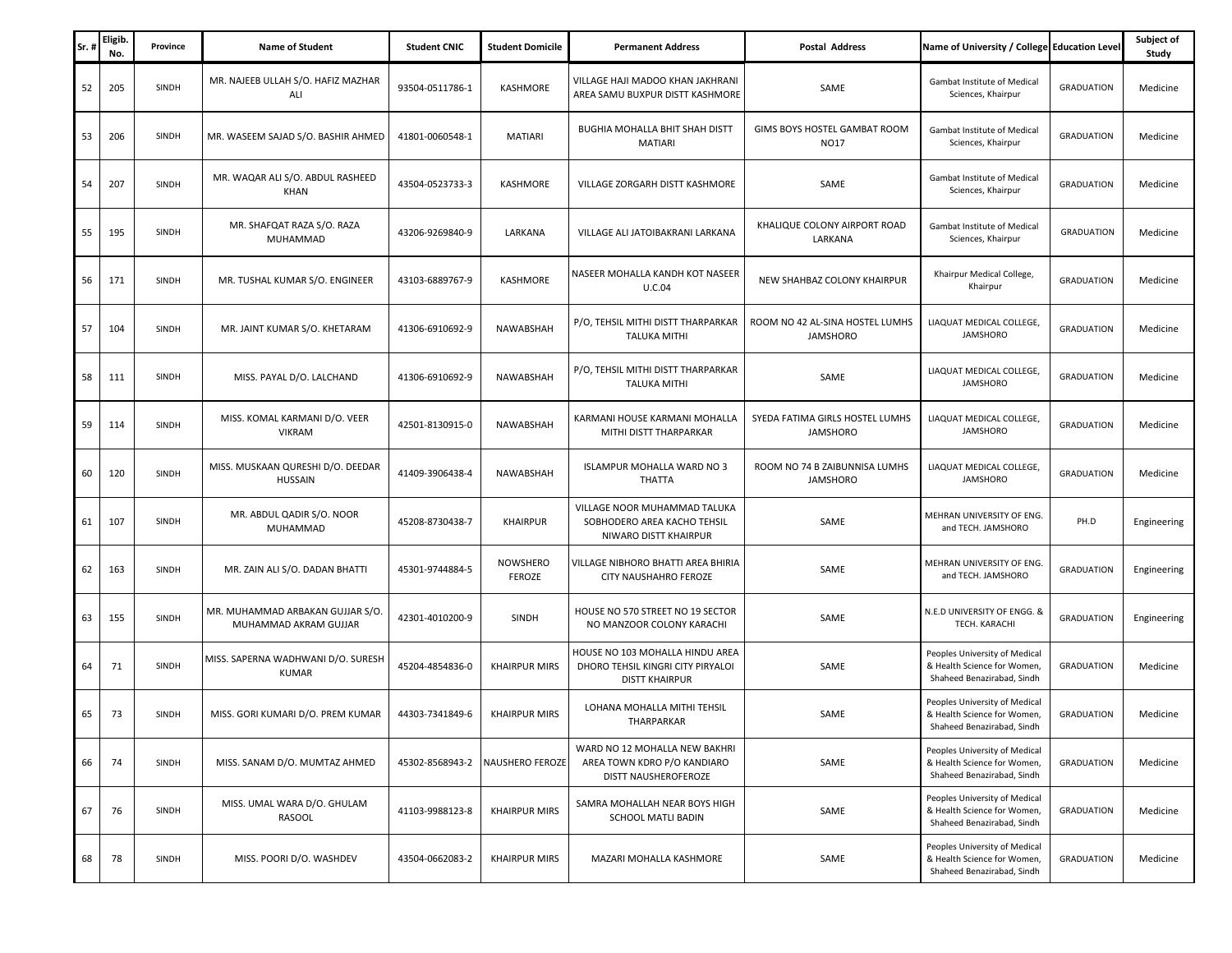| Sr. | Eligib.<br>No. | Province | <b>Name of Student</b>                     | <b>Student CNIC</b> | <b>Student Domicile</b> | <b>Permanent Address</b>                                                                 | <b>Postal Address</b>                     | Name of University / College Education Level                                               |                   | Subject of<br>Study                           |
|-----|----------------|----------|--------------------------------------------|---------------------|-------------------------|------------------------------------------------------------------------------------------|-------------------------------------------|--------------------------------------------------------------------------------------------|-------------------|-----------------------------------------------|
| 69  | 80             | SINDH    | MISS. IFFAT GUL D/O. GUL MUHAMMAD          | 45304-8729593-0     | NAWABSHAH               | GHULAM MUHAMMAD JAMALI<br>COLONY HOUSE NO 52-53 MOHALLA<br>DAUDI CHOCK TEHSIL NAWABSHAHA | SAME                                      | Peoples University of Medical<br>& Health Science for Women,<br>Shaheed Benazirabad, Sindh | <b>GRADUATION</b> | Medicine                                      |
| 70  | 83             | SINDH    | MISS. KASHISH D/O. GANESO RAM              | 43504-0660933-0     | NAWABSHAH               | MAZARI MOHALLA TOWN COMMITTEE<br>KASHMORE                                                | GURU NANAK NAGAR HINDU COLONY<br>KASHMORE | Peoples University of Medical<br>& Health Science for Women,<br>Shaheed Benazirabad, Sindh | <b>GRADUATION</b> | Medicine                                      |
| 71  | 84             | SINDH    | MISS. MANISHA D/O. ASHOK KUMAR             | 45202-8589734-2     | NAWABSHAH               | KHAIRSHAH TALUKA GAMBAT DISTT<br><b>KHAIRPUR</b>                                         | SAME                                      | Peoples University of Medical<br>& Health Science for Women,<br>Shaheed Benazirabad, Sindh | <b>GRADUATION</b> | Medicine                                      |
| 72  | 86             | SINDH    | MISS. SAIMA SOOMRO D/O. MANZOOR<br>AHMED   | 41203-8982577-6     | NAWABSHAH               | SHAHBAZ COLONY P/O K.N SHAH DISTT<br>DADU                                                | SAME                                      | Peoples University of Medical<br>& Health Science for Women,<br>Shaheed Benazirabad, Sindh | <b>GRADUATION</b> | Medicine                                      |
| 73  | 88             | SINDH    | MISS. AINA NAZ D/O. RASOOL BUX             | 45208-5805608-4     | NAWABSHAH               | SHAIKH MOHALLAH HINGORJA<br><b>DISTRICT KHAIRPUR</b>                                     | SAME                                      | Peoples University of Medical<br>& Health Science for Women,<br>Shaheed Benazirabad, Sindh | <b>GRADUATION</b> | Medicine                                      |
| 74  | 89             | SINDH    | MISS. KANWAL D/O. NAWAL RAI                | 44107-3893867-8     | NAWABSHAH               | WARD NO 312 HARCHAND AREA<br>KARWANIWAS TEHSIL UMERKOT                                   | SAME                                      | Peoples University of Medical<br>& Health Science for Women,<br>Shaheed Benazirabad, Sindh | <b>GRADUATION</b> | Medicine                                      |
| 75  | 90             | SINDH    | MISS. SAWERA D/O. MIR MUHAMMAD             | 42501-3118672-6     | NAWABSHAH               | MAHMOODABAD PHULJI STATION<br>DISTT DADU                                                 | SAME                                      | Peoples University of Medical<br>& Health Science for Women,<br>Shaheed Benazirabad, Sindh | <b>GRADUATION</b> | Medicine                                      |
| 76  | 91             | SINDH    | MISS. ANIQA HASSAN D/O. MUHAMMAD<br>HASSAN | 41409-2102844-2     | NAWABSHAH               | HOUSE NO D-40 MOHALLA PHASE -1<br>HASHMIABAD P/O MAKLI THATTA                            | SAME                                      | Peoples University of Medical<br>& Health Science for Women,<br>Shaheed Benazirabad, Sindh | <b>GRADUATION</b> | Medicine                                      |
| 77  | 96             | SINDH    | MISS. NEETA KUMARI D/O. NAROO MAL          | 44206-3602956-2     | NAWABSHAH               | ANMOL COLONY TANDO ADAM TEHSIL<br>SANGHAR                                                | SAME                                      | Peoples University of Medical<br>& Health Science for Women,<br>Shaheed Benazirabad, Sindh | <b>GRADUATION</b> | Medicine                                      |
| 78  | 99             | SINDH    | MISS. MANESHA KUMARI D/O. PEHLAJ<br>MAL    | 44107-4242141-0     | NAWABSHAH               | FLAT NO 51ST FLOOR CITY TOWER<br>JAMAT KHANA HYDERABAD                                   | SAME                                      | Peoples University of Medical<br>& Health Science for Women,<br>Shaheed Benazirabad, Sindh | <b>GRADUATION</b> | Medicine                                      |
| 79  | 129            | SINDH    | MR. ALLAH DINO S/O. KHUDA BUX RAJPER       | 45202-9560395-1     | THARPARKAR              | VILLAGE MUHAMMAD BACHAL RAJPER<br>P/O RANIPUR TEHSIL GAMBAT DISTT<br><b>KHAIRPUR</b>     | SAME                                      | QUAID-E-AWAM UNIV. OF<br>ENG. SC. & TECH. NAWABSHAH                                        | <b>GRADUATION</b> | Engineering                                   |
| 80  | 130            | SINDH    | MR. FIDA HUSSAIN S/O. KOUSAR HUSSAIN       | 45402-8589096-9     | THARPARKAR              | HOUSE NO 09 JAM SAHIB ROAD<br>JAMSHAID COLONY NAWABSHAH SINDH                            | SAME                                      | QUAID-E-AWAM UNIV. OF<br>ENG. SC. & TECH. NAWABSHAH                                        | <b>GRADUATION</b> | Engineering                                   |
| 81  | 131            | SINDH    | MR. SAWAI LAL S/O. PARTAB                  | 44301-1746231-3     | THARPARKAR              | P/O KANTIO TEHSIL CHACHRO DISTT<br>THARPARKAR VILLAGE MITHRI                             | SAME                                      | QUAID-E-AWAM UNIV. OF<br>ENG. SC. & TECH. NAWABSHAH                                        | <b>GRADUATION</b> | Other Natural<br>Sceinces                     |
| 82  | 167            | SINDH    | MR. ALI MUHAMMAD S/O. GHULAM<br>MUHAMMAD   | 43103-4320126-3     | KASHMORE                | NOONARI MOHALLATALUKATANGNANI<br><b>DISTT KASHMORE</b>                                   | SAME                                      | QUAID-E-AWAM UNIV. OF<br>ENG. SC. & TECH. NAWABSHAH                                        | <b>GRADUATION</b> | Electronics                                   |
| 83  | 145            | SINDH    | MR. KIRSHAN LAL S/O. DEVI DASS             | 45203-2604279-1     | NAWABSHAH               | GOTH TUNIAPULL AREA SHAHDHANI<br>TEHSIL KINGRI DISTT KHAIRPUR                            | <b>REGENT CROSS SUKKUR</b>                | SARDAR GHULAM<br>MOHD.KHAN MEHAR MED.<br>COLLEGE, SUKKUR                                   | <b>GRADUATION</b> | Medicine                                      |
| 84  | 158            | SINDH    | MR. ASIF ALI S/O. MUHAMMAD YOUNIS          | 45208-6741308-1     | <b>KHAIRPUR MIRS</b>    | VIL NOOR MUHAMMAD CHANNA                                                                 | KASHIF COLONY KHP                         | SHAH ABDUL LATIF<br>UNIVERSITY, KHAIRPUR                                                   | <b>GRADUATION</b> | DAWA<br>&ISLAMIC<br>URISPRUDENC<br>F(11B/11M) |
| 85  | 159            | SINDH    | MISS. KARISHMA D/O. KAROO MAL              | 45203-1688500-8     | <b>KHAIRPUR MIRS</b>    | PATHAN MOHALLA LUQMAN TEHSIL<br>KHAIRPUR VILLAGE WISRIO WAHAN<br><b>DISTT KHAIRPUR</b>   | SAME                                      | SHAH ABDUL LATIF<br>UNIVERSITY, KHAIRPUR                                                   | <b>GRADUATION</b> | Chemistry                                     |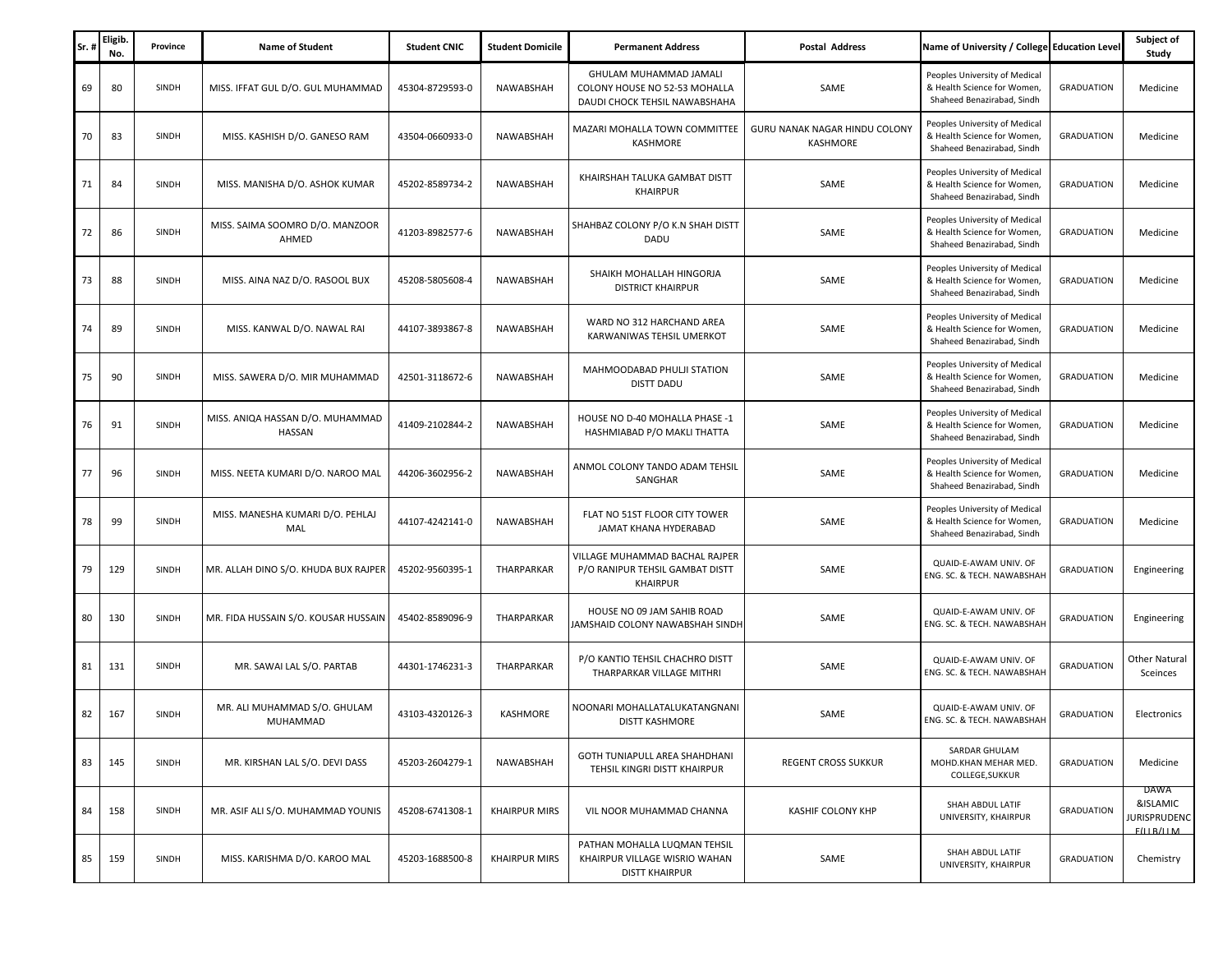| Sr. | <b>Eligib</b><br>No. | Province      | <b>Name of Student</b>                                 | <b>Student CNIC</b> | <b>Student Domicile</b> | <b>Permanent Address</b>                                           | <b>Postal Address</b>                                        | Name of University / College Education Level                             |                   | Subject of<br>Study                                    |
|-----|----------------------|---------------|--------------------------------------------------------|---------------------|-------------------------|--------------------------------------------------------------------|--------------------------------------------------------------|--------------------------------------------------------------------------|-------------------|--------------------------------------------------------|
| 86  | 135                  | SINDH         | MISS. TAYYABA MUMTAZ D/O. M.<br><b>MUMTAZ ALI</b>      | 42201-3385450-0     | KARACHI                 | HOUSE NO L-20 SECTOR 17-C SHAH<br>LATIF TOWN KARACHI.              | SAME                                                         | Shaheed Mohtarma Benazir<br>Bhutto Medical College, Lyari                | <b>GRADUATION</b> | Medicine                                               |
| 87  | 42                   | SINDH         | MR. ISHWAR LAL S/O. JAIRAM DAS                         | 45104-4097982-7     | <b>KHAIRPUR MIRS</b>    | DOCTORS AREA MIRPUR MATHELO<br><b>DISTTGHOTKI</b>                  | SAME                                                         | Shaheed Mohtarma Benazir<br>Bhutto Medical University,<br>Larkana        | <b>GRADUATION</b> | Medicine                                               |
| 88  | 45                   | SINDH         | MR. MUBEEN AHMED S/O. MUSHTAQUE<br>AHMED               | 45301-8029020-7     | <b>KHAIRPUR MIRS</b>    | VILLAGE KHANI QASSIM TALUKA BHIRIA<br>CITY DISTT NOUSEHRO FEROZE   | SAME                                                         | Shaheed Mohtarma Benazir<br>Bhutto Medical University,<br>Larkana        | <b>GRADUATION</b> | Medicine                                               |
| 89  | 51                   | SINDH         | MR. MUJAHID ALI S/O. NABI BAKHSH                       | 43203-1936364-3     | <b>KHAIRPUR MIRS</b>    | HOUSE NO 725 LAHORI MOHALLA<br>LARKANA                             | SAME                                                         | Shaheed Mohtarma Benazir<br>Bhutto Medical University,<br>Larkana        | <b>GRADUATION</b> | Medicine                                               |
| 90  | 68                   | SINDH         | MR. MAHESH KUMAR S/O. BHAG CHAND                       | 43201-7625408-1     | <b>KHAIRPUR MIRS</b>    | VILLAGE WAKRO PO & TALUKA DOKRI<br>LARKANA                         | KHOKHAR MOHALLAH LARKANA                                     | Shaheed Mohtarma Benazir<br>Bhutto Medical University,<br>Larkana        | <b>GRADUATION</b> | Medicine                                               |
| 91  | 210                  | SINDH         | MISS. SANA GUL D/O. GHULAM MURTAZA                     | 43105-3835307-0     | <b>JACOBABAD</b>        | <b>BALOACH COLONY STATION ROAD THUL</b>                            | SAME                                                         | Shaheed Mohtarma Benazir<br><b>Bhutto Medical University,</b><br>Larkana | <b>GRADUATION</b> | Medicine                                               |
| 92  | 211                  | SINDH         | MR. MANSOOR MURTAZA S/O. GHULAM<br><b>MURTAZA</b>      | 41203-9735902-5     | DADU                    | NEW NATHAN SHAH MOHALLA K.N<br>SHAH                                | SAME                                                         | Shaheed Mohtarma Benazir<br>Bhutto Medical University,<br>Larkana        | <b>GRADUATION</b> | Medicine                                               |
| 93  | 213                  | SINDH         | MR. MEHTAB ALI KHAND S/O. ZULFIQAR<br><b>ALI KHAND</b> | 41203-0709216-9     | DADU                    | SHAHBAZ COLONY K.N SHAH DISTT<br>DADU                              | MARVI HOSTEL ROOM NO 39 CMC-<br>LARKANA                      | Shaheed Mohtarma Benazir<br>Bhutto Medical University,<br>Larkana        | <b>GRADUATION</b> | Medicine                                               |
| 94  | 214                  | SINDH         | MR. SHAHZADO S/O. ABDUL HAQUE                          | 43105-8051993-9     | <b>JACOBABAD</b>        | POST OFFICE MIRPUR BURIRO THUL<br><b>JACOBABAD</b>                 | BOYS HOSTEK 07 CMC LARKANA                                   | Shaheed Mohtarma Benazir<br><b>Bhutto Medical University,</b><br>Larkana | <b>GRADUATION</b> | Medicine                                               |
| 95  | 215                  | SINDH         | MR. MUJAHID ALI S/O. BUX ALI                           | 41202-5061612-9     | DADU                    | GOHRAM KHAN GOPANG NEAR POLICE<br>HEAD QUARTER DADU TEHSIL JOHI    | SAME                                                         | Shaheed Mohtarma Benazir<br><b>Bhutto Medical University,</b><br>Larkana | <b>GRADUATION</b> | Medicine                                               |
| 96  | 216                  | SINDH         | MR. FAHAD S/O. SAEED ULLAH                             | 43105-8718428-5     | <b>JACOBABAD</b>        | VIL; LAGE HAFIZ MUHAMMAD SALEH<br>BANGLANI                         | HOSTEL NO 07 CMC LARKANA ROOM<br>NO 102                      | Shaheed Mohtarma Benazir<br>Bhutto Medical University,<br>Larkana        | <b>GRADUATION</b> | Medicine                                               |
| 97  | 141                  | SINDH         | MR. UMER UDDIN S/O. GHULAM<br>SIDDIQUE                 | 44101-3742521-7     | NAWABSHAH               | HOUSE NO DEH 189P/O, TEHSIL DIGRI<br><b>DISTT MIRPURKHAS</b>       | SAME                                                         | SINDH AGRICULTURE<br>UNIVERSITY, TANDOJAM                                | PH.D              | Agriculture                                            |
| 98  | 123                  | SINDH         | MR. ABDUL MANAN S/O. ABDUL KAREEM                      | 43206-6831649-7     | <b>NAWABSHAH</b>        | NEAR LAKH PAT ROAD TALUKA<br>SHAHDAD KOT                           | SAME                                                         | UNIVERSITY OF SINDH,<br><b>JAMSHORO</b>                                  | PH.D              | Other Natural<br>Sceinces                              |
| 99  | 61                   | <b>PUNJAB</b> | MR. MUHAMMAD SABEEH KAREEM S/O.<br><b>TARIQ NAEEM</b>  | 32304-7831353-3     | MUZAFFARGARH            | PURANI CHUNGI NO. 2 JAIL ROAD<br>HOUSE B1/617 MUZAFFARGARH         | ALLAMA IQBAL MEDICAL COLLEGE,<br>LAHORE                      | ALLAMA IQB AL MEDICAL<br>COLLEGE, LAHORE                                 | <b>GRADUATION</b> | Medicine                                               |
| 100 | 62                   | PUNJAB        | MR. MUHAMMAD WAQAR ASHIQ S/O.<br>MUHAMMAD ASHIQ JAVED  | 36202-9632545-7     | LODHRAN                 | BASTI LINJARI P/O. LINJARI DISTRICT<br>LODHRAN TEHSIL KAHROR PAKKA | SAME                                                         | ALLAMA IQB AL MEDICAL<br>COLLEGE, LAHORE                                 | <b>GRADUATION</b> | Medicine                                               |
| 101 | 152                  | PUNJAB        | MR. GHULAM RASOOL S/O. GHULAM<br>YASIN                 | 38301-7417781-5     | MIANWALI                | KAMAR MUSHANI TEHSIL ESAKHEL<br>DISTRICT MIANWALI                  | ROOM NO. 140 ALI HALL BAHAUDDIN<br>ZAKRIYA UNIVERISTY MULTAN | <b>BAHAUDDIN ZAKARIYA</b><br>UNIVERSITY, MULTAN                          | <b>GRADUATION</b> | Engineering                                            |
| 102 | 157                  | PUNJAB        | MR. ASAD ULLAH S/O. GHIAS UDDIN                        | 32303-1390128-1     | MUZAFFARGARH            | HOUSE NO. 1100 WARD NO. 1 KOT<br>ADDU DISTRICT MUZAFFARGARH        | WARD NO. 1 HOUSE NO. 1100 KOT<br>ADDU DISTRICT MUZAFFARGARH  | <b>BAHAUDDIN ZAKARIYA</b><br>UNIVERSITY, MULTAN                          | GRADUATION        | DAWA<br>&ISLAMIC<br><b>JURISPRUDENC</b><br>F(II B/II M |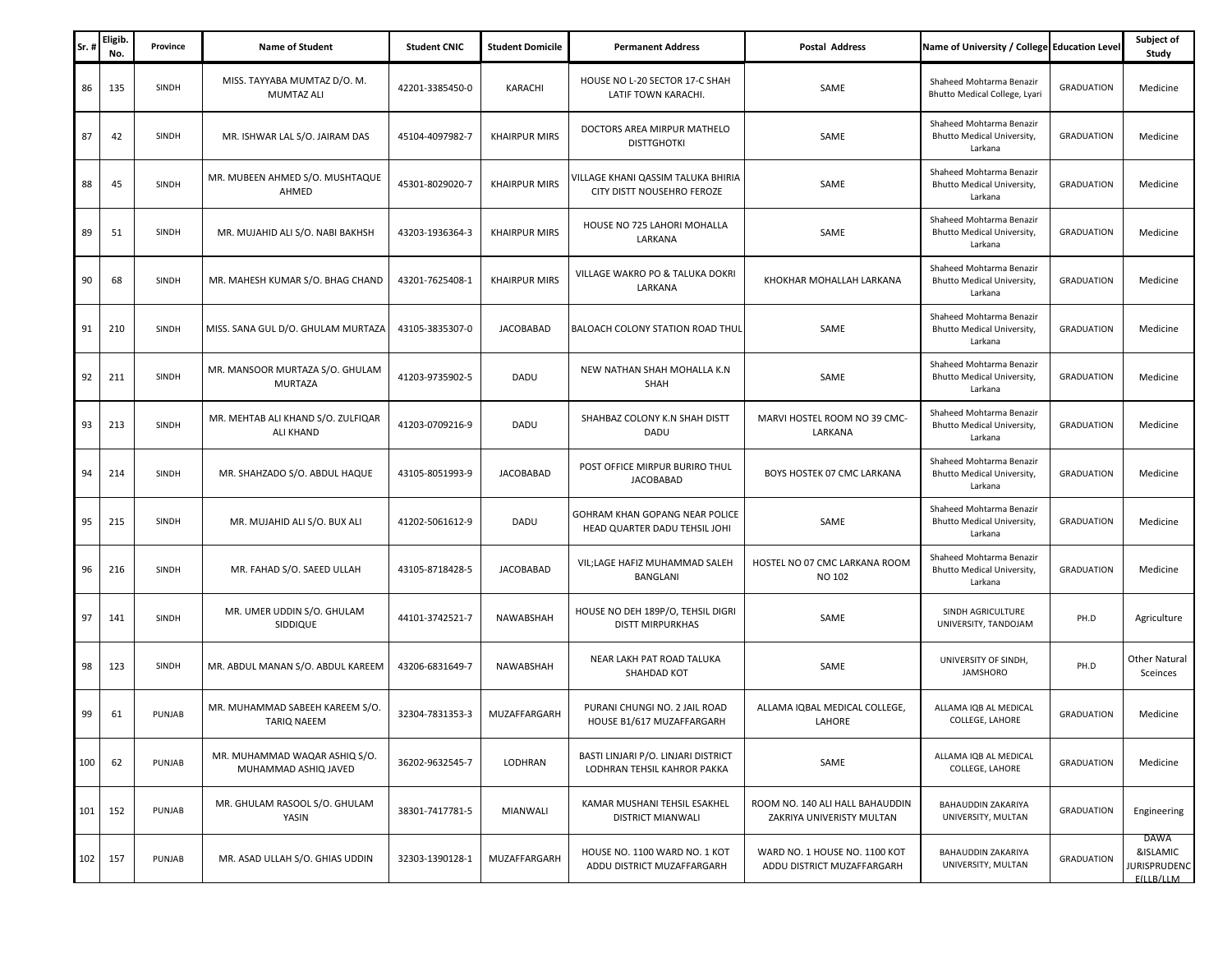| Sr. | <b>Eligib</b><br>No. | Province | <b>Name of Student</b>                                   | <b>Student CNIC</b> | <b>Student Domicile</b> | <b>Permanent Address</b>                                                                    | <b>Postal Address</b>                                                     | Name of University / College Education Level    |                            | Subject of<br>Study                         |
|-----|----------------------|----------|----------------------------------------------------------|---------------------|-------------------------|---------------------------------------------------------------------------------------------|---------------------------------------------------------------------------|-------------------------------------------------|----------------------------|---------------------------------------------|
| 103 | 158                  | PUNJAB   | MISS. HURAIMA GULRAIZ D/O. AMEER<br><b>BAKSH GULRAIZ</b> | 36302-5026273-4     | MULTAN                  | HOUSE NO. 47 GULSHAN ANWAR MPS<br>ROAD MULTAN                                               | SAME                                                                      | BAHAUDDIN ZAKARIYA<br>UNIVERSITY, MULTAN        | <b>GRADUATION</b>          | Agriculture                                 |
| 104 | 159                  | PUNJAB   | MISS. QURAT UL AIN D/O. MUHAMMAD<br>AJMAL                | 36303-7272857-2     | MULTAN                  | CHOWK FAWARA MOHALLAH PASSARI<br>WALA NEAR NEW SHAEEN MODEL<br>SCHOOL STREET NO. 1 SHUJABAD | SAME                                                                      | BAHAUDDIN ZAKARIYA<br>UNIVERSITY, MULTAN        | <b>GRADUATION</b>          | Medicine                                    |
| 105 | 161                  | PUNJAB   | MR. ADNAN RASHID S/O. ABDUR RASHID                       | 35301-4392625-5     | <b>OKARA</b>            | HUJRA ROAD HAVELI LAKHA DISTRICT<br><b>OKARA</b>                                            | ROOM NO. 105 ALI HALL BAHAUDDIN<br>ZAKRIYA UNIVERSITY, MULTAN             | BAHAUDDIN ZAKARIYA<br>UNIVERSITY, MULTAN        | <b>GRADUATION</b>          | Engineering                                 |
| 106 | 162                  | PUNJAB   | MR. MUHAMMAD ASIM INTIZAR S/O.<br><b>INTIZAR AHMAD</b>   | 36304-6417575-3     | MULTAN                  | 192-B GULGASHT COLONY MULTAN                                                                | SAME                                                                      | <b>BAHAUDDIN ZAKARIYA</b><br>UNIVERSITY, MULTAN | <b>GRADUATION</b>          | Engineering                                 |
| 107 | 164                  | PUNJAB   | MR. ABDUL BASIT ALI S/O. JAFFAR<br>HUSSAIN               | 32301-5536671-3     | MUZAFFARGARH            | BASTI TAHIR WALI P/O. SEET PUR<br>TEHSIL ALIPUR MUZAFFARGARH                                | SAME                                                                      | <b>BAHAUDDIN ZAKARIYA</b><br>UNIVERSITY, MULTAN | <b>GRADUATION</b>          | Engineering                                 |
| 108 | 165                  | PUNJAB   | MR. SOHAIL AKRAM S/O. MUHAMMAD<br>AKRAM                  | 36201-5895299-3     | <b>DUNYAPUR</b>         | AKBAR ABAD DUNYA PUR DISTRICT<br>LODHRAN PUNJAB                                             | SAME                                                                      | BAHAUDDIN ZAKARIYA<br>UNIVERSITY, MULTAN        | <b>GRADUATION</b>          | Engineering                                 |
| 109 | 166                  | PUNJAB   | MR. AHMAD NAWAZ S/O. MUHAMMAD<br>NAWAZ                   | 34101-9715171-3     | GUJRANWALA              | STREET NO. 5 SIDDIQUE AKBAR PARK<br>FAREED TOWN GUJRANWALA                                  | ROOM NO. 54 ALI HALL BAHAUDDIN<br>ZAKRIYA UNIVERSITY, MULTAN              | <b>BAHAUDDIN ZAKARIYA</b><br>UNIVERSITY, MULTAN | <b>GRADUATION</b>          | Engineering                                 |
| 110 | 167                  | PUNJAB   | MR. HAMZA ALI S/O. ASHIQ HUSSAIN                         | 38302-8421564-3     | MIANWALI                | E 18/1 HOUSING COLONY<br>ISKANDERABAD MIANWALI DISTRICT<br>MIANWALI PUNJAB                  | SAME                                                                      | BAHAUDDIN ZAKARIYA<br>UNIVERSITY, MULTAN        | <b>GRADUATION</b>          | Engineering                                 |
| 111 | 168                  | PUNJAB   | MR. MUHAMMAD FAHAD S/O. ZAHID<br><b>HAMEED KHAN</b>      | 38104-1565297-1     | <b>BHAKKAR</b>          | CHAK NO. 214/TDA P/O. CHAK NO.<br>67/ML TEHSIL MANKERA DISTRICT<br>BHAKKAR                  | SAME                                                                      | <b>BAHAUDDIN ZAKARIYA</b><br>UNIVERSITY, MULTAN | <b>GRADUATION</b>          | Engineering                                 |
| 112 | 169                  | PUNJAB   | MR. MUHAMMAD WASEEM S/O. ABDUL<br>SATTAR                 | 32304-0374577-5     | MUZAFFARGARH            | KHALUNG SHUMALI P/O. SHARIF<br>CHAJRA MUZAFFARGARH                                          | ROOM NO. 132 USMAN HALL<br>BAHAUDDIN ZAKRIYA UNIVERSITY,<br><b>MULTAN</b> | <b>BAHAUDDIN ZAKARIYA</b><br>UNIVERSITY, MULTAN | <b>GRADUATION</b>          | Economics, Stat<br>istics &<br>Econometrics |
| 113 | 172                  | PUNJAB   | MISS. ZULAIKHA JAVEED D/O. RANA<br>JAVEED IQBAL          | 32104-0348977-8     | D.G. KHAN               | JHOK UTTRA TEHSIL KOT CHUTTAH<br>DISTRICT D.G. KHAN                                         | HOUSE NO. 181 HASSAN STREET<br>JINNAH TOWN MULTAN                         | BAHAUDDIN ZAKARIYA<br>UNIVERSITY, MULTAN        | <b>GRADUATION</b>          | Chemistry                                   |
| 114 | 173                  | PUNJAB   | MISS. SABA FAHIM D/O. FAHIM UR<br>RAHMAN                 | 36302-3720339-4     | MULTAN                  | HOUSE NO. 684 STREET NO. 10<br><b>GULBERG COLONY MULTAN</b>                                 | SAME                                                                      | BAHAUDDIN ZAKARIYA<br>UNIVERSITY, MULTAN        | POST-<br><b>GRADUATION</b> | Agriculture                                 |
| 115 | 174                  | PUNJAB   | MR. MUHAMMAD FARYAD S/O. ABDUL<br>SATTAR                 | 32303-7798981-7     | MUZAFFARGARH            | AL KAREEM COLONY P/O. C.S.S. TEHSIL<br>KOTADDU DISTRICT MUZAFFARGARH                        | SAME                                                                      | BAHAUDDIN ZAKARIYA<br>UNIVERSITY, MULTAN        | <b>GRADUATION</b>          | Agriculture                                 |
| 116 | 175                  | PUNJAB   | MR. MUHAMMAD TALHA S/O. ABDUL<br>GHAFFAR                 | 36502-6323450-5     | SAHIWAL                 | MOLA GOUSIA P/O. HARAPA DISTRICT<br>SAHIWAL                                                 | ROOM NO. 130 ALI HALL BAHAUDDIN<br>ZAKRIYA UNIVERSITY, MULTAN             | <b>BAHAUDDIN ZAKARIYA</b><br>UNIVERSITY, MULTAN | <b>GRADUATION</b>          | Engineering                                 |
| 117 | 176                  | PUNJAB   | MR. MUHAMMAD WAQAS S/O. AHMAD<br><b>BAKHSH</b>           | 32304-7473320-7     | MUZAFFARGARH            | BASTI HABIB ABAD DARHANA KHAS<br>TALARI TEHSIL MUZAFFARGARH                                 | SAME                                                                      | <b>BAHAUDDIN ZAKARIYA</b><br>UNIVERSITY, MULTAN | POST-<br><b>GRADUATION</b> | Physics                                     |
| 118 | 177                  | PUNJAB   | MR. MUHAMMAD SAFDAR ALI S/O. ZAFAR<br><b>IQBAL</b>       | 36402-9663203-9     | PAKPATTAN               | HOUSE NO. 461 STREET NO. 2<br>MOHALLAH PIRKARIN PAKPATTAN                                   | ROOM NO. 206 ALI HALL BAHAUDDIN<br>ZAKRIYA UNIVERSITY, MULTAN             | <b>BAHAUDDIN ZAKARIYA</b><br>UNIVERSITY, MULTAN | <b>GRADUATION</b>          | Engineering                                 |
| 119 | 180                  | PUNJAB   | MR. MUHAMMAD SHOAIB S/O. AHMAD<br><b>HASSAN</b>          | 32304-9650294-7     | MUZAFFARGARH            | BASTI OKHUING WALA K.D QURESHI<br>T/D MUZAFFARGARH                                          | <b>GULGASHT MULTAN</b>                                                    | <b>BAHAUDDIN ZAKARIYA</b><br>UNIVERSITY, MULTAN | <b>GRADUATION</b>          | Physics                                     |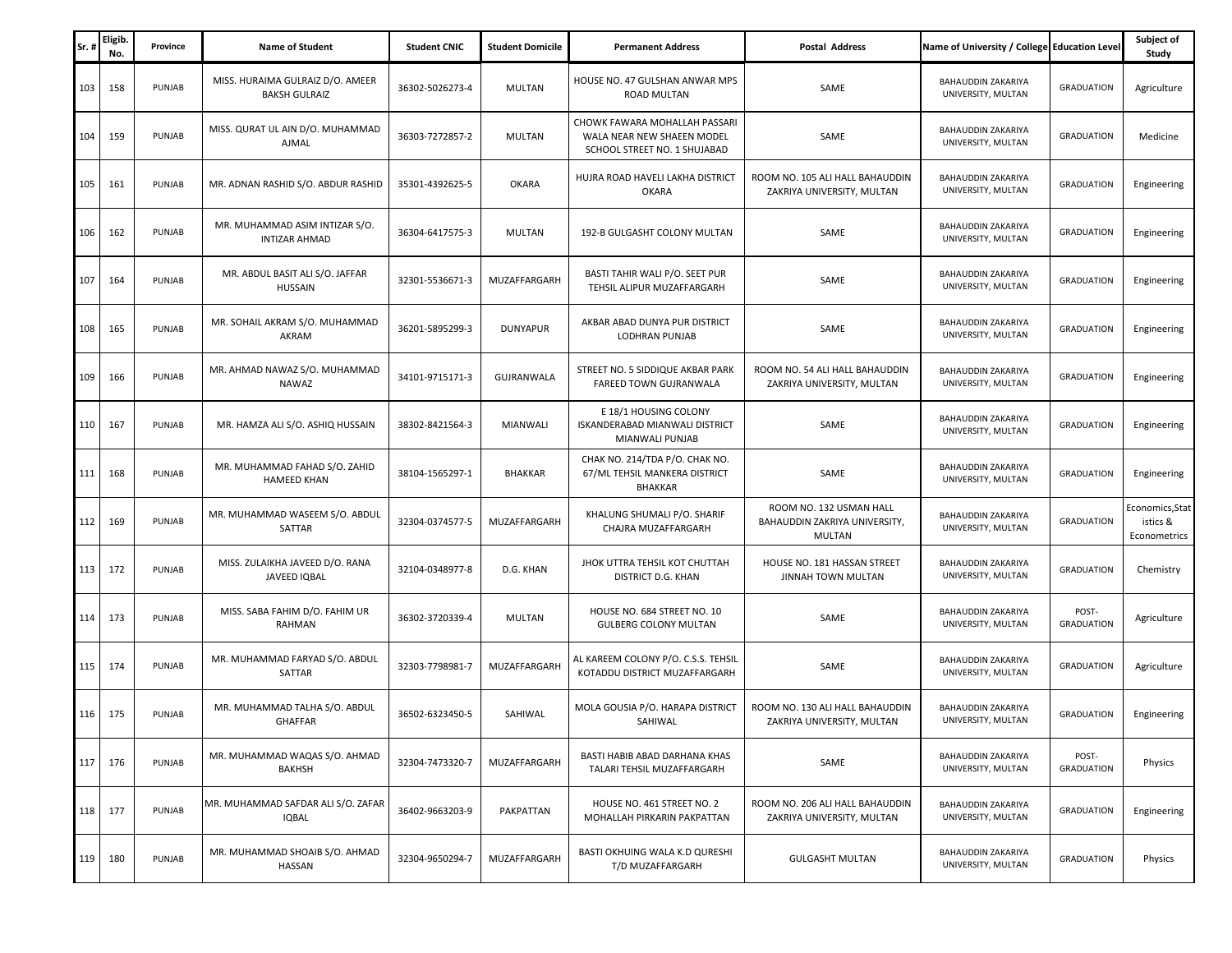| Sr. | <b>Eligib</b><br>No. | Province | <b>Name of Student</b>                                 | <b>Student CNIC</b> | <b>Student Domicile</b> | <b>Permanent Address</b>                                                 | <b>Postal Address</b>                                                    | Name of University / College Education Level    |                            | Subject of<br>Study                               |
|-----|----------------------|----------|--------------------------------------------------------|---------------------|-------------------------|--------------------------------------------------------------------------|--------------------------------------------------------------------------|-------------------------------------------------|----------------------------|---------------------------------------------------|
| 120 | 181                  | PUNJAB   | MR. GHULAM RASOOL S/O. ABDUL<br>RASHEED                | 32304-6106934-3     | MUZAFFARGARH            | BASTI JAWAY WALA POST OFFICE<br>MISALI SCHOOL MUZAFFARGARH               | BASTI 9 JAWAY WALA POST OFFICE<br>MISALI SCHOOL MUZAFFARGARH             | BAHAUDDIN ZAKARIYA<br>UNIVERSITY, MULTAN        | POST-<br><b>GRADUATION</b> | Physics                                           |
| 121 | 182                  | PUNJAB   | MR. MUHAMMAD NAVEED AHMED S/O.<br>MUHAMMAD SAEED AHMED | 38301-9608046-5     | MIANWALI                | MANZORABAD KAMAR MOSHANI<br>ESAKHEL MIANWALI                             | SAME                                                                     | BAHAUDDIN ZAKARIYA<br>UNIVERSITY, MULTAN        | <b>GRADUATION</b>          | Engineering                                       |
| 122 | 186                  | PUNJAB   | MR. AFTAB AHMAD S/O. KHUDA BAKHSH<br>MALIK             | 42501-2670411-1     | D.G. KHAN               | BASTI BHADAIN WALI TAUNSA SHARIF                                         | USMAN HALL BAHAUDDIN ZAKRIYA<br>UNIVERSITY, MULTAN                       | BAHAUDDIN ZAKARIYA<br>UNIVERSITY, MULTAN        | <b>GRADUATION</b>          | Medicine                                          |
| 123 | 189                  | PUNJAB   | MR. SAQIB SHABBIR S/O. GHULAM<br>SHABBIR               | 32303-0257720-7     | MUZAFFARGARH            | CHAK NO. 557 TDA TEHSIL KOT ADDU<br>DISTRICT MUZAFFARGARH                | SAME                                                                     | <b>BAHAUDDIN ZAKARIYA</b><br>UNIVERSITY, MULTAN | <b>GRADUATION</b>          | Agriculture                                       |
| 124 | 191                  | PUNJAB   | MR. ASAD ULLAH S/O. BASHIR AHMAD                       | 32104-0423286-7     | D.G. KHAN               | BASTI AZAM KACHILA P/O. CHOTI<br>ZAREEN DISTRICT D.G. KHAN               | ROOM NO, 70 ALI HALL BAHAUDDIN<br>ZAKRIYA UNIVERSITY, MULTAN             | BAHAUDDIN ZAKARIYA<br>UNIVERSITY, MULTAN        | <b>GRADUATION</b>          | Agriculture                                       |
| 125 | 192                  | PUNJAB   | MR. AWAIS TOUHEED S/O. GUL<br><b>MUHAMMAD</b>          | 32101-1641608-7     | D.G. KHAN               | KACHIWAGA P/O. FAZLA KACH TEHSIL<br>TAUNSA DISTRICT D.G. KHAN            | MOHALLAH NIZAMABAD TAUNSA<br>DISTRICT D.G. KHAN                          | BAHAUDDIN ZAKARIYA<br>UNIVERSITY, MULTAN        | <b>GRADUATION</b>          | Chemistry                                         |
| 126 | 193                  | PUNJAB   | MR. ARSALAN HASNAIN SHAM S/O.<br>MUHAMMAD IMRAN        | 33302-6057048-1     | <b>TOBA TEK SINGH</b>   | CHAH NATH WALA MOHALLAH<br>KASHMIR TOWN KAMALIA TOBA TEK<br><b>SINGH</b> | JOIYA CHOWK BAHADUR PUR BOSAN<br><b>ROAD MULTAN</b>                      | BAHAUDDIN ZAKARIYA<br>UNIVERSITY, MULTAN        | <b>GRADUATION</b>          | Engineering                                       |
| 127 | 195                  | PUNJAB   | MR. WAJID NAWAZ S/O. MUHAMMAD<br>QASIM                 | 32304-8425856-5     | MUZAFFARGARH            | BASTI JALAL KORAI P/O. GHAZI GHAT<br>T/D MUZAFFARGARH                    | SAME                                                                     | BAHAUDDIN ZAKARIYA<br>UNIVERSITY, MULTAN        | <b>GRADUATION</b>          | Chemistry                                         |
| 128 | 196                  | PUNJAB   | MR. ASGHAR NAZIR S/O. NAZIR AHMAD                      | 33104-5335294-7     | FAISALABAD              | MAIN RIKSAWWALA CHOWK CH #128<br><b>GB JARAN WALA FAISALABAD</b>         | ROOM NO. 172 ALI HALL BAHAUDDIN<br>ZAKRIYA UNIVERSITY, MULTAN            | <b>BAHAUDDIN ZAKARIYA</b><br>UNIVERSITY, MULTAN | <b>GRADUATION</b>          | Engineering                                       |
| 129 | 198                  | PUNJAB   | MR. USAMA ASLAM S/O. MUHAMMAD<br>ASLAM                 | 36202-3984630-1     | LODHRAN                 | KHAIRPUR ROAD KAHROR PACCA                                               | ROOM NO. 134 ALI HALL BAHAUDDIN<br>ZAKRIYA UNIVERSITY, MULTAN            | <b>BAHAUDDIN ZAKARIYA</b><br>UNIVERSITY, MULTAN | <b>GRADUATION</b>          | Engineering                                       |
| 130 | 199                  | PUNJAB   | MR. MUHAMMAD NOUMAN S/O. ZAHID<br><b>IQBAL</b>         | 36202-2463545-9     | LODHRAN                 | NEAR INWAR HOTEL TEHSIL KAHROR<br>DISTRICT LODHRAN                       | ROOM NO. 134 ALI HALL BAHAUDDIN<br>ZAKRIYA UNIVERSITY, MULTAN            | BAHAUDDIN ZAKARIYA<br>UNIVERSITY, MULTAN        | <b>GRADUATION</b>          | Engineering                                       |
| 131 | 200                  | PUNJAB   | MISS. SARWAT RIAZ D/O. MUHAMMAD<br>RIAZ                | 36201-0710364-8     | LODHRAN                 | CHAK NO. 28M POST OFFICE 35M<br>TEHSIL DUNYAPUR LODHRAN PUNJAB           | SAME                                                                     | BAHAUDDIN ZAKARIYA<br>UNIVERSITY, MULTAN        | <b>GRADUATION</b>          | Agriculture                                       |
| 132 | 270                  | PUNJAB   | MR. MUZAMIL FIAZ S/O. FIAZ AHMAD                       | 36203-6052933-5     | LODHRAN                 | BASTI RAWANI P/O. GAILY HAL TEHSIL<br>LODHRAN                            | SAME                                                                     | BAHAUDDIN ZAKARIYA<br>UNIVERSITY, MULTAN        | <b>GRADUATION</b>          | Computer<br>Science/I.S &<br>1.7<br>cl Hardware   |
| 133 | 271                  | PUNJAB   | MR. MUHAMMAD NAWAZ S/O.<br>MUKHTIAR AHMAD              | 36202-9256142-7     | LODHRAN                 | BASTI HASIL WALA MOZA PAI WAGNA<br>LODHRAN                               | SAME                                                                     | BAHAUDDIN ZAKARIYA<br>UNIVERSITY, MULTAN        | <b>GRADUATION</b>          | Computer<br>Science/I.S &<br>1.7<br>incl Hardware |
| 134 | 272                  | PUNJAB   | MISS. SABA AKBAR D/O. SHEIKH<br>MUHAMMAD AKBAR         | 36302-9117541-2     | MULTAN                  | USMANIA BAZAR SURAJ MIANI MULTAN                                         | SAME                                                                     | BAHAUDDIN ZAKARIYA<br>UNIVERSITY, MULTAN        | <b>GRADUATION</b>          | Agriculture                                       |
| 135 | 273                  | PUNJAB   | MR. YASIR YAQOOB S/O. MUHAMMAD<br>YAQOOB               | 31301-5994979-3     | <b>RAHIM YAR KHAN</b>   | BASTI DHERANI P/O. ZAHIR PIR TEHSIL<br>KHANPUR                           | ROOM NO. 147 ALI HALL BAHAUDDIN<br>ZAKRIYA UNIVERSITY MULTAN             | BAHAUDDIN ZAKARIYA<br>UNIVERSITY, MULTAN        | <b>GRADUATION</b>          | Engineering                                       |
| 136 | 276                  | PUNJAB   | MR. SIKANDAR BIN AMIR S/O.<br>MUHAMMAD AMIR RAZA       | 36104-8125494-3     | MIAN CHANNU             | ELAHI BUKSH COLONY STREET NO. 1<br>MIAN CHANNU                           | USMAN HALL ROOM NO. 19<br>BAHAUDDIN ZAKRIYA UNIVERSITY,<br><b>MULTAN</b> | BAHAUDDIN ZAKARIYA<br>UNIVERSITY, MULTAN        | <b>GRADUATION</b>          | Medicine                                          |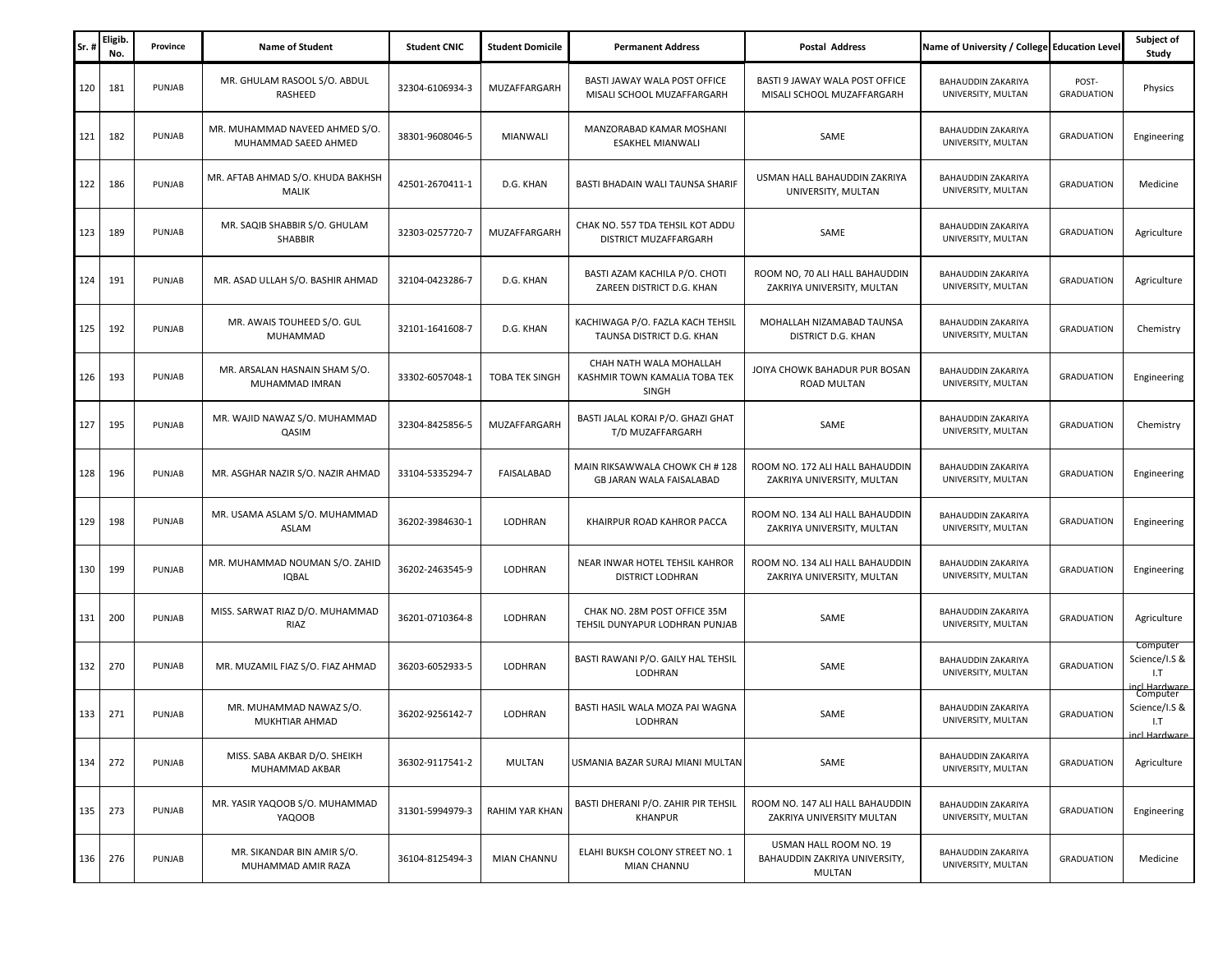| Sr. | Eligib<br>No. | Province | <b>Name of Student</b>                                | <b>Student CNIC</b> | <b>Student Domicile</b> | <b>Permanent Address</b>                                                                  | <b>Postal Address</b>                                         | Name of University / College Education Level    |                            | Subject of<br>Study                             |
|-----|---------------|----------|-------------------------------------------------------|---------------------|-------------------------|-------------------------------------------------------------------------------------------|---------------------------------------------------------------|-------------------------------------------------|----------------------------|-------------------------------------------------|
| 137 | 277           | PUNJAB   | MR. ZOHAIB AKRAM S/O. MUHAMMAD<br>AKRAM               | 32202-8283773-1     | LAYYAH                  | CHAK NO. 1168/TDA P/O. SHAHPUR<br>TEHSIL KAROR DISTRICT LAYYAH                            | ALI HALL ROOM NO. 219 BAHAUDDIN<br>ZAKRIYA UNIVERSITY, MULTAN | <b>BAHAUDDIN ZAKARIYA</b><br>UNIVERSITY, MULTAN | <b>GRADUATION</b>          | Engineering                                     |
| 138 | 279           | PUNJAB   | MR. AHMAD ALI S/O. MUHAMMAD<br><b>HANEEF</b>          | 36302-9645454-5     | MULTAN                  | HOUSE NO. 83/7 MOHALLAH DHOLIAN<br>WALA PAK GATE MULTAN                                   | SAME                                                          | <b>BAHAUDDIN ZAKARIYA</b><br>UNIVERSITY, MULTAN | <b>GRADUATION</b>          | Engineering                                     |
| 139 | 280           | PUNJAB   | MR. AHMAD SHAFIQUE S/O.<br>MUHAMMAD SHAFIQUE          | 36302-9774803-3     | MULTAN                  | SAMIJABAD NO. 1 MOHALLAH<br><b>QADIRABAD MULTAN</b>                                       | SAME                                                          | BAHAUDDIN ZAKARIYA<br>UNIVERSITY, MULTAN        | <b>GRADUATION</b>          | Engineering                                     |
| 140 | 281           | PUNJAB   | MR. FAISAL REHMAN S/O. ABDUL<br>REHMAN                | 61101-5112247-5     | <b>BHAKKAR</b>          | CHAK NO. 2 RAKH MOHALLAH SHEIKHA<br>WALA TEHSIL MANKERA DISTRICT<br>BHAKKAR               | MOHALLAH BILAL TOWN KHANA DAK<br>TEHSIL & DISTRICT ISLAMABAD  | BAHAUDDIN ZAKARIYA<br>UNIVERSITY, MULTAN        | <b>GRADUATION</b>          | Engineering                                     |
| 141 | 285           | PUNJAB   | MR. MUHAMMAD ZEESHAN RAZA S/O.<br>MUHAMMAD YASEEN     | 31104-2715762-1     | BAHAWALNAGAR            | CHAK NO. 1316R P/O. CHAK NO. 132<br>6/R TEHSIL HAROONABAD DISTRICT<br>BAHAWALNAGAR        | SAME                                                          | BAHAUDDIN ZAKARIYA<br>UNIVERSITY, MULTAN        | <b>GRADUATION</b>          | Engineering                                     |
| 142 | 288           | PUNJAB   | MR. AMMAR GULZAR S/O. MUHAMMAD<br><b>GULZAR</b>       | 82203-2978048-1     | MUZAFFARABAD            | VILLAGE SAWAN P/O. TEHSIL &<br>DISTRICT MUZAFFARABAD                                      | ROOM NO. 177 ALI HALL BAHAUDDIN<br>ZAKRIYA UNIVERSITY, MULTAN | BAHAUDDIN ZAKARIYA<br>UNIVERSITY, MULTAN        | <b>GRADUATION</b>          | DAWA<br>&ISLAMIC<br>URISPRUDENC<br>F(II B/II M) |
| 143 | 295           | PUNJAB   | MR. MUHAMMAD ASLAM S/O.<br>MUHAMMAD NAZEER            | 35104-0443416-9     | <b>KASUR</b>            | NEAR JAMIA MASJID VILLAGE PEMAR<br>OTTAR TEHSIL KOT RADHA KISHAN<br><b>DISTRICT KASUR</b> | ALATA COLONY GULSHAN MULTAN<br>STREET NO. 5                   | <b>BAHAUDDIN ZAKARIYA</b><br>UNIVERSITY, MULTAN | <b>GRADUATION</b>          | Engineering                                     |
| 144 | 297           | PUNJAB   | MR. MUHAMMAD ARSHAD ABBAS S/O.<br><b>GHULAM ABBAS</b> | 32302-8935075-5     | MUZAFFARGARH            | BASTI KHAR JAHANPUR JATOI<br>MUZAFFARGARH                                                 | CHUNGI NO. 6 ZAKARIYA TOWN PHASE<br>3 MULTAN                  | <b>BAHAUDDIN ZAKARIYA</b><br>UNIVERSITY, MULTAN | POST-<br><b>GRADUATION</b> | Chemistry                                       |
| 145 | 298           | PUNJAB   | MR. WAJID HUSSAIN S/O. SAJID HUSSAIN                  | 32102-0432979-7     | D.G. KHAN               | DISTRICT & TEHSIL D.G KHAN<br>AHMADANI                                                    | ROOM NO. 177 ALI HALL BAHAUDDIN<br>ZAKRIYA UNIVERSITY, MULTAN | BAHAUDDIN ZAKARIYA<br>UNIVERSITY, MULTAN        | <b>GRADUATION</b>          | Engineering                                     |
| 146 | 302           | PUNJAB   | MR. MUHAMMAD WAQAS S/O.<br>MUHAMMAD NAWAZ             | 32304-5121476-9     | PUNJAB                  | HOUSE NO. 257 MOHALLAH ROSHAN<br>ABAD MUZAFFARGARH                                        | SAME                                                          | BAHAUDDIN ZAKARIYA<br>UNIVERSITY, MULTAN        | <b>GRADUATION</b>          | DAWA<br>&ISLAMIC<br>URISPRUDENC<br>F(II B/II M) |
| 147 | 303           | PUNJAB   | MR. MUHAMMAD SHOAIB RAZA S/O.<br><b>LIAQAT ALI</b>    | 32303-5591862-9     | PUNJAB                  | BASTI ARIKORA SHAH QASBA GUJRAT<br>TEHSIL KOT ADDU DISTRICT<br>MUZAFFARGARH               | MULTAN GULGASHT ALATA COLONY                                  | BAHAUDDIN ZAKARIYA<br>UNIVERSITY, MULTAN        | <b>GRADUATION</b>          | Economics,Stat<br>istics &<br>Econometrics      |
| 148 | 304           | PUNJAB   | MR. MUHAMMAD MOAZZAM SALEEM<br>S/O. MUHAMMAD SALEEM   | 36501-9145028-9     | SAHIWAL                 | CHAK NO. 108/7-R EAST TEHSIL<br>CHICHAWATNI DISTRICT SAHIWAL                              | ROOM NO. 167 ALI HALL BAHAUDDIN<br>ZAKRIYA UNIVERSITY, MULTAN | BAHAUDDIN ZAKARIYA<br>UNIVERSITY, MULTAN        | <b>GRADUATION</b>          | Engineering                                     |
| 149 | 305           | PUNJAB   | MR. USMAN IRSHAD S/O. ABDUL IRSHAD                    | 31104-4532464-9     | BAHAWALNAGAR            | TEHSIL HAROONABAD DISTRICT<br>BAHAWALNAGAR                                                | ROOM NO. 179 ALI HALL BAHAUDDIN<br>ZAKRIYA UNIVERSITY, MULTAN | BAHAUDDIN ZAKARIYA<br>UNIVERSITY, MULTAN        | <b>GRADUATION</b>          | Engineering                                     |
| 150 | 306           | PUNJAB   | MISS. SABA LIAQAT D/O. LIAQAT ALI KHAN                | 36103-8185509-4     | KHANEWAL                | HOUSE NO. 2660/6C MOHALLAH<br>RAZABAD MULTAN                                              | SAME                                                          | BAHAUDDIN ZAKARIYA<br>UNIVERSITY, MULTAN        | <b>GRADUATION</b>          | Physics                                         |
| 151 | 307           | PUNJAB   | MR. MUHAMMAD MOHKAM FAIZ CHISTI<br>S/O. MUHAMMAD FAIZ | 32202-5688086-3     | LAYYAH                  | WARD NO. 18 CHISHTI STREET<br>MOHALLAH QADIRABAD LAYYAH                                   | CHISHTI STREET WARD NO. 18<br>MOHALLAH QADIRABAD LAYYAH       | BAHAUDDIN ZAKARIYA<br>UNIVERSITY, MULTAN        | <b>GRADUATION</b>          | Engineering                                     |
| 152 | 308           | PUNJAB   | MR. ONEEB NAEEM S/O. MUHAMMAD<br><b>NAEEM</b>         | 36302-7693939-7     | MULTAN                  | 76A OLD SHUJABAD ROAD CHAIN MARI<br><b>FAROOQ PURA MULTAN</b>                             | SAME                                                          | <b>BAHAUDDIN ZAKARIYA</b><br>UNIVERSITY, MULTAN | <b>GRADUATION</b>          | Engineering                                     |
| 153 | 163           | PUNJAB   | MR. MUHAMMAD KASHIF S/O. HAFEEZ<br>ULLAH              | 32103-9671290-1     | D.G. KHAN               | P/O. KHAS NARI SOUTH TEHSIL TAUNSA<br>SHARIF DISTRICT D.G. KHAN                           | SAME                                                          | BAHAUDDIN ZAKARIYA<br>UNIVERSITY, MULTAN        | <b>GRADUATION</b>          | Engineering                                     |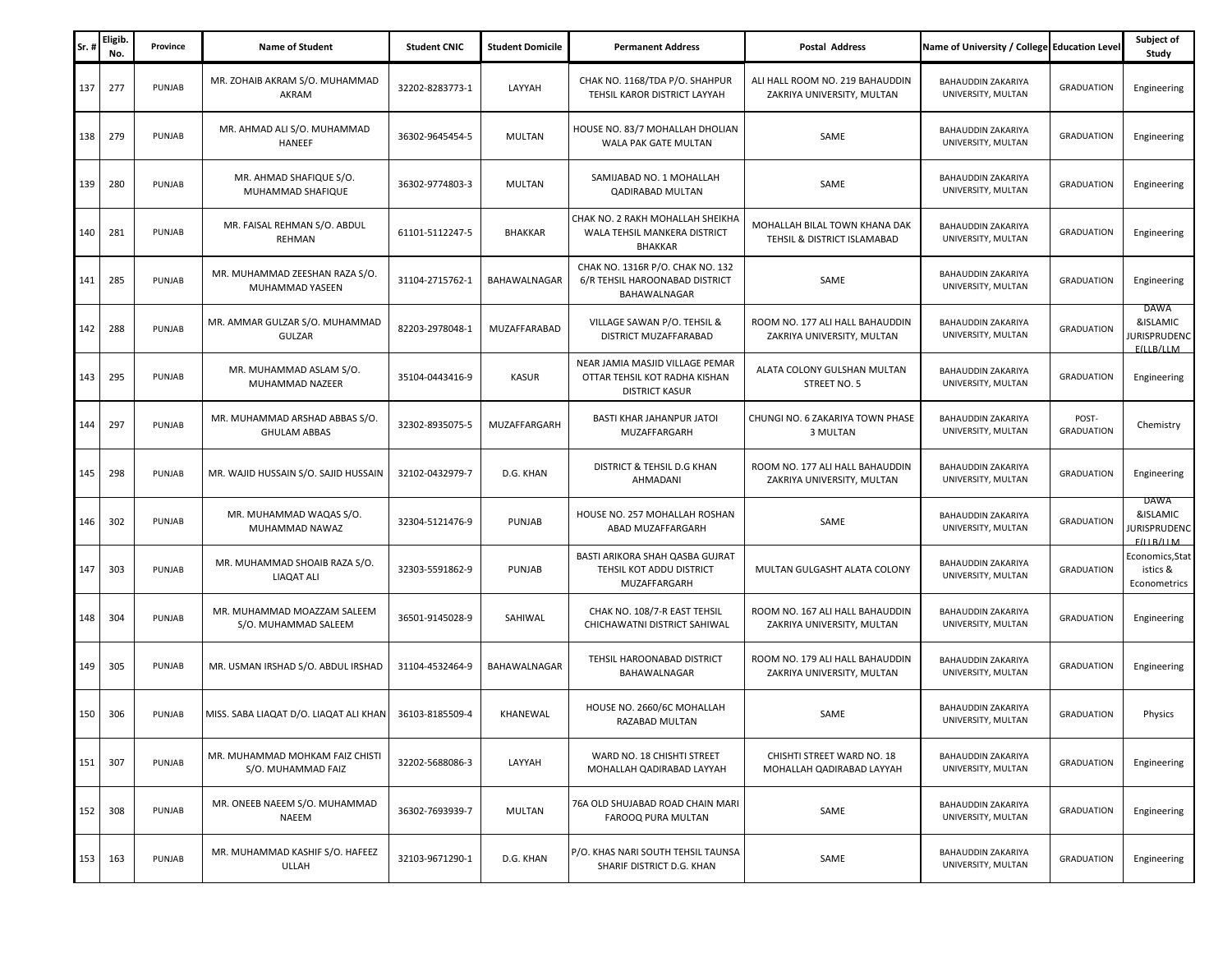| Sr. | Eligib.<br>No. | Province | <b>Name of Student</b>                                   | <b>Student CNIC</b> | <b>Student Domicile</b>           | <b>Permanent Address</b>                                      | <b>Postal Address</b>                                            | Name of University / College Education Level       |                            | Subject of<br>Study                               |
|-----|----------------|----------|----------------------------------------------------------|---------------------|-----------------------------------|---------------------------------------------------------------|------------------------------------------------------------------|----------------------------------------------------|----------------------------|---------------------------------------------------|
| 154 | 283            | PUNJAB   | MR. ZEESHAN AKBAR S/O. ARSHAD<br>AHMAD                   | 36201-0844669-1     | <b>DUNYAPUR</b>                   | CHAK NO. 255 W/B TEHSIL DUNYAPUR<br><b>DISTRICT LODHRAN</b>   | SAME                                                             | <b>BAHAUDDIN ZAKARIYA</b><br>UNIVERSITY, MULTAN    | <b>GRADUATION</b>          | Engineering                                       |
| 155 | 301            | PUNJAB   | MR. MUHAMMAD MUDASSAR HAMZA<br>S/O. AMEER HAMZA          | 36402-1551990-7     | PAKPATTAN                         | KUND KANJWA POST OFFICE KALYANA<br>TEHSIL DISTRICT PAK PATTAN | SAME                                                             | <b>BAHAUDDIN ZAKARIYA</b><br>UNIVERSITY, MULTAN    | <b>GRADUATION</b>          | Engineering                                       |
| 156 | 526            | PUNJAB   | MISS. IQRA BATOOL D/O. MUHAMMAD<br><b>DALAIR KHAN</b>    | 82302-8397630-2     | <b>ISLAMABAD</b>                  | HOUSE NO 1 MOHALLA MADINA TOWN<br>TARLAI KALAN ISLAMABAD      | SAME                                                             | <b>BAHRIA UNIVERSITY,</b><br><b>ISLAMABAD</b>      | POST-<br><b>GRADUATION</b> | Engineering                                       |
| 157 | 408            | PUNJAB   | MR. SARDAR HASHIM AZIZ S/O. SARDAR<br><b>IFTIKHAR</b>    | 13101-2961902-9     | <b>KPK</b>                        | HOUSE NO. K49 KUNJ JADEED<br>ABBOTTABAD                       | SAME                                                             | <b>COMSATS INSTITUTE OF</b><br>INF.TECH, ISLAMABAD | <b>GRADUATION</b>          | Engineering                                       |
| 158 | 444            | PUNJAB   | MR. FASEIH UR REHMAN S/O. HAFIZ<br><b>GHULAM MUSTAFA</b> | 36402-0184017-9     | PAKPATTAN                         | STREET NO. 2 HOSUE NO. 1037<br>MOHALLAH ALLAH JOIYA PAKPATTAN | SAME                                                             | COMSATS INSTITUTE OF<br>INF.TECH, ISLAMABAD        | <b>GRADUATION</b>          | Engineering                                       |
| 159 | 448            | PUNJAB   | MR. MUBSHAR SHOUKAT S/O. SHOUKAT<br>ALI                  | 35102-5816186-7     | PUNJAB                            | KHUDIAN KHAS KASUR                                            | HOUSE NO. 1 STREET NO. 2A ROYAL<br>AVENUE CHAK SHAHZAD ISLAMABAD | COMSATS INSTITUTE OF<br>INF.TECH, ISLAMABAD        | <b>GRADUATION</b>          | Engineering                                       |
| 160 | 450            | PUNJAB   | MR. ABDUL KARIM KHAN S/O. ABDUL<br>REHMAN                | 12103-9716501-9     | <b>KPK</b>                        | KACHA MALI KHEL PAHAR PUR D.I.<br>KHAN NAWAB BAKR ISLAMABAD   | HOUSE 16 LEHTR ROAD TARLAI NEAR<br>NAWAB BAKR ISLAMABAD          | <b>COMSATS INSTITUTE OF</b><br>INF.TECH, ISLAMABAD | <b>GRADUATION</b>          | Physics                                           |
| 161 | 457            | PUNJAB   | MR. ZIA ULLAH S/O. MOMIN KHAN                            | 16102-5009169-1     | BAHAWALPUR                        | VILLAGE SHABAZ P/O. TAKKAR TAKHT<br><b>BHAI MARDAN</b>        | SAME                                                             | <b>COMSATS INSTITUTE OF</b><br>INF.TECH, ISLAMABAD | POST-<br><b>GRADUATION</b> | Engineering                                       |
| 162 | 459            | PUNJAB   | MR. ABDUL WAHAB S/O. RAB NAWAZ<br>KHAN                   | 22201-5903839-7     | <b>BANNU</b>                      | KOTKA JANAN MOHALLAH DOMEL RFR<br><b>BANNU</b>                | SAME                                                             | <b>COMSATS INSTITUTE OF</b><br>INF.TECH, ISLAMABAD | POST-<br><b>GRADUATION</b> | Biology, Molecu<br>lar.Biology,Gen<br>etics       |
| 163 | 462            | PUNJAB   | MISS. FIRRA QAMAR D/O. QAMAR UL<br>HAQ QAMAR             | 36302-9446288-6     | <b>BANNU</b>                      | HOUSE NO. 63/C MUMTAZABAD<br><b>MULTAN</b>                    | EXECUTIVE GIRLS HOSTEL ISLAMABAD                                 | <b>COMSATS INSTITUTE OF</b><br>INF.TECH, ISLAMABAD | POST-<br><b>GRADUATION</b> | Biology, Molecu<br>lar.Biology,Gen<br>etics       |
| 164 | 464            | PUNJAB   | MISS. KAHKISHAN SANAM D/O.<br>MUSHTAQ AHMAD              | 34403-2209278-2     | <b>MANDI BAHA</b><br><b>UDDIN</b> | CHAK DALA P/O. CHAK MANO PHALIA<br>MANDI BAHAUDDIN            | SAME                                                             | COMSATS INSTITUTE OF<br>INF.TECH, ISLAMABAD        | POST-<br><b>GRADUATION</b> | Computer<br>Science/I.S &<br>I.T<br>incl Hardware |
| 165 | 467            | PUNJAB   | MR. SALMAN AHMAD S/O. INAM ULLAH<br>JAN                  | 16102-4280003-3     | MARDAN                            | SALO BANDA LUND KHWAR TAKHT<br><b>BHAI MARDAN</b>             | SAME                                                             | COMSATS INSTITUTE OF<br>INF.TECH, ISLAMABAD        | POST-<br><b>GRADUATION</b> | Physics                                           |
| 166 | 472            | PUNJAB   | MR. MUHAMMAD NUMAN S/O.<br>MUHAMMAD RAMZAN               | 32202-9119177-9     | LAYYAH                            | CHAK NO. 222 TDA FATEH PUR LAYYAH                             | COMSAT UNIVERSITY ISLAMABAD                                      | <b>COMSATS INSTITUTE OF</b><br>INF.TECH, ISLAMABAD | POST-<br><b>GRADUATION</b> | <b>Other Natural</b><br>Sceinces                  |
| 167 | 473            | PUNJAB   | MR. ASAD HUSSAIN S/O. MUNAWER<br><b>HUSSIAN LATE</b>     | 32203-5292090-3     | LAYYAH                            | PANWAR TOWN MOIN ABAD KOT<br>LAHAJI SHAH LAYYAH               | MOIN ABAD KOTLA HAJI SHAH LAYYAH                                 | COMSATS INSTITUTE OF<br>INF.TECH, ISLAMABAD        | POST-<br><b>GRADUATION</b> | Physics                                           |
| 168 | 476            | PUNJAB   | MR. KASHIF SATTAR S/O. ABDUL SATTAR                      | 35301-1394885-1     | OKARA                             | ZIA UD DIN COLONY STREET NO. 1<br>DEPALPUR OKARA              | SAME                                                             | <b>COMSATS INSTITUTE OF</b><br>INF.TECH, ISLAMABAD | <b>GRADUATION</b>          | Engineering                                       |
| 169 | 490            | PUNJAB   | MR. TASSAWAR ALI S/O. AHMED ALI                          | 38103-8316826-7     | <b>BHAKKAR</b>                    | HOUSE NO. BXII 1963L/II MADNI<br>COLONY KAMRA ROAD ATTOCK     | SAME                                                             | COMSATS INSTITUTE OF<br>INF.TECH, ISLAMABAD        | PH.D                       | Computer<br>Science/I.S &<br>1.7<br>incl Hardware |
| 170 | 493            | PUNJAB   | MR. ZIAB ULLAH KHAN S/O. UMER GUL<br>KHAN                | 11101-7754011-5     | <b>BANNU</b>                      | HIMJAL NOOR BAZ O/S HINAL GATE<br>PATTEEK MAMA CHOWK BANNU    | LDA 1155/3B BLOCK LABOUR COLONY<br>LAHORE                        | COMSATS INSTITUTE OF<br>INF.TECH, ISLAMABAD        | POST-<br><b>GRADUATION</b> | Physics                                           |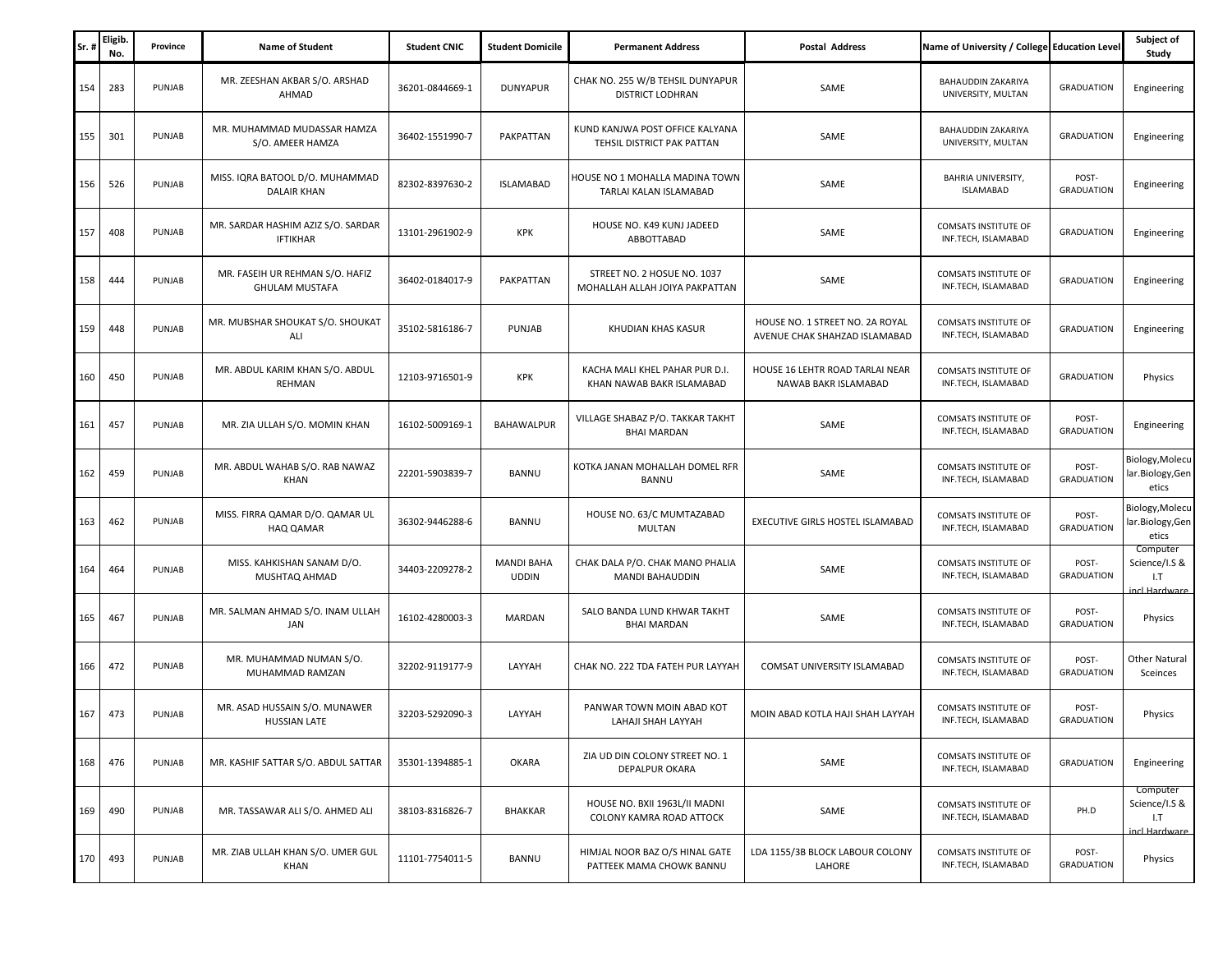| Sr. | Eligib.<br>No. | Province | <b>Name of Student</b>                                   | <b>Student CNIC</b> | <b>Student Domicile</b> | <b>Permanent Address</b>                                                                    | <b>Postal Address</b>                                                                            | Name of University / College Education Level         |                            | Subject of<br>Study                                          |
|-----|----------------|----------|----------------------------------------------------------|---------------------|-------------------------|---------------------------------------------------------------------------------------------|--------------------------------------------------------------------------------------------------|------------------------------------------------------|----------------------------|--------------------------------------------------------------|
| 171 | 495            | PUNJAB   | MR. MUHAMMAD ZEESHAN ISHAQ S/O.<br>MUHAMMAD ISHAQ        | 34502-0149077-9     | <b>NAROWAL</b>          | PANWAN JUNIPUR P/O. NOORKOT<br>TEHSIL SHAKAR GARH DISTRICT<br>NAROWAL                       | YOUSAF PLAZA QARTABA CHOWK<br>LAHROE                                                             | COMSATS INSTITUTE OF<br>INF.TECH, ISLAMABAD          | POST-<br><b>GRADUATION</b> | Computer<br>Science/I.S &<br>1.7<br>ncl.Hardware<br>Computer |
| 172 | 497            | PUNJAB   | MR. WAQAS AHMAD S/O. MOHAMMAD<br>HASSAN                  | 82203-2674106-9     | MUZAFFARABAD            | WARD NO. 25 MOHALLAH NALLUCHI<br>MUZAFFARABAD                                               | WAQAS AHMED IQBAL HOSTEL ROOM<br>M1 NEAR RAHAT BACKERS TRAMRI<br><b>ISLAMABAD</b>                | COMSATS INSTITUTE OF<br>INF.TECH, ISLAMABAD          | <b>GRADUATION</b>          | Science/I.S &<br>1.7<br>incl Hardware                        |
| 173 | 390            | PUNJAB   | MR. AQEEL S/O. ABDUL LATIF                               | 36103-3586331-7     | KHANEWAL                | KOT MUHAMMAD HUSSAIN STREET NO<br>2 KHANEWAL                                                | NEAR HBS HOSPITAL AL NOOR TOWN<br><b>ISLAMABAD</b>                                               | FEDERAL URDU UNIV. OF ARTS.<br>SCIE.&TECH, ISLAMABAD | <b>GRADUATION</b>          | Engineering                                                  |
| 174 | 411            | PUNJAB   | MISS. HUMAIRA BIBI D/O. ZULFIQAR ALI                     | 36303-4707549-4     | MULTAN                  | P/O. KHAS KHAN PUR MARRAL MULTAN                                                            | SAME                                                                                             | Ghazi University, Dera Ghazi<br>Khan                 | <b>GRADUATION</b>          | Medicine                                                     |
| 175 | 418            | PUNJAB   | MISS. RIMSHA LIAQAT D/O. LIAQAT HAYAT                    | 36601-4464967-0     | VEHARI                  | NEAR JAMIA MOSQUE AZEEMABAD<br><b>BUREWALA</b>                                              | SAME                                                                                             | Ghazi University, Dera Ghazi<br>Khan                 | <b>GRADUATION</b>          | Medicine                                                     |
| 176 | 422            | PUNJAB   | MR. MUHAMMAD HASNAIN S/O. FAZAL<br>HUSSAIN               | 32302-5217188-7     | MUZAFFARGARH            | BASTI KHAR JATOI MOHALLA<br>JAHANPUR MUZAFFARGARH                                           | SAME                                                                                             | Ghazi University, Dera Ghazi<br>Khan                 | POST-<br><b>GRADUATION</b> | Mathematics                                                  |
| 177 | 424            | PUNJAB   | MISS. SIDRA SALEEM D/O. MUHAMMAD<br>SALEEM               | 36303-3473172-2     | MULTAN                  | BASTI AHAL PUR OLD DUNYA PUR<br>ROAD MULTAN                                                 | SAME                                                                                             | Ghazi University, Dera Ghazi<br>Khan                 | <b>GRADUATION</b>          | Medicine                                                     |
| 178 | 425            | PUNJAB   | MR. DILSHAD AHMAD S/O. RAB NAWAZ                         | 32402-4470446-1     | RAJANPUR                | KHO KEMA WALA BASTI RINDAN TEHSIL<br>JAMPUR DISTT RAJANPUR                                  | SAME                                                                                             | Ghazi University, Dera Ghazi<br>Khan                 | <b>GRADUATION</b>          | Chemistry                                                    |
| 179 | 426            | PUNJAB   | MR. MEHTAB NUSRULLAH S/O.<br>NUSRULLAH                   | 32102-6713159-1     | D.G. KHAN               | CHAH KOTU WALA P/O GADAI SHARQI<br><b>DG KHAN</b>                                           | SAME                                                                                             | Ghazi University, Dera Ghazi<br>Khan                 | <b>GRADUATION</b>          | Chemistry                                                    |
| 180 | 427            | PUNJAB   | MR. MUHAMMAD AMMAR BASHIR S/O.<br><b>BAHIR AHMAD</b>     | 32103-1290461-9     | D.G. KHAN               | MOHALLA FAROOQIA TAUNSA DISTT<br>DG KHGAN                                                   | MADINA PHOTO STATE TAUNSA DISTT<br>DG KHAN                                                       | Ghazi University, Dera Ghazi<br>Khan                 | <b>GRADUATION</b>          | Chemistry                                                    |
| 181 | 432            | PUNJAB   | MR. MUHAMMAD ARIF S/O.<br>MUHAMMAD AJMAL                 | 32102-1302492-3     | D.G. KHAN               | P/O BASTI MIRHA ZAR DA KHANA<br>ASLAM KOT CHULTA DG KHAN                                    | SAME                                                                                             | Ghazi University, Dera Ghazi<br>Khan                 | <b>GRADUATION</b>          | Chemistry                                                    |
| 182 | 434            | PUNJAB   | MR. ARSHAD NOUMAN S/O. GHULAM<br>MUHAMMAD                | 32103-4364017-9     | D.G. KHAN               | MOHALLA EID GAH TAUNSA SHARIF DG<br><b>KHAN</b>                                             | SAME                                                                                             | Ghazi University, Dera Ghazi<br>Khan                 | <b>GRADUATION</b>          | Agriculture                                                  |
| 183 | 20             | PUNJAB   | MR. MALIK ARSLAN FARID S/O. MALIK<br><b>GHULAM FARID</b> | 36402-8323388-3     | PAKPATTAN               | HOUSE NO. 677/15B - I MOHALLAH<br>INAMAD OPPOSITE TO DHQ HOSPITAL<br>STREET NO. 3 PAKPATTAN | HUSSAIN ALI QADRI WORKSHOP KABAR<br>MARKETE JHANG ROAD FAISALABAD                                | <b>GOVERNMENT COLLEGE</b><br>UNIVERSITY, FAISALABAD  | POST-<br><b>GRADUATION</b> | Agriculture                                                  |
| 184 | 21             | PUNJAB   | MR. ALI HAIDER S/O. MUHAMMAD KHAN                        | 33100-5545351-7     | FAISALABAD              | CHAK NO. 276 JB DANDEWALA P/O.<br>SAME TEHSIL SADDAR FAISALABAD                             | SAME                                                                                             | <b>GOVERNMENT COLLEGE</b><br>UNIVERSITY, FAISALABAD  | <b>GRADUATION</b>          | Engineering                                                  |
| 185 | 24             | PUNJAB   | MISS. IQRA AKHTAR D/O. AKHTAR ALI                        | 33102-1112091-0     | FAISALABAD              | P-9 M-BLOCK ALLAMA IOBAL COLONY<br>FAISALABAD                                               | SAME                                                                                             | <b>GOVERNMENT COLLEGE</b><br>UNIVERSITY, FAISALABAD  | PH.D                       | Chemistry                                                    |
| 186 | 26             | PUNJAB   | MR. MUBASHAR HUSSAIN S/O.<br>MUHAMMAD ASLAM              | 33103-6038431-7     | FAISALABAD              | CHAK NO. 75 JB SOHAL P/O. SAME<br>TEHSIL SADDAR FAISALABAD                                  | SAME                                                                                             | <b>GOVERNMENT COLLEGE</b><br>UNIVERSITY, FAISALABAD  | <b>GRADUATION</b>          | Engineering                                                  |
| 187 | 27             | PUNJAB   | MR. MINHAS ALAM S/O. JAN ALAM                            | 71501-2124128-7     | GILGIT                  | P/O. BOX DANYORE MUHAMMAD<br><b>ABAD GILGIT</b>                                             | LIQUAT BLOCK 2ND FLOOR MICRO<br><b>BIOLOGY DEPARTMENT GOVT. COLLEGE</b><br>UNIVERSITY FAISALABAD | <b>GOVERNMENT COLLEGE</b><br>UNIVERSITY, FAISALABAD  | PH.D                       | Biology, Molecu<br>lar.Biology,Gen<br>etics                  |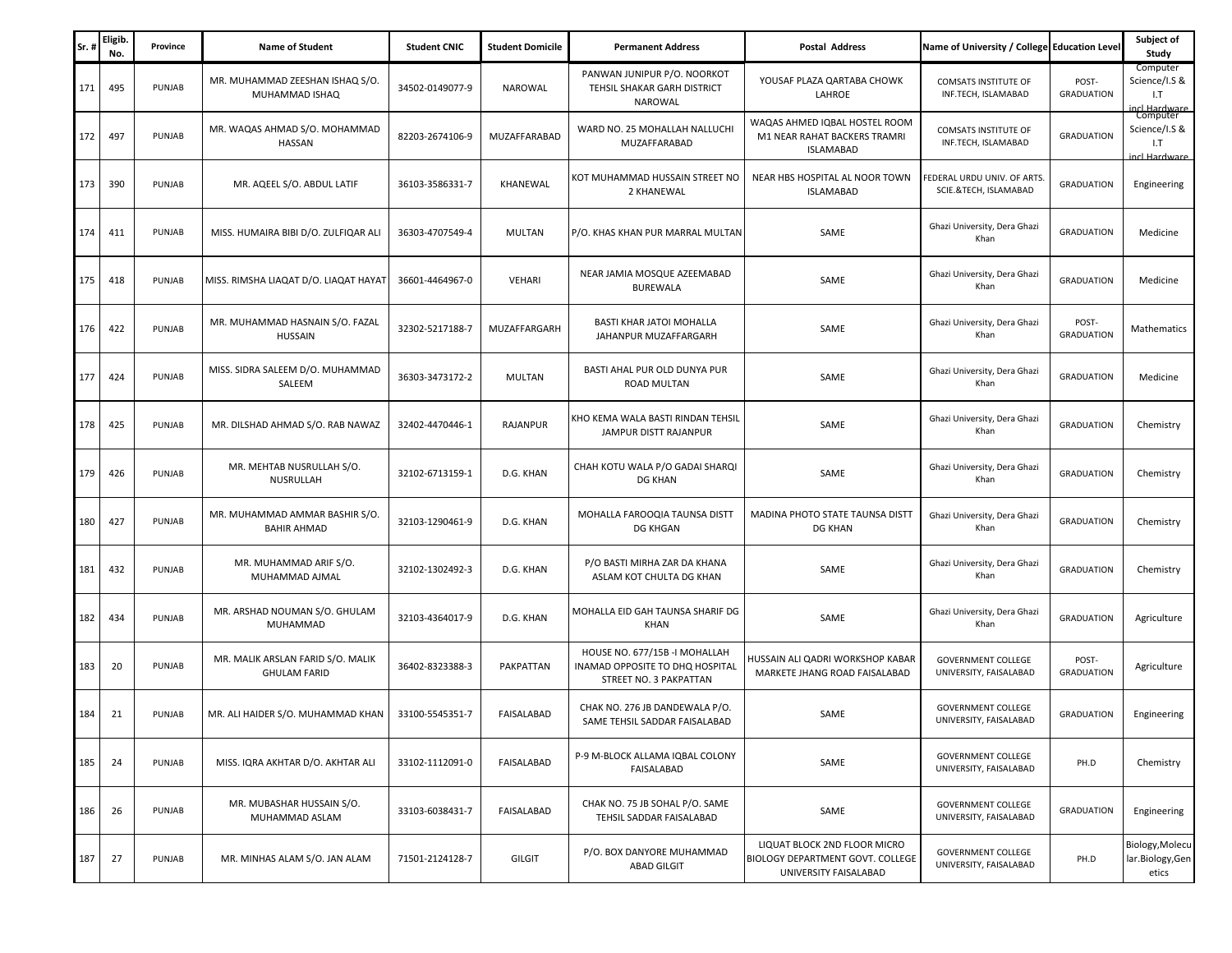| Sr. | <b>Eligib</b><br>No. | Province | <b>Name of Student</b>                                   | <b>Student CNIC</b> | <b>Student Domicile</b> | <b>Permanent Address</b>                                                            | <b>Postal Address</b>                                     | Name of University / College Education Level        |                            | Subject of<br>Study                                   |
|-----|----------------------|----------|----------------------------------------------------------|---------------------|-------------------------|-------------------------------------------------------------------------------------|-----------------------------------------------------------|-----------------------------------------------------|----------------------------|-------------------------------------------------------|
| 188 | 28                   | PUNJAB   | MR. BABAR HAYAT S/O. KHIZAR HAYAT<br>KHAN                | 33104-1730306-7     | FAISALABAD              | CHAK NO. 205 RB MOHALLAH WALA<br>JARANWALA FAISALABAD                               | SAME                                                      | <b>GOVERNMENT COLLEGE</b><br>UNIVERSITY, FAISALABAD | PH.D                       | Biology, Molecu<br>lar.Biology,Gen<br>etics           |
| 189 | 29                   | PUNJAB   | MR. MUHAMMAD MUDASSAR RIAZ S/O.<br>MUHAMMAD RIAZ         | 33100-8649685-5     | FAISALABAD              | STREET NO. 3 224 FATEH MOHALLAH<br>ILLAHABAD NEAR PEOPLES COLONY<br>NO.2 FAISALABAD | SAME                                                      | <b>GOVERNMENT COLLEGE</b><br>UNIVERSITY, FAISALABAD | <b>GRADUATION</b>          | Biology, Molecu<br>lar.Biology,Gen<br>etics           |
| 190 | 72                   | PUNJAB   | MR. WASIQ ALI S/O. AMIR ALI                              | 71501-8765341-7     | <b>GILGIT</b>           | HOUSE PRINCEABAD DANYORE GILGIT                                                     | PLOT 8-4A HABIB ULLAH ROAD GARHI<br>SHAHU LAHORE          | <b>GOVERNMENT COLLEGE</b><br>UNIVERSITY, LAHORE     | POST-<br><b>GRADUATION</b> | <b>Business</b><br>Management<br>Sciences             |
| 191 | 585                  | PUNJAB   | MISS. ALIZA JAMEEL D/O. MUHAMMAD<br>JAMEEL               | 31203-1486758-4     | BAHAWALPUR              | CHALK NO 77F PO 76F                                                                 | SAME                                                      | Govt. Sadiq College Women<br>University, Bahawalpur | <b>GRADUATION</b>          | Computer<br>Science/I.S &<br>1.7<br>incl Hardware     |
| 192 | 523                  | PUNJAB   | MR. M. MUZAMMIL KHAN S/O. ZARDAD<br>KHAN                 | 32203-1314632-5     | LAYYAH                  | CHAK NO 122 TDA, P/O KOTLA HAJI<br>SHAH, LAYYAH                                     | ROOM NO 710, BOYS HOSTEL IST<br><b>ISLAMABAD</b>          | INSTITUTE OF SPACE<br>TECHNOLOGY, ISLAMABAD         | POST-<br><b>GRADUATION</b> | Other Natural<br>Sceinces                             |
| 193 | 117                  | PUNJAB   | MR. AAQIB NAJEEB S/O. NAJIB ANWAR                        | 15402-7824371-5     | MALAKAND                | MOHALLAH SYEDABAD DHARI<br>ALLADAND TEHSIL BATKHELA DISTRICT<br>MALAKAND            | SAME                                                      | INTERNATIONAL ISLAMIC<br>UNIVERSITY, ISLAMABAD      | <b>GRADUATION</b>          | Engineering                                           |
| 194 | 118                  | PUNJAB   | MR. ZIA ULLAH S/O. HANIF ULLAH                           | 71202-3172300-9     | <b>GILGIT</b>           | RIKOT MUTHAT GONAR FARM CHILASS<br>DIAMER GILGIT BALTISTAN                          | UMER HOSTEL NEAR ALI MEDICAL F-8<br><b>ISLAMABAD</b>      | INTERNATIONAL ISLAMIC<br>UNIVERSITY, ISLAMABAD      | POST-<br><b>GRADUATION</b> | DAWA<br>&ISLAMIC<br><b>URISPRUDENC</b><br>F(II B/II M |
| 195 | 125                  | PUNJAB   | MR. AZIZ UL HAQ S/O. MUHAMMAD SHER<br><b>ALI KHAN</b>    | 15604-0380221-5     | SWAT                    | MOHALLAH MULLANOCHUM TEHSIL<br>KABAL DISTRICT SAWAT                                 | SAME                                                      | INTERNATIONAL ISLAMIC<br>UNIVERSITY, ISLAMABAD      | <b>GRADUATION</b>          | Engineering                                           |
| 196 | 130                  | PUNJAB   | MR. ABDUL JAWAD S/O. FAZAL MUNIR                         | 21103-7370305-5     | <b>BAJAUR AGENCY</b>    | TEHSIL CHAM KHAR DISTRICT BAJAUR<br>KPK                                             | DHOK KALA KHAN SHAMSABAD<br>RAWALPINDI                    | INTERNATIONAL ISLAMIC<br>UNIVERSITY, ISLAMABAD      | <b>GRADUATION</b>          | DAWA<br>&ISLAMIC<br><b>URISPRUDENC</b><br>F(II B/II M |
| 197 | 135                  | PUNJAB   | MR. USAMA BILAL S/O. MUHAMMAD<br>ASHRAF                  | 38401-6187217-7     | <b>KOT MOMIN</b>        | DERA BAHOLA MOHALLAH LAKAN<br>WALA KOT MOMAN SARGODHA                               | SAME                                                      | INTERNATIONAL ISLAMIC<br>UNIVERSITY, ISLAMABAD      | <b>GRADUATION</b>          | Engineering                                           |
| 198 | 137                  | PUNJAB   | MR. AHMAD YAHYA S/O. TAHIR ASAD                          | 37401-4029810-1     | PUNJAB                  | ADRA KHURD P/O. ADRA KALAN GUJAR<br>KHAN RAWALPINDI                                 | SAME                                                      | INTERNATIONAL ISLAMIC<br>UNIVERSITY, ISLAMABAD      | <b>GRADUATION</b>          | Mathematics                                           |
| 199 | 531                  | PUNJAB   | MR. FAZAL NABI S/O. MUHAMMAD NAZIR<br>KHAN               | 15302-4914958-1     | JHELUM                  | VILLAGE MAROOFA P/O. LAJBOUK<br>TIMARGARA DISTRICT DIR LOWER KPK                    | SAME                                                      | INTERNATIONAL ISLAMIC<br>UNIVERSITY, ISLAMABAD      | <b>GRADUATION</b>          | Economics,Stat<br>istics &<br>Econometrics            |
| 200 | 499                  | PUNJAB   | MR. MUHAMMAD ZUBAIR ELAHI S/O.<br><b>GHULAM YASEEN</b>   | 36203-5433270-9     | LODHRAN                 | BASTI PAHOWALT DAKKHANA RHAS<br>GOGRAN T.D LODHRAN                                  | ALLAHABAD COLONY ABASIA TOWN<br><b>BAHAWALPUR</b>         | ISLAMIA UNIVERSITY,<br>BAHAWALPUR                   | <b>GRADUATION</b>          | Economics, Stat<br>istics &<br>Econometrics           |
| 201 | 502                  | PUNJAB   | MR. MUZAMIL YASIN S/O. MUHAMMAD<br>YASIN SHAD            | 31102-2233718-5     | BAHAWALNAGAR            | QABOOL FATANI HUMAON P/O. CHAK<br>ABDULLAH TEHSIL CHISHTIAN<br>BAHAWALNAGAR         | CHAK ABDULLAH NEAR RAILWAY<br>PHATAK BAHAWALNAGAR         | ISLAMIA UNIVERSITY,<br>BAHAWALPUR                   | <b>GRADUATION</b>          | Physics                                               |
| 202 | 503                  | PUNJAB   | MR. HAMZA IZHAR S/O. MUHAMMAD<br><b>IZHAR</b>            | 36602-3610636-3     | VEHARI                  | IZHAR KARYANA STORE RAILWAY ROAD<br>MALISI VEHARI                                   | SAME                                                      | ISLAMIA UNIVERSITY,<br>BAHAWALPUR                   | <b>GRADUATION</b>          | Engineering                                           |
| 203 | 505                  | PUNJAB   | MISS. SAIQA ASHRAF D/O. MUHAMMAD<br><b>ASHRAF (LATE)</b> | 31104-2821751-4     | BAHAWALNAGAR            | MOHAJIR COLONY NEAR BAGDAD<br>RAILWAY STATION BAHAWALPUR                            | ROOM NO. 307 FATIMA HALL ISLAMIA<br>UNIVERSITY BAHAWALPUR | ISLAMIA UNIVERSITY,<br>BAHAWALPUR                   | POST-<br><b>GRADUATION</b> | Chemistry                                             |
| 204 | 506                  | PUNJAB   | MISS. AYESHA ARIF D/O. MUHAMMAD<br>ARIF                  | 36203-6951830-0     | LODHRAN                 | JEWAN WALA CHOWK STREET NO. 2<br>LODHRAN                                            | SAME                                                      | ISLAMIA UNIVERSITY,<br><b>BAHAWALPUR</b>            | <b>GRADUATION</b>          | Chemistry                                             |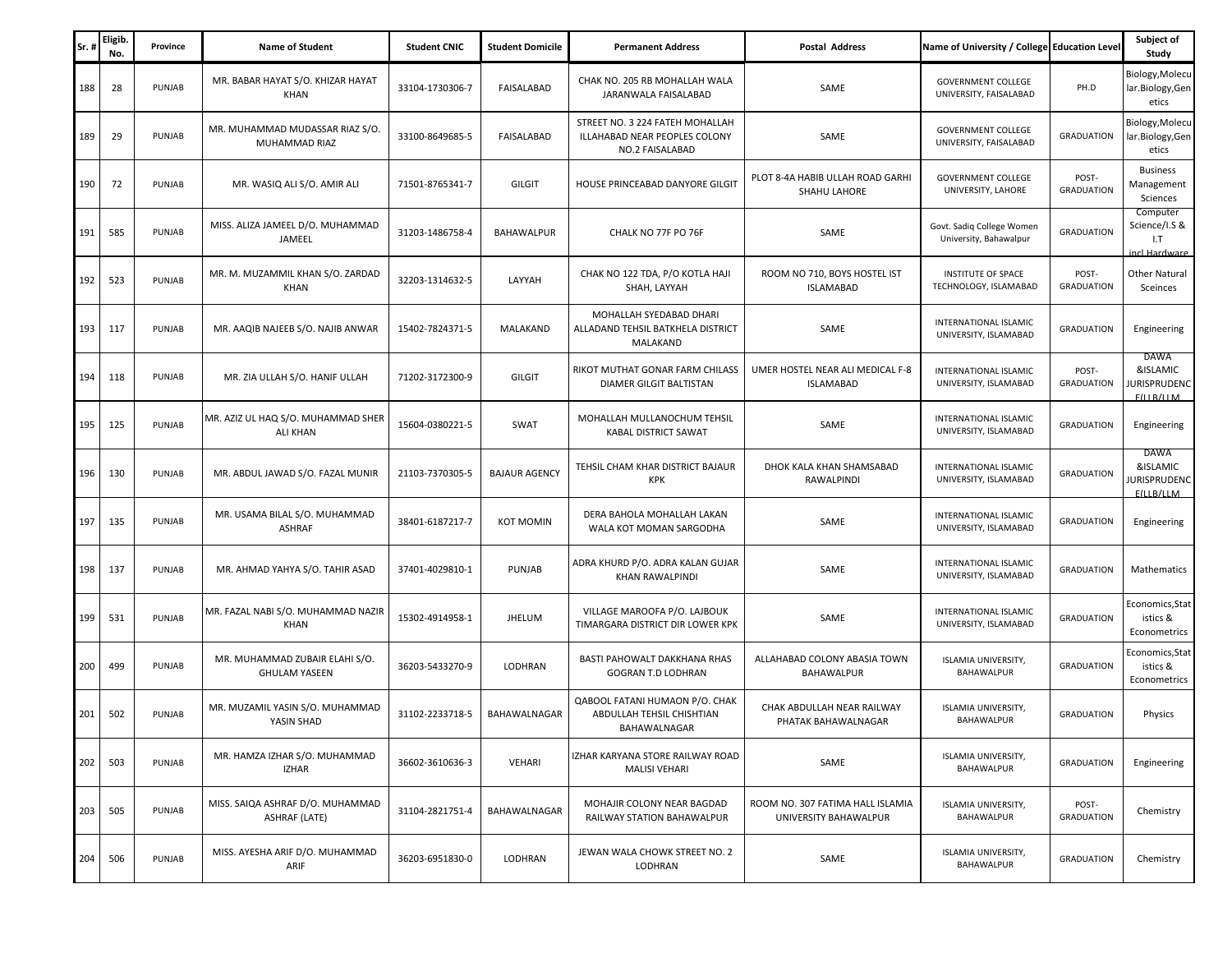| Sr. | Eligib<br>No. | Province | <b>Name of Student</b>                                 | <b>Student CNIC</b> | <b>Student Domicile</b> | <b>Permanent Address</b>                                                   | <b>Postal Address</b>                                                     | Name of University / College Education Level                                           |                            | Subject of<br>Study                               |
|-----|---------------|----------|--------------------------------------------------------|---------------------|-------------------------|----------------------------------------------------------------------------|---------------------------------------------------------------------------|----------------------------------------------------------------------------------------|----------------------------|---------------------------------------------------|
| 205 | 507           | PUNJAB   | MR. MUHAMMAD USMAN S/O. HAFIZ<br>MUHAMMAD BAKHSH       | 31201-6958613-5     | <b>BAHAWALPUR</b>       | KACHI SHIKRANI P/O. UCH SHARIF<br>TEHSIL AHMEDPUR EAST BAHAWALPUR          | SAJID HOSTEL GOHEER STREET NO.4<br>BAHAWALPUR                             | ISLAMIA UNIVERSITY,<br>BAHAWALPUR                                                      | POST-<br><b>GRADUATION</b> | Computer<br>Science/I.S &<br>I.T<br>incl.Hardware |
| 206 | 508           | PUNJAB   | MR. SAIFULLAH KHAN S/O. MUHAMMAD<br>RAFIQ KHAN         | 11101-7754692-7     | BANNU                   | VILLAGE & P/O. KOT BELLS BANNU<br>TESHIL & DISTRICT BANNU                  | ROOM NO. 154-A ABU BAKAR HALL<br>ISLAMIA UNIVERSITY BAHAWALPUR            | ISLAMIA UNIVERSITY,<br>BAHAWALPUR                                                      | PH.D                       | Medicine                                          |
| 207 | 510           | PUNJAB   | MR. SYAD QAISAR SHAHZAD S/O. SYAD<br>MUHAMMAD SALIM    | 32203-1600586-7     | PUNJAB                  | WARD NO. 4 SARFRAZABAD CHOWK<br>AZAM LAYYAH                                | CHAK NO. 9BC P/O. BAHAWALPUR<br>NASEERABAD BAHAWALPUR                     | ISLAMIA UNIVERSITY,<br>BAHAWALPUR                                                      | POST-<br><b>GRADUATION</b> | Mathematics                                       |
| 208 | 515           | PUNJAB   | MISS. ZERMEEN YOUNUS D/O.<br>MUHAMMAD YOUNUS IQBAL     | 31303-7583646-6     | <b>RAHIM YAR KHAN</b>   | NEAR KOTHI SAEED GUJAR BLOCK X<br>MOHALLAH GULSHAN IQBAL RAHIM<br>YAR KHAN | SAME                                                                      | ISLAMIA UNIVERSITY,<br>BAHAWALPUR                                                      | <b>GRADUATION</b>          | <b>Other Natural</b><br>Sceinces                  |
| 209 | 373           | PUNJAB   | MR. MUHAMMAD YOUSAF S/O. UMER<br><b>FAROOQ</b>         | 31304-5688598-1     | RAJANPUR                | MOHALLAH IQBAL ABAD KOT MITHAN<br>RAJANPUR                                 | MOHALLAH GULSHAN BAHOW TOWN<br>36C BLOCK TEHSIL SDK RAHIM YAR<br>KHAN     | Khawaja Fareed University of<br>Engineering & Information<br>Technology, Rahimyar Khan | <b>GRADUATION</b>          | Chemistry                                         |
| 210 | 377           | PUNJAB   | MR. MUNEEB ANWAR S/O. ANWAR UL<br>HAQ                  | 31301-5190266-7     | RAHIM YAR KHAN          | NEAR MASJID KHALID BIN WALEED<br>LASHKARI TOWN KHANPUR                     | SAME                                                                      | Khawaja Fareed University of<br>Engineering & Information<br>Technology, Rahimyar Khan | <b>GRADUATION</b>          | Chemistry                                         |
| 211 | 378           | PUNJAB   | MR. AHSAN FARID S/O. GHULAM FARID                      | 31303-4284171-9     | RAHIM YAR KHAN          | HOUSE NO. 03 STREET NO. 05<br>PASTGEER COLONY NO. 2 RAHIM YAR<br>KHAN      | SAME                                                                      | Khawaja Fareed University of<br>Engineering & Information<br>Technology, Rahimyar Khan | POST-<br><b>GRADUATION</b> | Physics                                           |
| 212 | 381           | PUNJAB   | MR. SALMAN AHMED S/O. IRSHAD AHMED                     | 31201-1958420-1     | BAHAWALPUR              | MOUZA LALU NAICHPOCH ANNI GOTH<br>TEHSIL AHMEDPUR EAST BAHAWALPUR          | HOUSE NO. 270 MOHALLAH GHAZI<br>KHAN KACHI MANDI LIAQUATPUR<br>BAHAWALPUR | Khawaja Fareed University of<br>Engineering & Information<br>Technology, Rahimyar Khan | <b>GRADUATION</b>          | Chemistry                                         |
| 213 | 382           | PUNJAB   | MR. HAFIZ MUNAWAR HUSSAIN S/O.<br><b>TALIB HUSSAIN</b> | 31301-9237025-3     | RAHIM YAR KHAN          | <b>BASTI HAKRA NEAR BTM TEHSIL</b><br><b>KHANPUR</b>                       | SAME                                                                      | Khawaja Fareed University of<br>Engineering & Information<br>Technology, Rahimyar Khan | POST-<br><b>GRADUATION</b> | Physics                                           |
| 214 | 498           | PUNJAB   | MR. HAFIZ MUHAMMAD AMEEN<br>SOOMRO S/O. ABDUL MAJID    | 31303-1928596-9     | RAHIM YAR KHAN          | STREET NO. 9 KOCHALA SHARIAN<br>JINNAH PARK RAHIM YAR KHAN                 | SAME                                                                      | Khawaja Fareed University of<br>Engineering & Information<br>Technology, Rahimyar Khan | POST-<br><b>GRADUATION</b> | Physics                                           |
| 215 | 545           | PUNJAB   | MR. MUHAMMAD TALHA S/O.<br>MUHAMMAD SAEED TAHIR        | 31303-9738623-7     | RAHIM YAR KHAN          | LATIFABAD COLONY HOUSE NO. 337<br>STREET NO. 2 RAHIM YAR KHAN              | SAME                                                                      | Khawaja Fareed University of<br>Engineering & Information<br>Technology, Rahimyar Khan | POST-<br><b>GRADUATION</b> | Chemistry                                         |
| 216 | 546           | PUNJAB   | MR. HASNAAT NADEEM S/O.<br>MOHAMMAD NADEEM             | 31303-4553523-1     | RAHIM YAR KHAN          | JAIN WALA P/O. IQBALABAD RAHIM<br>YAR KHAN                                 | SAME                                                                      | Khawaja Fareed University of<br>Engineering & Information<br>Technology, Rahimyar Khan | <b>GRADUATION</b>          | Engineering                                       |
| 217 | 549           | PUNJAB   | MR. AHSAN ALI S/O. MUHAMMAD<br>ARSHAD                  | 31303-6468251-5     | RAHIM YAR KHAN          | ZAFER COLONY STREET NO. 2 RAHIM<br>YAR KHAN                                | SAME                                                                      | Khawaja Fareed University of<br>Engineering & Information<br>Technology, Rahimyar Khan | <b>GRADUATION</b>          | Engineering                                       |
| 218 | 550           | PUNJAB   | MR. MUHAMMAD AHMAD NOON S/O.<br>RANA NOOR MUSTAFA NOON | 36302-5740262-3     | MULTAN                  | 442(A) NEW MULTAN COLONY MULTAN                                            | SAME                                                                      | Khawaja Fareed University of<br>Engineering & Information<br>Technology, Rahimyar Khan | <b>GRADUATION</b>          | Engineering                                       |
| 219 | 555           | PUNJAB   | MISS. AYESHA SIDDIQUE D/O. SIDDIQUE<br>AHMAD KHAN      | 31303-1101737-6     | MUZAFFARGARH            | 358-D SATELLITE TOWN RAHIM YAR<br>KHAN                                     | SAME                                                                      | Khawaja Fareed University of<br>Engineering & Information<br>Technology, Rahimyar Khan | POST-<br><b>GRADUATION</b> | Physics                                           |
| 220 | 561           | PUNJAB   | MISS. SABA NASEEM D/O. ALLAH BAKHSH                    | 31303-8884384-6     | <b>RAHIM YAR KHAN</b>   | CHAK NO. 86-P P/O. PUL SUNNY RAHIM<br>YAR KHAN                             | SAME                                                                      | Khawaja Fareed University of<br>Engineering & Information<br>Technology, Rahimyar Khan | <b>GRADUATION</b>          | Mathematics                                       |
| 221 | 562           | PUNJAB   | MISS. AREEJ FATIMA D/O. ABDUL<br>RASHEED               | 31303-0618600-2     | RAHIM YAR KHAN          | GULSHAN IQBAL BLOCK F SCHEME NO.<br>2 HOUSE NO. 42 RAHIM YAR KHAN          | SAME                                                                      | Khawaja Fareed University of<br>Engineering & Information<br>Technology, Rahimyar Khan | <b>GRADUATION</b>          | Agriculture                                       |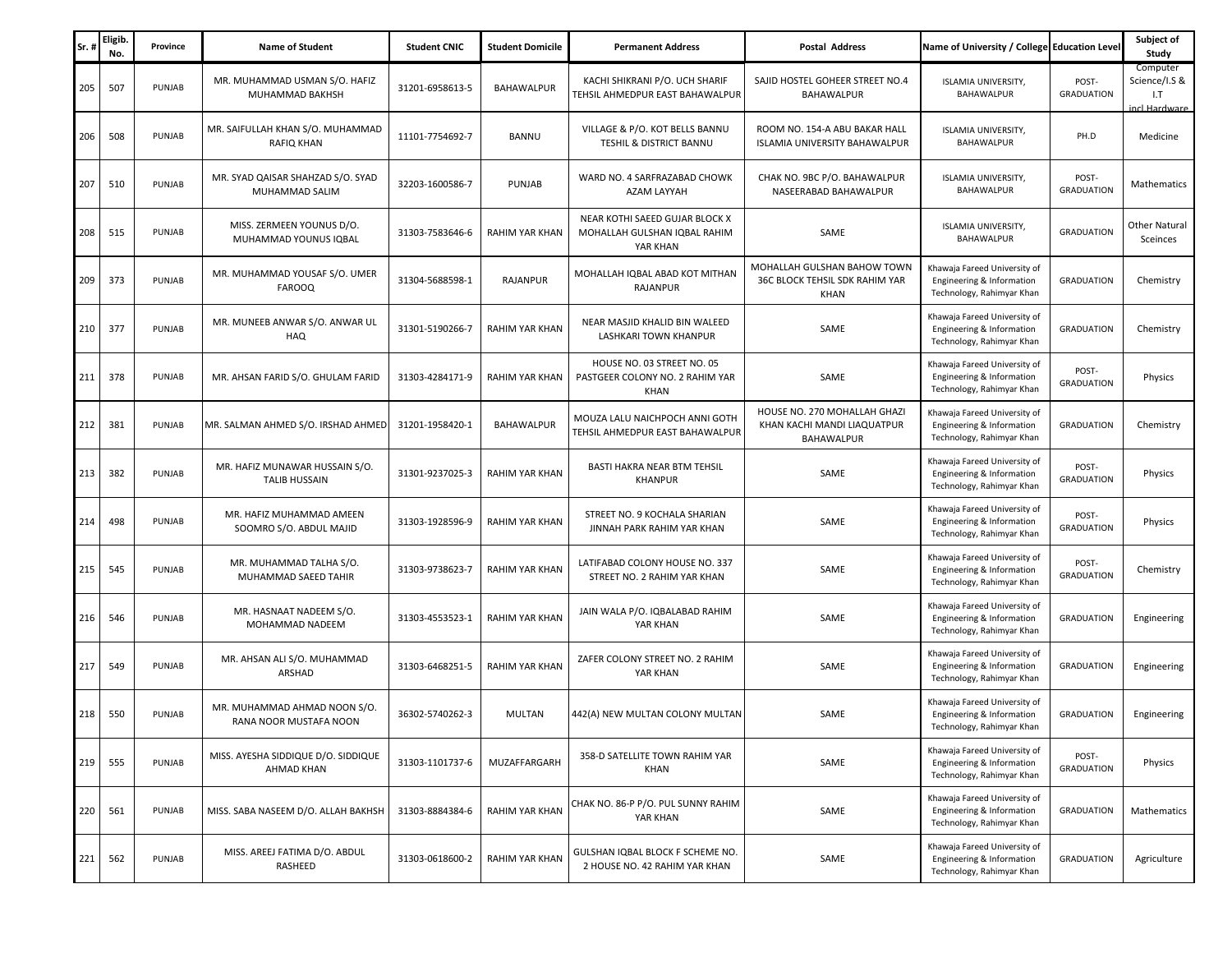| Sr | Eligib.<br>No. | Province | <b>Name of Student</b>                                          | <b>Student CNIC</b> | <b>Student Domicile</b>       | <b>Permanent Address</b>                                                                 | <b>Postal Address</b>                                                                                     | Name of University / College Education Level                                           |                            | Subject of<br>Study                               |
|----|----------------|----------|-----------------------------------------------------------------|---------------------|-------------------------------|------------------------------------------------------------------------------------------|-----------------------------------------------------------------------------------------------------------|----------------------------------------------------------------------------------------|----------------------------|---------------------------------------------------|
|    | 222<br>564     | PUNJAB   | MR. MUHAMMAD SAJID KARIM S/O<br>ABDUL KARIM                     | 31302-6392695-9     | RAHIM YAR KHAN                | P/O. PAKKA LAKAN TEHSIL LIAGUAI<br>LIQQUAT PUR RHAIM YAR KHAN                            | OFFICER COLONY NEAR D.C. OFFICE<br>CHAUK RAHIM YAR KHAN                                                   | Khawaja Fareed University of<br>Engineering & Information<br>Technology, Rahimyar Khan | POST-<br><b>GRADUATION</b> | <b>Mathematics</b>                                |
|    | 223<br>565     | PUNJAB   | MR. USAMA LIAQAT S/O. LIAQAT ALI                                | 32301-0503360-7     | MUZAFFARGARH                  | MOUZA BIAT MOIZUDIN TEHSIL ALIPUR<br>DISTRICT MUZAFFARGARH                               | SAME                                                                                                      | Khawaja Fareed University of<br>Engineering & Information<br>Technology, Rahimyar Khan | <b>GRADUATION</b>          | Physics                                           |
|    | 569<br>224     | PUNJAB   | MISS. SANA AQEEL D/O. AQEEL AHMAD                               | 31301-4675392-2     | PUNJAB                        | P/O. JOIJAH ABBASIAN BASTI KAMALA<br>TEHSIL KHANPUR DISTRICT RAHIM YAR<br>KHAN           | SAME                                                                                                      | Khawaja Fareed University of<br>Engineering & Information<br>Technology, Rahimyar Khan | POST-<br><b>GRADUATION</b> | Physics                                           |
|    | 225<br>570     | PUNJAB   | MR. BABAR ALI S/O. SALAMAT ALI                                  | 38102-0139604-9     | <b>BHAKKAR</b>                | GAROKA POST OFFICE OULLEY WALA<br><b>BHAKKAR</b>                                         | ADA KHANPUR RAHIM YAR KHAN                                                                                | Khawaja Fareed University of<br>Engineering & Information<br>Technology, Rahimyar Khan | <b>GRADUATION</b>          | Engineering                                       |
|    | 226<br>573     | PUNJAB   | MR. MUHAMMAD MUDASSAR<br>MUKARRAM S/O. MUHAMMAD<br>MUKARRAM DIN | 38403-4566450-7     | SARGODHA                      | HOUSE NO. C-32 WAPDA POWER<br>COMPLEX COLONY BROTHA ATTOCK                               | SAME                                                                                                      | Khawaja Fareed University of<br>Engineering & Information<br>Technology, Rahimyar Khan | <b>GRADUATION</b>          | Engineering                                       |
|    | 227<br>48      | PUNJAB   | MISS. MARYAM ASSAD D/O. ASSAD<br>AHMAD                          | 31104-5481832-8     | BAHAWALNAGAR                  | HOUSE NO. 144 BALDIA COLONY<br>CHISHTIAN                                                 | KHALID KHALIL JS BANK CHISHTIAN                                                                           | KING EDWARD MEDICAL<br>COLLEGE, LAHORE                                                 | <b>GRADUATION</b>          | Medicine                                          |
|    | 228<br>53      | PUNJAB   | MISS. USHNA FARYAD D/O. MUHAMMAD<br>FARYAD                      | 36502-3506565-0     | SAHIWAL                       | CHAK NO. 73/5L SHUMALI DISTRICT &<br>TEHSIL SAHIWAL                                      | AL FATIMA GIRLS HOSTEL LAHORE OLD<br>ANARKALI                                                             | KING EDWARD MEDICAL<br>COLLEGE, LAHORE                                                 | <b>GRADUATION</b>          | Medicine                                          |
|    | 229<br>55      | PUNJAB   | MR. ABU HANZALA S/O. MUHAMMAD<br>LATIF                          | 36602-7666417-7     | VEHARI                        | HOUSE NO. 483 REHMANIA BAZAR<br>MAILSI DISTRICT VEHARI                                   | ROOM NO. 303 NEW HOSTEL BLOCK<br>KING EDWARD MEDICAL UNIVERSITY<br>BOYS HOSTEL LIND MELEOD ROAD<br>LAHORE | KING EDWARD MEDICAL<br>COLLEGE, LAHORE                                                 | <b>GRADUATION</b>          | Medicine                                          |
|    | 230<br>81      | PUNJAB   | MISS. FAIZA MUSLIM D/O. MUHAMMAD<br><b>MUSLIM</b>               | 31303-8169220-8     | <b>RAHIM YAR KHAN</b>         | 44/A SATELLITE TOWN RAHIM YAR<br>KHAN                                                    | SAME                                                                                                      | KINNAIRD COLLEGE FOR<br>WOMEN, LAHORE                                                  | <b>GRADUATION</b>          | <b>Business</b><br>Management<br>Sciences         |
|    | 231<br>584     | PUNJAB   | MR. M SAAD RAFIQ S/O. M RAFIQ ANJUM                             | 36303-7693856-3     | MULTAN                        | CHAK NO 6 MR PO KHANPUR MARRAL<br>MULTAN                                                 | SAME                                                                                                      | Muhammad Nawaz Sharif<br>University of Agriculture,<br>Multan                          | <b>GRADUATION</b>          | Agriculture                                       |
|    | 232<br>521     | PUNJAB   | MR. MUJAHID HUSSAIN S/O. BAZ ALI                                | 21303-7672266-7     | KURRAM AGENCY<br><b>FATTA</b> | NASTIKOT PARACHINAR DISTT KURRAM                                                         | D-799 NABEEL ARCADE D BLOCK<br>EXECUTIVE HOSTEL COMMERCIAL<br>MARKET RAWALPINDI                           | NATIONAL DEFENCE<br>UNIVERSITY, ISLAMABAD                                              | <b>GRADUATION</b>          | Computer<br>Science/I.S &<br>I.T<br>incl Hardware |
|    | 233<br>530     | PUNJAB   | MISS. SYEDA IMAN FATIMA D/O. ZAHID<br><b>HUSSAIN SHAH</b>       | 37401-8766082-6     | <b>JHELUM</b>                 | VILLAGE & P/O. SHAH SAFEER TEHSIL<br>SOHAWA DISTRICT JHELUM                              | HOUSE NO. B IV 1360 STREET NO. 8<br>MOHALLAH COL YOUSAF COLONY<br>MUSLIM TOWN RAWALPINDI                  | NATIONAL UNIVERSITY OF<br>MEDICAL SCIENCES,<br><b>ISLAMABAD</b>                        | <b>GRADUATION</b>          | Biology, Molecu<br>lar.Biology,Gen<br>etics       |
|    | 366<br>234     | PUNJAB   | MISS. ROUSHNI AZIZ D/O. UMER AZIZ                               | 33100-9886446-6     | FAISALABAD                    | 253-E-EDEN VALLEY BBIAN ROAD<br>FAISALABAD                                               | ZAINAB HOSTEL NO. 12 NUST<br><b>ISLAMABAD</b>                                                             | NATIONAL UNIVERSITY OF<br><b>SCIENCES &amp; TECH. RAWALPINDI</b>                       | <b>GRADUATION</b>          | Commerce                                          |
|    | 235<br>367     | PUNJAB   | MR. WASEEM ABBAS S/O. BAKHTIAR                                  | 17102-7946944-9     | CHARSADDA                     | JANGO KALI P/O. SHODAG TANGI<br><b>CHARSADDA KPK</b>                                     | HIRED HOSTEL CEME NUST RAWALPINDI                                                                         | NATIONAL UNIVERSITY OF<br>SCIENCES & TECH. RAWALPINDI                                  | POST-<br><b>GRADUATION</b> | Engineering                                       |
|    | 236<br>370     | PUNJAB   | MR. MUHAMMAD HASNAIN AYUB KHAN<br>S/O. MUHAMMAD AYUB KHAN       | 15201-0676993-9     | CHITRAL                       | KOGHUZI TEHSIL & DISTRICT CHITRAL<br><b>KPK</b>                                          | H-13 ISLAMABAD                                                                                            | NATIONAL UNIVERSITY OF<br>SCIENCES & TECH. RAWALPINDI                                  | POST-<br><b>GRADUATION</b> | Engineering                                       |
|    | 237<br>391     | PUNJAB   | MR. MUHAMMAD NOMAN SAJID S/O.<br>SAJID MAHMOOD                  | 32304-4067698-5     | MUZAFFARGARH                  | BASTI SHADI KHAN MOUZA MUHABBAT<br>TEHSIL, DISTTMUZAFFARGARH<br>SOHRANI                  | SAME                                                                                                      | NFC-Institute of Engineering &<br>Technology, Multan                                   | <b>GRADUATION</b>          | Engineering                                       |
|    | 238<br>392     | PUNJAB   | MR. M.AMEER HAMZA S/O. SYED ABDUL<br><b>MANAF</b>               | 32103-8216344-1     | D.G. KHAN                     | HOUSE NO 12MOHALLA NIJAMAABAD<br>AREA COLLEGE ROAD TEHSIL TOUNSA<br>SHARIF DISTT DG KHAN | SAME                                                                                                      | NFC-Institute of Engineering &<br>Technology, Multan                                   | <b>GRADUATION</b>          | Engineering                                       |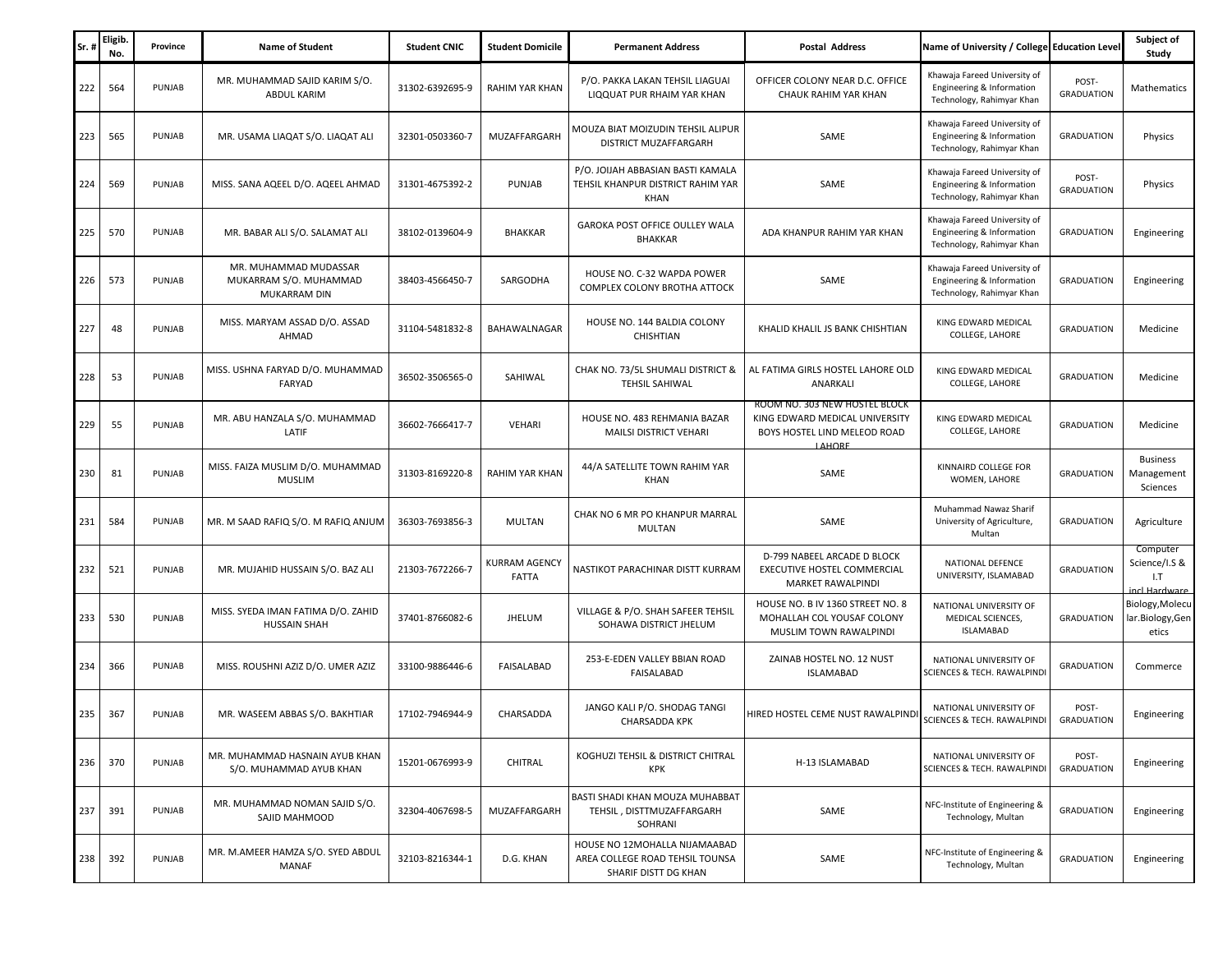| Sr. | Eligib.<br>No. | Province | <b>Name of Student</b>                                      | <b>Student CNIC</b> | <b>Student Domicile</b> | <b>Permanent Address</b>                                                       | <b>Postal Address</b>                                                              | Name of University / College Education Level         |                   | Subject of<br>Study |
|-----|----------------|----------|-------------------------------------------------------------|---------------------|-------------------------|--------------------------------------------------------------------------------|------------------------------------------------------------------------------------|------------------------------------------------------|-------------------|---------------------|
| 239 | 401            | PUNJAB   | MR. SOHAIL ZAFAR S/O. ZAFAR KHALID<br>EJAZ                  | 36302-4564573-9     | KHANEWAL                | 92 - B FAROOQ ROAD MUMTAZABAD<br><b>COLONY MULTAN</b>                          | SAME                                                                               | NFC-Institute of Engineering &<br>Technology, Multan | <b>GRADUATION</b> | Engineering         |
| 240 | 311            | PUNJAB   | MR. HUMAYUN AHMAD S/O. EJAZ AHMAD                           | 32301-6253467-1     | MUZAFFARGARH            | AKBAR COLONY WARD NO. 14 ALI PUR<br>MUZAFFARGARH                               | SAME                                                                               | NISHTAR MEDICAL COLLEGE,<br><b>MULTAN</b>            | <b>GRADUATION</b> | Medicine            |
| 241 | 314            | PUNJAB   | MR. NAVEED AHMAD S/O. MUHAMMAD<br>RAFIQ                     | 36301-9354381-7     | MULTAN                  | CHAH PAHUR WALA P/O. MEER KOT<br>JALALPUR PIRWALA DISTRICT MULTAN              | IQBAL HALL NISHTAR BOYS HOSTEL<br><b>MULTAN</b>                                    | NISHTAR MEDICAL COLLEGE,<br>MULTAN                   | <b>GRADUATION</b> | Medicine            |
| 242 | 315            | PUNJAB   | MR. USMAN SAJID S/O. SAJID HUSSAIN                          | 36301-1453607-9     | MULTAN                  | MOHALLAH KHAWJGAN JALALPUR<br>PIRWALA MULTAN                                   | SAME                                                                               | NISHTAR MEDICAL COLLEGE,<br>MULTAN                   | <b>GRADUATION</b> | Medicine            |
| 243 | 318            | PUNJAB   | MISS. SADIA JAVED D/O. MUHAMMAD<br>JAVED                    | 36104-0740984-6     | KHANEWAL                | HOUSE NO. 57 FAISAL TOWN MIAN<br>CHANNU                                        | SAME                                                                               | NISHTAR MEDICAL COLLEGE,<br><b>MULTAN</b>            | <b>GRADUATION</b> | Medicine            |
| 244 | 319            | PUNJAB   | MR. MUHAMMAD MURTAZA S/O.<br>RAHEEM BAKHSH                  | 32203-9019963-1     | LAYYAH                  | CHAH MUNEER WALA P/O. KHOKHAR<br>ABAD TEHSIL & DISTRICT LAYYAH                 | ROOM NO. 729 IQBAL HALL NISHTAR<br><b>HOSTEL MULTAN</b>                            | NISHTAR MEDICAL COLLEGE,<br><b>MULTAN</b>            | <b>GRADUATION</b> | Medicine            |
| 245 | 320            | PUNJAB   | MR. AHSAN ZUBAIR S/O. MUHAMMAD<br>ZUBAIR                    | 32304-5179561-7     | MUZAFFARGARH            | BASTI SHADI KHAN KARAM DAD<br>QURESHI MUZAFFARGARH                             | ROOM NO. 19 NISHTAR BOYS HOSTEL<br>IQBAL HALLL MULTAN                              | NISHTAR MEDICAL COLLEGE,<br><b>MULTAN</b>            | <b>GRADUATION</b> | Medicine            |
| 246 | 324            | PUNJAB   | MR. MUHAMMAD HASNAIN ATTA S/O.<br>SHEIKH ABDUL RASHEED      | 32304-0200639-3     | MUZAFFARGARH            | MOHALLAH NOSAYWAL NEAR DPO<br>HOUSE MUZAFFARGARH                               | SAME                                                                               | NISHTAR MEDICAL COLLEGE,<br><b>MULTAN</b>            | <b>GRADUATION</b> | Medicine            |
| 247 | 328            | PUNJAB   | MR. MUHAMMAD RIZWAN MOAVIA S/O.<br>MUHAMMAD ASLAM           | 32203-5395904-3     | LAYYAH                  | <b>EMPLOYEES COLONY HOUSE NO. 316</b><br>LAYYAH                                | IQBAL HALL ROOM NO. 73 NISHTAR<br>HOSTEL MULTAN                                    | NISHTAR MEDICAL COLLEGE,<br>MULTAN                   | <b>GRADUATION</b> | Medicine            |
| 248 | 329            | PUNJAB   | MR. MUNAWAR HAYAT S/O. MAHER<br>MUHAMMAD YAQOOB             | 32203-9269940-3     | LAYYAH                  | WARD NO. 1 STREET 1 CHOWK AZAM<br>TEHSIL DISTRICT LAYYAH                       | ROOM NO. 74 IQBAL HALL NISHTAR<br>HOSTEL MULTAN                                    | NISHTAR MEDICAL COLLEGE,<br>MULTAN                   | <b>GRADUATION</b> | Medicine            |
| 249 | 330            | PUNJAB   | MR. MUHAMMAD ABU SUFIYAN S/O.<br><b>GHULAM ABBAS</b>        | 36301-2993486-7     | MULTAN                  | BASTI LANGAR P/O. BOX JALALPUR<br>PIRWALA MULTAN                               | ALLAMA IQBAL HALL ROOM NO. 129<br>NISHTAR MEDICAL UNIVERSITY,<br><b>MULTAN</b>     | NISHTAR MEDICAL COLLEGE,<br><b>MULTAN</b>            | <b>GRADUATION</b> | Medicine            |
| 250 | 331            | PUNJAB   | MR. ZULQARNAIN AZIZ S/O. AZIZ AHMED                         | 32303-2329543-5     | MUZAFFARGARH            | MOHALLAH HAJIABAD TEHSIL KOT<br>ADDU                                           | NISHTAR HOSTEL IQBAL HALL MULTAN                                                   | NISHTAR MEDICAL COLLEGE,<br><b>MULTAN</b>            | <b>GRADUATION</b> | Medicine            |
| 251 | 332            | PUNJAB   | MR. AKASH RAZA S/O. SYED IRSHAD<br><b>HUSSAIN NAQVI</b>     | 36301-3362455-9     | MULTAN                  | MOHALLAH LANGAH P/O. KHAS<br>BADARPUR TEHSIL JALALPUR PIRWALA<br>MULTAN        | ALLAMA IQBAL HALL ROOM NO. 129<br>NISHTAR BOYS HOSTEL MULTAN                       | NISHTAR MEDICAL COLLEGE,<br><b>MULTAN</b>            | <b>GRADUATION</b> | Medicine            |
| 252 | 335            | PUNJAB   | MR. GOHAR RAFIQ S/O. MOHAMMAD<br>RAFIO AHMAD                | 36104-7352907-3     | LAHORE                  | GALIKHRADIANWALI MOHALLAH PIR<br>RAHMATALI SHAH TULAMBAT TEHSIL<br>MIAN CHANNU | HOUSE NO. 217 A STREET NO. 2<br>MOHALLAH GULISTAN COLONY GONJ<br>BUKSH ROAD LAHORE | NISHTAR MEDICAL COLLEGE,<br>MULTAN                   | <b>GRADUATION</b> | Medicine            |
| 253 | 339            | PUNJAB   | MR. MUHAMMAD IMRAN S/O.<br>MUHAMMAD RAMZAN                  | 32304-2378701-7     | MUZAFFARGARH            | CHAH ILYAS WALA KHULANG SHUMALI<br>MUZAFFARGARH                                | SAME                                                                               | NISHTAR MEDICAL COLLEGE,<br>MULTAN                   | <b>GRADUATION</b> | Medicine            |
| 254 | 340            | PUNJAB   | MR. MUHAMMAD ZOUNOURAIN TUFAIL<br>S/O. MUHAMMAD SHAMLA KHAN | 32402-4543546-9     | RAJANPUR                | FAROOQ TOWN U/C TATAR WALA<br>JAMMPUR DISTRICT RAJANPUR                        | SAME                                                                               | NISHTAR MEDICAL COLLEGE,<br>MULTAN                   | <b>GRADUATION</b> | Medicine            |
| 255 | 341            | PUNJAB   | MR. ABDUL MANAN S/O. ABDUL JABBAR                           | 32203-8155703-3     | LAYYAH                  | WARD NO. 3 HOUSE NO. 173<br>MOHALLAH SHEIKHANWALA LAYYAH                       | SAME                                                                               | NISHTAR MEDICAL COLLEGE,<br>MULTAN                   | <b>GRADUATION</b> | Medicine            |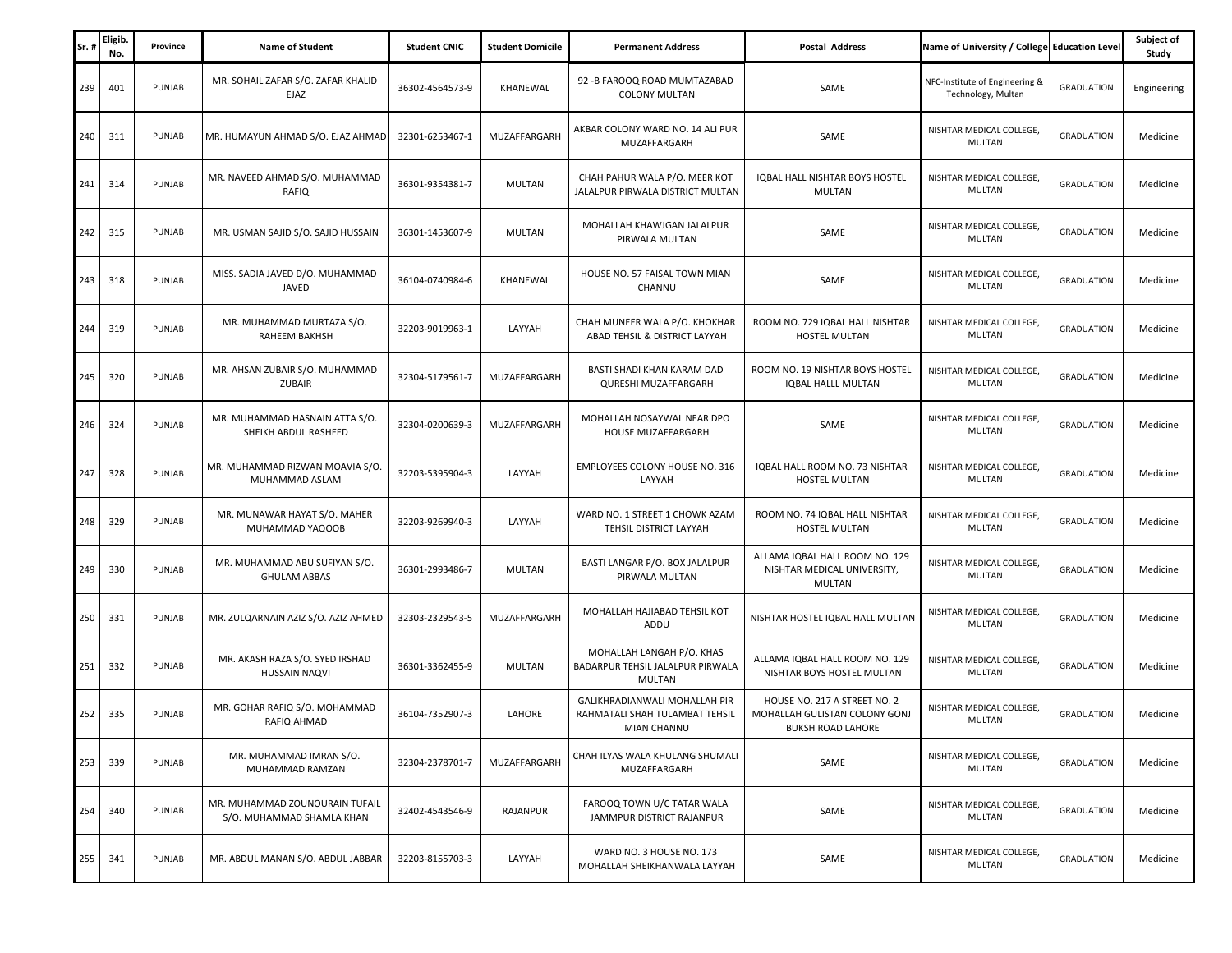| Sr. | <b>Eligib</b><br>No. | Province | <b>Name of Student</b>                               | <b>Student CNIC</b> | <b>Student Domicile</b> | <b>Permanent Address</b>                                                | <b>Postal Address</b>                                                            | Name of University / College Education Level       |                   | Subject of<br>Study |
|-----|----------------------|----------|------------------------------------------------------|---------------------|-------------------------|-------------------------------------------------------------------------|----------------------------------------------------------------------------------|----------------------------------------------------|-------------------|---------------------|
| 256 | 343                  | PUNJAB   | MR. ISHFAQ ALI S/O. MANGAT ALI                       | 32203-5926708-9     | LAYYAH                  | P/O. CHAK NO. 172 TDA PANAHA KHRL<br>SHARQI TEHSIL D LAYYAH             | NISHTAR HOSTEL MULTAN IQBAL HALL<br><b>ROOM NO. 58</b>                           | NISHTAR MEDICAL COLLEGE,<br><b>MULTAN</b>          | <b>GRADUATION</b> | Medicine            |
| 257 | 344                  | PUNJAB   | MR. FAIZAN RASHEED S/O. ABDUL<br>RASHEED             | 32102-1895268-9     | D.G. KHAN               | AALI WALA TEHSIL KOT CHUTTA<br>DISTRICT D.G. KHAN                       | SAME                                                                             | NISHTAR MEDICAL COLLEGE,<br><b>MULTAN</b>          | <b>GRADUATION</b> | Medicine            |
| 258 | 346                  | PUNJAB   | MR. ADIL HUSSAIN S/O. KHUDA BUKHSH                   | 32303-2112994-9     | MUZAFFARGARH            | CHAH PAKKA P/O. GURMANI TEHSIL<br><b>KOT ADDU</b>                       | NISHTAR HOSTEL IQBAL HALL ROOM<br>NO. 55 MULTAN                                  | NISHTAR MEDICAL COLLEGE,<br>MULTAN                 | <b>GRADUATION</b> | Medicine            |
| 259 | 347                  | PUNJAB   | MR. ABDUL REHMAN AQEEL S/O. AQEEL<br>ARSHAD          | 32102-0612830-7     | D.G. KHAN               | HOUSE NO. 1424 BLOCK NO. 18 DERA<br><b>GHAZI KHAN</b>                   | SAME                                                                             | NISHTAR MEDICAL COLLEGE,<br><b>MULTAN</b>          | <b>GRADUATION</b> | Medicine            |
| 260 | 354                  | PUNJAB   | MR. MUHAMMAD SHOAIB ZAFAR S/O.<br>ZAFAR HAFEEZ ULLAH | 32203-0943095-5     | LAYYAH                  | WARD NO. 9 FAISALABAD ROAD<br>MOHALLAH NORANI CHOWK AZAM<br>LAYYAH      | ROOM NO. 74 IQBAL HALL NISHTAR<br>HOSTEL MULTAN                                  | NISHTAR MEDICAL COLLEGE,<br>MULTAN                 | <b>GRADUATION</b> | Medicine            |
| 261 | 574                  | PUNJAB   | MISS. AMARA SAMI D/O. ABDUL SAMI                     | 31303-4987503-4     | <b>RYK</b>              | 32 A GULSHAN E UMAR NEARGULSHAN<br>E IQBAL RYK                          | SAME                                                                             | NISHTAR MEDICAL COLLEGE,<br>MULTAN                 | <b>GRADUATION</b> | Medicine            |
| 262 | 206                  | PUNJAB   | MR. ARHAM BIN RIASAT S/O. RIASAT ALI                 | 36203-7451445-9     | LODHRAN                 | KHAWAJA WALA CHOWK LODHRAN                                              | SAME                                                                             | QUAID-E-AZAM MEDICAL<br>COLLEGE, BAHAWALPUR        | <b>GRADUATION</b> | Medicine            |
| 263 | 217                  | PUNJAB   | MR. MUHAMMAD SAQLAIN NAZIR S/O.<br>NAZIR AHMAD       | 36601-6801768-3     | VEHARI                  | HOUSE NO. 12 STREET NO. 2 WARRICH<br><b>TOWN BUREWALA</b>               | SAME                                                                             | QUAID-E-AZAM MEDICAL<br>COLLEGE, BAHAWALPUR        | <b>GRADUATION</b> | Medicine            |
| 264 | 221                  | PUNJAB   | MISS. SHANZA AMEEN D/O. MUHAMMAD<br>AMEEN            | 36101-4747120-6     | KHANEWAL                | TEHSIL JAHANIAN DISTRICT KHAEWAL<br>CHAK NO. 114/10R KHANEWAL<br>MULTAN | ROOM NO. 193, FAISAL HALL QUAID-E-<br>AZAM MEDICAL COLLEGE, HOSTEL<br>BAHAWALPUR | QUAID-E-AZAM MEDICAL<br>COLLEGE, BAHAWALPUR        | <b>GRADUATION</b> | Medicine            |
| 265 | 222                  | PUNJAB   | MR. ABDULLAH JAN S/O. MUHAMMAD<br><b>ISMAIL</b>      | 71301-7926183-1     | <b>GHANCHE</b>          | P/O. BOX YOUGO TEHSIL KHAPLU<br>DISTRICT GHANCE GILGIT BALTISTAN        | ABBAS MANZIL QUAID-E-AZAM<br>MEDICAL COLLEGE, HOSTEL<br>BAHAWALPUR               | QUAID-E-AZAM MEDICAL<br>COLLEGE, BAHAWALPUR        | <b>GRADUATION</b> | Medicine            |
| 266 | 223                  | PUNJAB   | MR. MOHAMMAD ATIF S/O. ALLAH<br><b>BAKHSH</b>        | 31302-5514076-9     | RAHIM YAR KHAN          | MOUZAKOTLAORIG P/O. JUNPUR<br>TEHSIL LIAQUAT PUR RAHIM YAR KHAN         | SAME                                                                             | QUAID-E-AZAM MEDICAL<br>COLLEGE, BAHAWALPUR        | <b>GRADUATION</b> | Medicine            |
| 267 | 224                  | PUNJAB   | MISS. RIMSHA ASAD D/O. MUHAMMAD<br>ASAD              | 36302-4550909-2     | MULTAN                  | HOUSE NO. 5 SUIGAS ROAD CHUNGI<br>NO. 21 OLD SHUJABAD ROAD MULTAN       | SAME                                                                             | QUAID-E-AZAM MEDICAL<br>COLLEGE, BAHAWALPUR        | <b>GRADUATION</b> | Medicine            |
| 268 | 225                  | PUNJAB   | MISS. MARIA RASHEED D/O. ABDUL<br>RASHEED            | 32402-2789865-2     | RAJANPUR                | ARIF SAEED COLONY KOTLA ROAD<br>JAMPUR DISTRICT RAJANPUR                | SAME                                                                             | QUAID-E-AZAM MEDICAL<br>COLLEGE, BAHAWALPUR        | <b>GRADUATION</b> | Medicine            |
| 269 | 226                  | PUNJAB   | MR. JUNAID AKBAR S/O. ABDUL QAYYUM                   | 71401-4109049-5     | GHIZER                  | VILLAGE KHALTI TEHSIL GUPIS DISTRICT<br><b>GHIZER GILGIT BALTISTAN</b>  | ABBAS MANZIL BOYS HOSTEL<br>BAHAWALPUR                                           | QUAID-E-AZAM MEDICAL<br>COLLEGE, BAHAWALPUR        | <b>GRADUATION</b> | Medicine            |
| 270 | 227                  | PUNJAB   | MR. ASADULLAH KHAN S/O.<br>MUHAMMAD ISMAEEL          | 31203-8445911-1     | BAHAWALPUR              | ADDA KABIRA PULLI P/O. QAIMPUR<br>TEHSIL HSP DISTRICT BAHAWALPUR        | HOSTEL ABBAS MANZIL ROOM NO. 20,<br>QUAID-E-AZAM MEDICAL COLLEGE<br>BAHAWALPUR   | QUAID-E-AZAM MEDICAL<br>COLLEGE, BAHAWALPUR        | <b>GRADUATION</b> | Medicine            |
| 271 | 228                  | PUNJAB   | MISS. JANNAT ZAKIR D/O. ZAKIR HUSSAIN                | 36402-3112843-6     | PAKPATTAN               | CHAK CHANWATT P/O. SAME T/D<br>PAKPATTAN                                | SAME                                                                             | QUAID-E-AZAM MEDICAL<br>COLLEGE, BAHAWALPUR        | <b>GRADUATION</b> | Medicine            |
| 272 | 231                  | PUNJAB   | MR. SHAFQAT ALI S/O. SOUN NABI                       | 71402-5940413-9     | GHIZER                  | <b>VILLAGE SILPI DISTRICT GHIZER GILGIT</b><br><b>BALTISTAN</b>         | ABBAS MANZIL BOYS HOSTEL QUAID-E-<br>AZAM MEDICAL COLLEGE,<br><b>BAHAWALPUR</b>  | <b>QUAID-E-AZAM MEDICAL</b><br>COLLEGE, BAHAWALPUR | <b>GRADUATION</b> | Medicine            |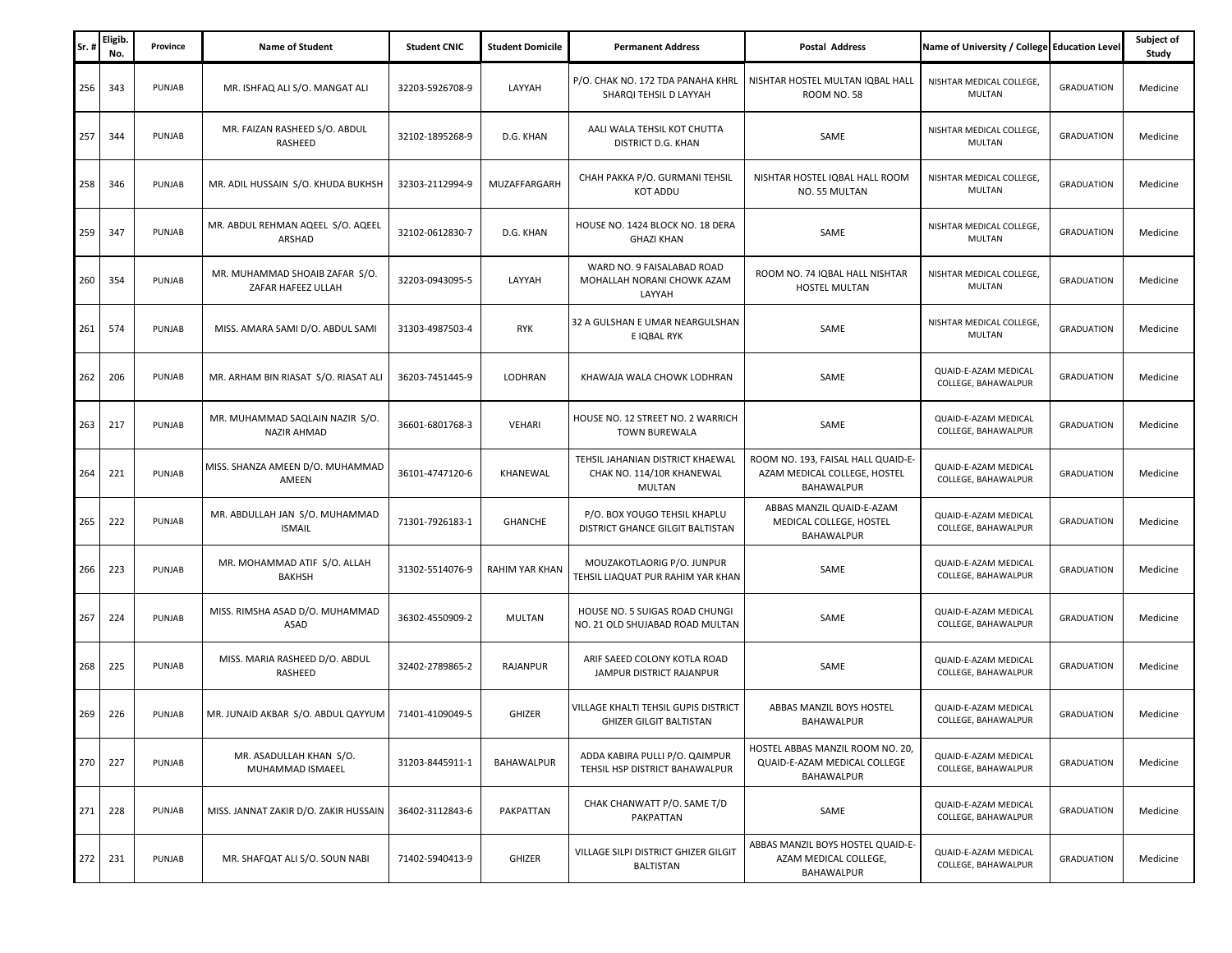| Sr. | <b>Eligib</b><br>No. | Province | <b>Name of Student</b>                               | <b>Student CNIC</b> | <b>Student Domicile</b> | <b>Permanent Address</b>                                                             | <b>Postal Address</b>                                                    | Name of University / College Education Level    |                            | Subject of<br>Study |
|-----|----------------------|----------|------------------------------------------------------|---------------------|-------------------------|--------------------------------------------------------------------------------------|--------------------------------------------------------------------------|-------------------------------------------------|----------------------------|---------------------|
| 273 | 233                  | PUNJAB   | MR. TOUSEEF YOUSAF S/O. MUHAMMAD<br>YOUSAF           | 32304-9846565-7     | MUZAFFARGARH            | NEAR SAMANDRI MASJID P/O. BASIRA<br>TEHSIL & DISTRICT MUZAFFARGARH                   | SAME                                                                     | QUAID-E-AZAM MEDICAL<br>COLLEGE, BAHAWALPUR     | <b>GRADUATION</b>          | Medicine            |
| 274 | 240                  | PUNJAB   | MR. MUHAMMAD SAQIB S/O.<br>MUHAMMAD ISHAQ            | 32301-5768901-1     | MUZAFFARGARH            | BASTI LODHRAN POST OFFICE<br>KHAIRPUR ALIPUR MUZAFFARGARH                            | SAME                                                                     | QUAID-E-AZAM MEDICAL<br>COLLEGE, BAHAWALPUR     | <b>GRADUATION</b>          | Medicine            |
| 275 | 241                  | PUNJAB   | MR. MUHAMMAD YASIR S/O. IMTIAZ<br>HUSSAIN            | 32102-1054575-1     | D.G. KHAN               | D.G. KHAN BLOCK 52 CITY TOWN<br>HOUSE NO. 304 D.G, KHAN                              | ABBAS MANZIL HOSTEL QUAID-E-AZAM<br>MEDICAL COLLEGE, BAHAWALPUR          | QUAID-E-AZAM MEDICAL<br>COLLEGE, BAHAWALPUR     | <b>GRADUATION</b>          | Medicine            |
| 276 | 244                  | PUNJAB   | MISS. ARSHIA AHMED D/O. AHMED YAR                    | 31202-2271110-2     | <b>BAHAWALPUR</b>       | BASTI HAJI GHULAM MUHAMMAD<br>TIBBA MIANI P/O. SAMASATTA<br>BAHAWALPUR               | SAME                                                                     | QUAID-E-AZAM MEDICAL<br>COLLEGE, BAHAWALPUR     | <b>GRADUATION</b>          | Medicine            |
| 277 | 247                  | PUNJAB   | MR. MUHAMMAD NASIR S/O. SHAMS UL<br>MIR              | 71601-0602890-1     | ASTORE                  | DISTRICT ASTORE VILLAGE DASHKIN<br><b>GILGIT BALTISTAN</b>                           | ABBAS MANZIL BOYS HOSTEL QUAID-E-<br>AZAM MEDICAL COLLEGE,<br>BAHAWALPUR | QUAID-E-AZAM MEDICAL<br>COLLEGE, BAHAWALPUR     | <b>GRADUATION</b>          | Medicine            |
| 278 | 249                  | PUNJAB   | MR. HAFIZ MUHAMMAD HAMZA S/O.<br><b>ASHRAF ALI</b>   | 31301-1855371-3     | RAHIM YAR KHAN          | HOUSE NO. 22 STREET NO. 02<br>MOHALLAH RAFIQ ABAD KHANPUR<br>DISTRICT RAHIM YAR KHAN | SAME                                                                     | QUAID-E-AZAM MEDICAL<br>COLLEGE, BAHAWALPUR     | <b>GRADUATION</b>          | Medicine            |
| 279 | 250                  | PUNJAB   | MR. MUHAMMAD SAIM SOOMRO S/O.<br>SHABIR AHMAD SOOMRO | 31301-6041018-5     | RAHIM YAR KHAN          | RIAZ COLONY KHANPUR                                                                  | SAME                                                                     | QUAID-E-AZAM MEDICAL<br>COLLEGE, BAHAWALPUR     | <b>GRADUATION</b>          | Medicine            |
| 280 | 254                  | PUNJAB   | MR. MUHAMMAD KASHIF SAFDAR S/O.<br>SAFDAR HUSSAIN    | 32403-6914231-5     | RAJANPUR                | BASTI LASHARI P/O. HAZRATWALA<br><b>DISTRICT RAJANPUR</b>                            | ABBAS MANZIL QUAID-E-AZAM<br>MEDICAL COLLEGE, BAHAWALPUR                 | QUAID-E-AZAM MEDICAL<br>COLLEGE, BAHAWALPUR     | <b>GRADUATION</b>          | Medicine            |
| 281 | 256                  | PUNJAB   | MR. MUHAMMAD JUNAID BAGHDADI<br>S/O. RIAZ AHMAD      | 32402-9676420-7     | RAJANPUR                | MOZA TAL SHUMALI P/O. DAJAL TEHSIL<br>JAMPUR DISTRICT RAJANPUR                       | FAROOQ TOWN JAMPUR DISTRICT<br><b>RAJANPUR</b>                           | QUAID-E-AZAM MEDICAL<br>COLLEGE, BAHAWALPUR     | <b>GRADUATION</b>          | Medicine            |
| 282 | 259                  | PUNJAB   | MR. MUHAMMAD BILAL S/O. NAZIR<br>AHMAD               | 36303-6455276-1     | MULTAN                  | QABOOL WALA KOTLI BAKHSHU KHAN<br><b>MULTAN</b>                                      | ABBAS MANZIL HOSTEL QUAID-E-AZAM<br>MEDICAL COLLEGE, BAHAWALPUR          | QUAID-E-AZAM MEDICAL<br>COLLEGE, BAHAWALPUR     | <b>GRADUATION</b>          | Medicine            |
| 283 | 261                  | PUNJAB   | MR. MUHAMMAD KAMRAN S/O.<br>MUHAMMAD SHAFI           | 32303-0225514-1     | PUNJAB                  | CHAH GAGRI WALA TEHSIL KOT ADDU                                                      | SAME                                                                     | QUAID-E-AZAM MEDICAL<br>COLLEGE, BAHAWALPUR     | <b>GRADUATION</b>          | Medicine            |
| 284 | 262                  | PUNJAB   | MR. HAFEEZ UR REHMAN S/O. IQBAL<br><b>HUSSAIN</b>    | 36303-4154122-5     | MULTAN                  | PAKKY WALA P/O. LUTF ABAD BOSAN<br>ROAD MULTAN                                       | SAME                                                                     | QUAID-E-AZAM MEDICAL<br>COLLEGE, BAHAWALPUR     | <b>GRADUATION</b>          | Medicine            |
| 285 | 209                  | PUNJAB   | MR. NOUMAN ALI S/O. ABIR KHAN                        | 71403-0354343-1     | GHIZER                  | P/O. THOI TEHSIL YASIN DISTRICT<br><b>GHIZER GILGIT BALTISTAN</b>                    | ROOM NO. 86 HOSTEL II QUAID-E-<br>AZAM UNIVERSITY, ISLAMABAD             | QUAID-E-AZAM UNIVERSITY,<br><b>ISLAMABAD</b>    | <b>GRADUATION</b>          | Mathematics         |
| 286 | 212                  | PUNJAB   | MR. FAHAD YASEEN S/O. GHULAM YASEEN                  | 32304-8610609-7     | MUZAFFARGARH            | MUBARAKPUR P/O. JAGATPUR<br>MUZAFFARGARH                                             | SAME                                                                     | QUAID-E-AZAM UNIVERSITY,<br><b>ISLAMABAD</b>    | POST-<br><b>GRADUATION</b> | Chemistry           |
| 287 | 45                   | PUNJAB   | MR. HASSNAIN ABBAS S/O. RAJAB KHAN                   | 71501-3578965-9     | <b>GILGIT</b>           | HASNAIN GENERAL STORE CHANDANI<br><b>CHOWK DANYORE GILGIT</b>                        | RAWALPINDI MEDICAL COLLEGE<br>RAWALPINDI                                 | RAWALPINDI MEDICAL<br>COLLEGE, RAWALPINDI       | <b>GRADUATION</b>          | Medicine            |
| 288 | 537                  | PUNJAB   | MR. ABDUL SALAM S/O. MUHAMMAD<br>ZAMAN               | 32103-1219720-5     | <b>TAUNSA SHARIF</b>    | HOUSE NO. 204 MOHALLAH NIZAMAB<br>AD TAUNSA                                          | SAME                                                                     | Sheikh Zayed Medical College,<br>Rahim Yar Khan | <b>GRADUATION</b>          | Medicine            |
| 289 | 538                  | PUNJAB   | MR. MUDASSIR NAZEER S/O. NAZEER<br>AHMAD             | 32103-7663002-1     | <b>D.G KHAN</b>         | P/O. RETRA TEHSIL TAUNSA DISTRICT<br>D.G. KHAN                                       | SAME                                                                     | Sheikh Zayed Medical College,<br>Rahim Yar Khan | <b>GRADUATION</b>          | Medicine            |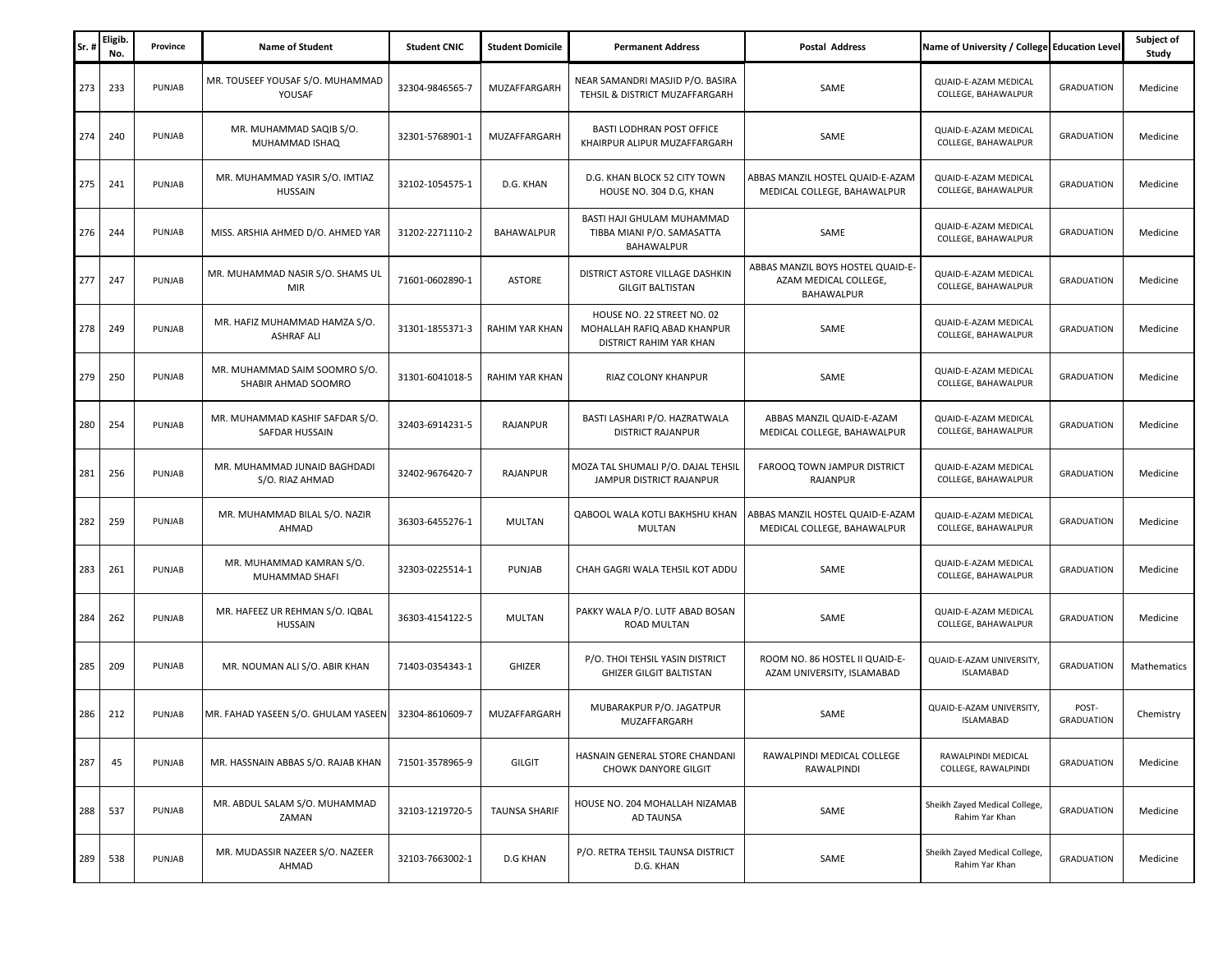| Sr. | <b>Eligib</b><br>No. | Province | <b>Name of Student</b>                                 | <b>Student CNIC</b> | <b>Student Domicile</b> | <b>Permanent Address</b>                                                       | <b>Postal Address</b>                                                              | Name of University / College Education Level              |                            | Subject of<br>Study                               |
|-----|----------------------|----------|--------------------------------------------------------|---------------------|-------------------------|--------------------------------------------------------------------------------|------------------------------------------------------------------------------------|-----------------------------------------------------------|----------------------------|---------------------------------------------------|
| 290 | 540                  | PUNJAB   | MR. AHMAD RAZA S/O. MUHAMMAD<br><b>MUJTABA</b>         | 36202-4914710-1     | LODHRAN                 | BASTI BAIR WALA MOZA KHOKHAR<br>P/O. CHOWKI LODHRAN PUNJAB                     | ELCE MUHAMMAD HOSTEL ROOM NO<br>59 SHEIKH ZAYED MEDICAL COLLEGE,<br>RAHIM YAR KHAN | Sheikh Zayed Medical College,<br>Rahim Yar Khan           | <b>GRADUATION</b>          | Medicine                                          |
| 291 | 579                  | PUNJAB   | MISS. SABEEN AJMAL D/O. MUHAMMAD<br>AJMAL              | 32304-3784689-8     | PUNJAB                  | BASTI MOLVI BINDA ISHAQ TEHSIL<br>MUZAFFARABAD                                 | SAME                                                                               | The Women University, Multan                              | <b>GRADUATION</b>          | Computer<br>Science/I.S &<br>1.7<br>incl Hardware |
| 292 | 581                  | PUNJAB   | MISS. SHAZIA TABASSUM D/O. SHER<br>MUHAMMAD            | 32303-3774881-4     | MUZFFARGARH             | GURMANI CITY PO SINAN WAN TEH<br>KOT ADDU DIST M GARH                          | MUSLIM GIRLS HOSTEL MULTAN                                                         | The Women University, Multan                              | POST-<br><b>GRADUATION</b> | Economics,<br>Statistics &<br>Econometrics        |
| 293 | $\overline{2}$       | PUNJAB   | MR. MOEED AHMED S/O. ASAD JAMIL<br>BAJWA               | 34602-4473871-3     | <b>SIALKOT</b>          | MOHALLAH TANKI WALA CHAWINDA<br>PASRUR SIALKOT                                 | MOEED AHMED ROOM NO. 36 MANJI<br>HALL UNIVERSITY OF AGRICULTURE,<br>FAISALABAD     | UNIVERSITY OF AGRICULTURE,<br>FAISALABAD                  | POST-<br><b>GRADUATION</b> | <b>Other Natural</b><br>Sceinces                  |
| 294 | 4                    | PUNJAB   | MR. MUHAMMAD MEELAD SULTAN S/O.<br>SULTAN AHMAD        | 34101-5056524-5     | GUJRANWALA              | NEAR KHAN HOUSE MADINA TOWN<br>MANDIALA WARICH GUJRANWALA                      | SAME                                                                               | UNIVERSITY OF AGRICULTURE,<br>FAISALABAD                  | POST-<br><b>GRADUATION</b> | Agriculture                                       |
| 295 | 5                    | PUNJAB   | MR. RIZWAN ASGHAR S/O. MUHAMMAD<br><b>ASGHAR</b>       | 35301-6788967-9     | <b>OKARA</b>            | NASIR KAY P/O. DEPALPUR OKARA                                                  | SAME                                                                               | UNIVERSITY OF AGRICULTURE,<br>FAISALABAD                  | <b>GRADUATION</b>          | Agriculture                                       |
| 296 | 8                    | PUNJAB   | MR. AHMAD ATIR S/O. MUHAMMAD<br>ABBAS                  | 35102-0856578-5     | <b>KASUR</b>            | VILLAGE CHABBER HATHIR P/O.<br>KHUDIAN KHAS T/D KASUR                          | ROOM NO. 10D QASIM HALL<br>COMMUNITY COLLETGE JHANG ROAD<br>FAISALABAD             | UNIVERSITY OF AGRICULTURE,<br>FAISALABAD                  | <b>GRADUATION</b>          | Agriculture                                       |
| 297 | 10                   | PUNJAB   | MR. MUHAMMAD MUBEEN S/O. YOUSAF                        | 35102-9535335-3     | <b>KASUR</b>            | VILLAGE KHARA P/O. KHAS TEHSIL &<br><b>DISTRICT KASUR</b>                      | SAME                                                                               | UNIVERSITY OF AGRICULTURE,<br><b>FAISALABAD</b>           | <b>GRADUATION</b>          | Agriculture                                       |
| 298 | 12                   | PUNJAB   | MR. MUHAMMAD HAROON UL RASHEED<br>S/O. MUHAMMAD BASHIR | 32202-3062250-9     | LAYYAH                  | WARD NO. 13 MOHALLAH SHEIKHAN<br>WALA TEHSIL KAROR DISTRICT LAYYAH             | SAME                                                                               | UNIVERSITY OF AGRICULTURE,<br>FAISALABAD                  | <b>GRADUATION</b>          | Agriculture                                       |
| 299 | 13                   | PUNJAB   | MR. MUHAMMAD MUZAMMIL RIAZ S/O.<br>MUHAMMAD RIAZ       | 33100-8850230-5     | FAISALABAD              | STREET NO. 3 224 RB FATEH DIN WALI<br>PC NO. 2 FAISALABAD                      | SAME                                                                               | UNIVERSITY OF AGRICULTURE,<br>FAISALABAD                  | POST-<br><b>GRADUATION</b> | Agriculture                                       |
| 300 | 37                   | PUNJAB   | MR. NAVEED AHMAD S/O. MUHAMMAD<br>SOHANARA             | 32302-1012251-9     | MUZAFFARGARH            | BASTI KHOKHAR CHAH DHADU WALA<br>QAISER GAZLANI JATOI MUZAFFARGARI             | ROOM NO. 304 JINNAH HALL HOSTEL<br>PMAS ARID AGRICULTURE UNIVERSITY<br>RAWALPINDI  | UNIVERSITY OF ARID<br>AGRICULTURE, MUREE<br>RD.RAWALPINDI | <b>GRADUATION</b>          | Biology, Molecu<br>lar.Biology,Gen<br>etics       |
| 301 | 39                   | PUNJAB   | MISS. SEROSH FATIMA D/O. MEHBOOB<br><b>SULTAN AWAN</b> | 38201-8915166-0     | KHUSHAB                 | MUSTAFA ABAD NEAR BILAL MASJID<br>NAUSHERA KHUSHAB PUNJAB                      | F.NO. 9 AYESHA PLAZA NEAR QUTBA<br>JAHAZGAH KAMRA CANTT                            | UNIVERSITY OF ARID<br>AGRICULTURE, MUREE<br>RD.RAWALPINDI | <b>GRADUATION</b>          | Agriculture                                       |
| 302 | 42                   | PUNJAB   | MR. UMAIR ALI S/O. MUHAMMAD ALI                        | 31301-2880864-3     | RAHIM YAR KHAN          | PAKISTAN COLONY KHANPUR<br><b>RAHIMYAR KHAN</b>                                | SAME                                                                               | UNIVERSITY OF ARID<br>AGRICULTURE, MUREE<br>RD.RAWALPINDI | <b>GRADUATION</b>          | Medicine                                          |
| 303 | 96                   | PUNJAB   | MR. BASIT MANZOOR S/O. MANZOOR<br>HUSSAIN              | 32304-6439427-1     | MUZAFFARGARH            | MOZA GHEHAL PUR P/O. UTTRA<br>SANDILA MUZAFFARGARH                             | SAMNABAD RASHEED CHOWK NEAR<br>POINEER PHARMACY MUZAFFARGARH                       | UNIVERSITY OF EDUCATION,<br>LAHORE                        | <b>GRADUATION</b>          | Chemistry                                         |
| 304 | 98                   | PUNJAB   | MR. MUHAMMAD ADNAN S/O. ABDUL<br>REHMAN                | 32304-9160061-9     | MUZAFFARGARH            | MOZA GEHAL PUR P/O. UTTARA<br>SANDILA MUZAFFARGARH                             | 5/3 BIT BARKAT CHOWK TOWNSHIP<br>LAHORE                                            | UNIVERSITY OF EDUCATION.<br>LAHORE                        | <b>GRADUATION</b>          | Computer<br>Science/I.S &<br>1.7<br>incl.Hardware |
| 305 | 101                  | PUNJAB   | MR. MUDASSAR TARIQ S/O. MUHAMMAD<br><b>TARIQ</b>       | 36104-9642081-9     | KHANEWAL                | NEAR GHOSIA MOSQUE STREET NO. 2<br>HOUSE NO. 10/28 BLOCK NO. 10 MIAN<br>CHANNU | ROOM NO. 87 MUMTAZ HALL<br>UNIVERSITY OF ENGG. & TECH. LAHORE                      | UNIVERSITY OF ENGINEERING<br>& TECHNOLOGY, LAHORE         | <b>GRADUATION</b>          | Engineering                                       |
| 306 | 106                  | PUNJAB   | MISS. SANA MEHREEN D/O. MUHAMMAD<br>MEHBOOB ALAM BAIG  | 31301-1195132-0     | MULTAN                  | BEHIND SHELL PUMP MOHALLAH<br>PATHAN WALA TEHSIL SHUJABAD<br>MULTAN            | SAME                                                                               | UNIVERSITY OF ENGINEERING<br>& TECHNOLOGY, LAHORE         | POST-<br><b>GRADUATION</b> | Chemistry                                         |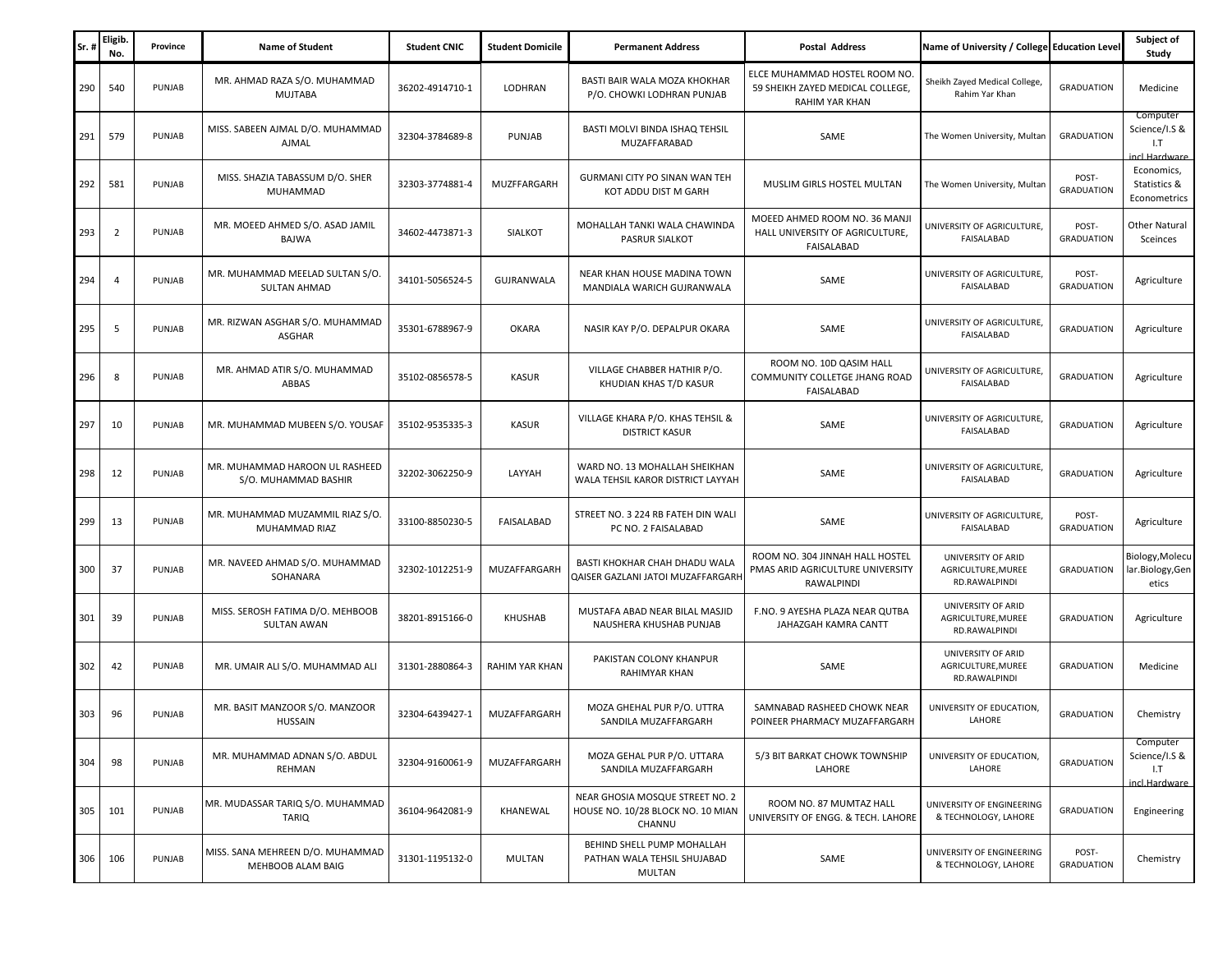| Sr. | Eligib<br>No. | Province | <b>Name of Student</b>                                   | <b>Student CNIC</b> | <b>Student Domicile</b> | <b>Permanent Address</b>                                                         | Postal Address                                                                    | Name of University / College Education Level      |                            | Subject of<br>Study                                             |
|-----|---------------|----------|----------------------------------------------------------|---------------------|-------------------------|----------------------------------------------------------------------------------|-----------------------------------------------------------------------------------|---------------------------------------------------|----------------------------|-----------------------------------------------------------------|
| 307 | 108           | PUNJAB   | MR. MUHAMMAD DAWOOD BLOCH S/O.<br>PEER MUHAMMAD          | 32102-1407352-9     | PUNJAB                  | <b>BMP POST ROOGHAN-I MOZA</b><br>WASHAFIP/O. SAKHI SAROOR DISTRICT<br>D.G. KHAN | ROOM NO. 2 KHALID HALL UNIVERSITY<br>OF ENGG. & TECH. LAHORE                      | UNIVERSITY OF ENGINEERING<br>& TECHNOLOGY, LAHORE | <b>GRADUATION</b>          | Engineering                                                     |
| 308 | 139           | PUNJAB   | MR. MEESAM ABBAS S/O. MIRZA KHAN                         | 37201-9500449-1     | PUNJAB                  | VPO BIKHARI KALAN DISTRICT & TEHSIL<br>CHAKWAL                                   | SAME                                                                              | UNIVERSITY OF ENGINEERING<br>& TECHNOLOGY, TAXILA | <b>GRADUATION</b>          | Engineering                                                     |
| 309 | 141           | PUNJAB   | MR. MAAZ REHAN S/O. ABDUL RAZZAQ                         | 36104-2497907-1     | KHANEWAL                | CHAK NO. 108-15-L DISTRICT<br>KHANEWAL CITY MIAN CHANNU                          | YASEEN COLONY STREET NO. 1 MIAN<br>CHANNU                                         | UNIVERSITY OF ENGINEERING<br>& TECHNOLOGY, TAXILA | <b>GRADUATION</b>          | Engineering                                                     |
| 310 | 142           | PUNJAB   | MR. MUHAMMAD NAVEED S/O. MUBEEN<br>UL HAQ                | 38202-6767031-1     | <b>KHUSHAB</b>          | RANGPUR BAGHOOR TEHSIL NOORPUR<br><b>KHUSHAB</b>                                 | SAME                                                                              | UNIVERSITY OF ENGINEERING<br>& TECHNOLOGY, TAXILA | <b>GRADUATION</b>          | Engineering                                                     |
| 311 | 144           | PUNJAB   | MR. MUHAMMAD HASSAN ABBAS S/O.<br><b>ABBAS ALI</b>       | 35402-8046236-1     | NANKANA SAHIB           | MOHALLAH UNION COUNCIL SYED<br>WALA TEHSIL & DISTRICT NANKANA                    | ABU BAKKAR HALL ROOM NO. 49<br>UNIVERSITY OF ENGINEERING & TECH.<br><b>TAXILA</b> | UNIVERSITY OF ENGINEERING<br>& TECHNOLOGY, TAXILA | <b>GRADUATION</b>          | Engineering                                                     |
| 312 | 145           | PUNJAB   | MR. FARRUKH SHAHZAD S/O. MALIK<br>SOHNA                  | 32304-5583871-1     | PUNJAB                  | GEHALPUR P/O. UTRA SANDILA TEHSIL<br>MUZAFFARGARH                                | ROOM NO. 102 ALI HALL UNIVERSITY<br>OF ENGINEERING & TECH. TAXILA                 | UNIVERSITY OF ENGINEERING<br>& TECHNOLOGY, TAXILA | <b>GRADUATION</b>          | Engineering                                                     |
| 313 | 146           | PUNJAB   | MR. SHAZIL SHAMIM S/O. SHAMIM<br><b>AKHTER</b>           | 32102-4553674-3     | D.G. KHAN               | HOUSE NO. 120/121 BLOCK F D.G KHAN                                               | UNIVERSITY OF ENGINEERING & TECH.<br><b>TAXILA</b>                                | UNIVERSITY OF ENGINEERING<br>& TECHNOLOGY, TAXILA | <b>GRADUATION</b>          | Engineering                                                     |
| 314 | 149           | PUNJAB   | MR. NASEEM ULLAH ASAD S/O. ABD UL<br>RAZAQ               | 32302-3470879-9     | MUZAFFARGARH            | WARD NO. 1 MOHALLAH MOCHIAN<br>WALA P/O. JATOI DISTRICT<br>MUZAFFARGARH          | HOSTEL UNIVERSITY OF ENGINEERING<br>& TECH. TAXILA                                | UNIVERSITY OF ENGINEERING<br>& TECHNOLOGY, TAXILA | <b>GRADUATION</b>          | Engineering                                                     |
| 315 | 151           | PUNJAB   | MR. MUHAMMAD SAJJAD S/O.<br>MUHAMMAD ASHRAF              | 35301-1254596-5     | <b>OKARA</b>            | CHAK NO. 40/D TEHSIL DEPALPUR<br><b>DISTRICT OKARA</b>                           | ROOM NO. 223 BILAL HALL UNIVERSITY<br>OF ENGINEERING & TECH. TAXILA               | UNIVERSITY OF ENGINEERING<br>& TECHNOLOGY, TAXILA | <b>GRADUATION</b>          | Engineering                                                     |
| 316 | 576           | PUNJAB   | MR. UMER FAROOQ KHAN S/O. JALIL UR<br><b>REHMAN KHAN</b> | 31201-0335806-3     | BAHAWALPUR              | AHMAD MANZIL SHAMS COLONY UCH<br>SHARIF                                          | H NO 163 BA SHADMAN 1 LAHORE                                                      | UNIVERSITY OF HEALTH<br>SCIENCES, LAHORE          | <b>GRADUATION</b>          | Medicine                                                        |
| 317 | 82            | PUNJAB   | MR. DHANI BUX S/O. ROSHAN ALI                            | 45501-1446975-1     | <b>SUKKUR</b>           | VILLAGE GARHU TALUKA PANOAKIL<br><b>DISTRICT SUKKUR</b>                          | ROOM 45 MEELAD PLAZA CITY<br><b>HOUSING JHELUM</b>                                | UNIVERSITY OF PUNJAB,<br>LAHORE                   | <b>GRADUATION</b>          | DAWA<br>&ISLAMIC<br>URISPRUDENC<br>F(II B/II M)                 |
| 318 | 86            | PUNJAB   | MR. AHMAD AWAIS S/O. MUHAMMAD<br><b>IFTIKHAR</b>         | 38101-6396528-3     | <b>BHAKKAR</b>          | POST OFFICE KHANSAR CHAK NO. 2<br><b>BHAKKAR</b>                                 | NEAR DAEWOO BUS TERMINAL<br>BHAKKAR                                               | UNIVERSITY OF PUNJAB,<br>LAHORE                   | <b>GRADUATION</b>          | Computer<br>Science/I.S &<br>1.7                                |
| 319 | 87            | PUNJAB   | MR. SAMEER SHAHZAD S/O. SHAHZAD<br>AHMAD                 | 35202-1872147-9     | LAHORE                  | HOUSE NO. 33 STREET NO. 22 CH PARK<br><b>BILAL GUNJ LAHORE</b>                   | SAME                                                                              | UNIVERSITY OF PUNJAB,<br>LAHORE                   | <b>GRADUATION</b>          | ncl Hardware<br>Computer<br>Science/I.S &<br>1.7<br>cl Hardware |
| 320 | 91            | PUNJAB   | MR. UMAR KHALIL S/O. MUHAMMAD<br>KHALIL                  | 33104-8902145-1     | FAISALABAD              | HOUSE NO. P590 STREET NO. 3<br>ISLAMPURA JARANWALA PUNJAB                        | JINNAH HOSTEL ANARKALI BAZAR<br>LAHORE                                            | UNIVERSITY OF PUNJAB,<br>LAHORE                   | POST-<br><b>GRADUATION</b> | Computer<br>Science/I.S &<br>1.7<br>incl Hardware               |
| 321 | 92            | PUNJAB   | MR. MUHAMMAD HAMZA S/O.<br>MUHAMMAD TAARIQ               | 31105-5010933-9     | BAHAWALNAGAR            | SARDAR ROAD MECLOAD GUNJ TEHSIL<br>MCD DISTRICT BAHAWALNAGAR                     | HOSTEL NO. 1 UNIVERSITY OF PUNJAB<br>LAHORE                                       | UNIVERSITY OF PUNJAB,<br>LAHORE                   | POST-<br><b>GRADUATION</b> | Physics                                                         |
| 322 | 93            | PUNJAB   | MR. MUHAMMAD IMRAN S/O.<br>MUHAMMAD RAMZAN               | 35301-2263172-5     | <b>OKARA</b>            | HAKOOMAT GARH P/O. HAVELI LAKHA<br>OKARA                                         | UNIVERSITY OF PUNJAB LAHORE<br>HOSTEL NO. 1                                       | UNIVERSITY OF PUNJAB,<br>LAHORE                   | POST-<br><b>GRADUATION</b> | Physics                                                         |
| 323 | 528           | PUNJAB   | MR. MUHAMMAD WASEEM<br>S/O.MUHAMMAD UMAR                 | 38401-7198090-9     | SARGODHA                | MOHALLA HAFIZANA BHERA DISTT<br>SARGODHA                                         | SAME                                                                              | UNIVERSITY OF SARGODHA,<br>SARGODHA               | <b>GRADUATION</b>          | Medicine                                                        |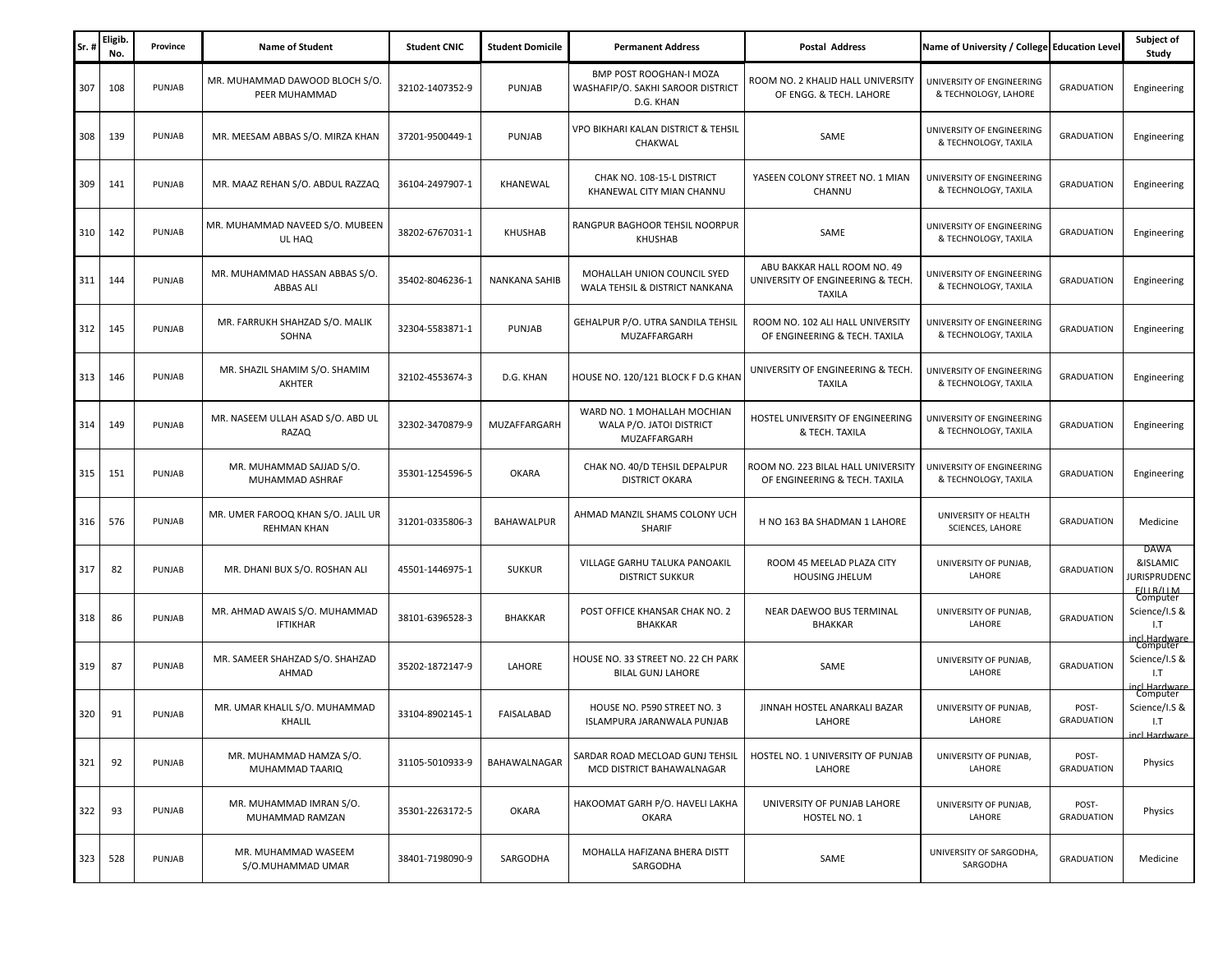| Sr. | Eligib.<br>No. | Province   | <b>Name of Student</b>                                 | <b>Student CNIC</b> | <b>Student Domicile</b> | <b>Permanent Address</b>                                        | <b>Postal Address</b>                                                                 | Name of University / College Education Level          |                            | Subject of<br>Study                    |
|-----|----------------|------------|--------------------------------------------------------|---------------------|-------------------------|-----------------------------------------------------------------|---------------------------------------------------------------------------------------|-------------------------------------------------------|----------------------------|----------------------------------------|
| 324 | 74             | PUNJAB     | MR. MUHAMMAD IBRAHIM S/O. ALTAF<br>HUSSAIN             | 33203-5215033-9     | JHANG                   | MOHALAH FAROOQABAD AHMAD PUR<br>SIAL JHANG                      | SAME                                                                                  | UNIVERSITY OF VETERINARY &<br>ANIMAL SCIENCES, LAHORE | POST-<br><b>GRADUATION</b> | Medicine                               |
| 325 | 77             | PUNJAB     | MR. MUHAMMAD ARSHAD GHAFFAR S/O.<br>ABDUL GHAFFAR KHAN | 32303-9058249-7     | MUZAFFARGARH            | KHAN WALA TIBBI NIZAM P/O.<br><b>GURMANI TEHSIL KOT ADDU</b>    | SAME                                                                                  | UNIVERSITY OF VETERINARY &<br>ANIMAL SCIENCES, LAHORE | <b>GRADUATION</b>          | Medicine                               |
| 326 | 78             | PUNJAB     | MR. ALTAF HUSSAIN S/O. FAIZ BUX                        | 32301-4671007-9     | MUZAFFARGARH            | BASTI DHADI TEHSIL ALI PUR DISTRICT<br>MUZAFFARGARH             | ROOM NO. D19 HOSTEL ALLAMA<br>UNIVERSITY OF VETERINARY & ANIMAL<br><b>SCI. LAHORE</b> | UNIVERSITY OF VETERINARY &<br>ANIMAL SCIENCES, LAHORE | <b>GRADUATION</b>          | <b>Other Natural</b><br>Sceinces       |
| 327 | 79             | PUNJAB     | MR. MUHAMMAD TAYYAB KHAN S/O.<br>MUHAMMAD BINYAMIN     | 32304-2290628-7     | MUZAFFARGARH            | MOUZA GANJI BASTI P/O. KHUDAI<br>TEHSIL & DISTRICT MUZAFFARGARH | MOHALLAH INAMABAD STREET NEAR<br>TCS OFFICE OLD CHUNGI NO. 2<br>MUZAFFARGARH          | UNIVERSITY OF VETERINARY &<br>ANIMAL SCIENCES, LAHORE | PH.D                       | <b>Other Natural</b><br>Sceinces       |
| 328 | 80             | PUNJAB     | MR. SAJID HUSSAIN S/O. GHULAM<br>HUSSAIN               | 32304-0611245-5     | MUZAFFARGARH            | MOZAH FATEH MUHAMMAD ABRIEND<br>POS JAMAL                       | UVAS HOSTEL ROOM NO 315                                                               | UNIVERSITY OF VETERINARY &<br>ANIMAL SCIENCES, LAHORE | POST-<br><b>GRADUATION</b> | Medicine                               |
| 329 | 460            | KPK        | MR. FARMANULLAH S/O. SAMIULLAH                         | 15401-3395876-9     | MALAKAND                | COLLEGE COLONY SAKHAKOT PO<br>SAKHAKOT TEH DARGAI MALAKAND      | SAME                                                                                  | Abdul Wali Khan University,<br>Mardan                 | <b>GRADUATION</b>          | Medicine                               |
| 330 | 462            | KPK        | MR. ATTAULLAH S/O. INAM GUL                            | 16202-8926222-1     | SWABI                   | VIL MANGI PO CHARBAGH TEH RAZZAK<br><b>DIST SWABI</b>           | ROOM NO 34 HOSTEL 2 AWKUM<br>MARDAN                                                   | Abdul Wali Khan University,<br>Mardan                 | POST-<br><b>GRADUATION</b> | Engineering                            |
| 331 | 463            | KPK        | MR. SAID MUHAMMAD RIAZ S/O. BAKHT<br><b>MUNIR</b>      | 21105-7186374-1     | <b>BAJAUR</b>           | VIL DODA PO NAWAGAI TEH NAWAGAI<br><b>BAJUR</b>                 | SHAMON KALY SHERGARGH TAKHT<br><b>BAHI MARDAN</b>                                     | Abdul Wali Khan University,<br>Mardan                 | POST-<br><b>GRADUATION</b> | Chemistry                              |
| 332 | 466            | KPK        | MR. AAMIR SOHAIL S/O. JANAN                            | 16103-0349616-5     | DIR UPPER               | SERATI TEH SHERENGAL DIST DIR                                   | DURYAL PO DHERI LIKPANI TEH<br>KATLANG DIST MARDAN                                    | Abdul Wali Khan University,<br>Mardan                 | POST-<br><b>GRADUATION</b> | Engineering                            |
| 333 | 467            | KPK        | MR. ABDUL BASIT S/O. MUHAMMAD<br>YOUSAF                | 16101-8819602-3     | MARDAN                  | JAMRA GADDAR MARDAN                                             | SAME                                                                                  | Abdul Wali Khan University,<br>Mardan                 | <b>GRADUATION</b>          | Medicine                               |
| 334 | 468            | KPK        | MR. REHAN SHAH S/O. SIKANDAR SHAH                      | 15702-8032400-5     | DIR UPPER               | VIL ALWARI AKHGRAM TEH WARI DIR<br><b>UPPER</b>                 | SAME                                                                                  | Abdul Wali Khan University,<br>Mardan                 | POST-<br><b>GRADUATION</b> | Engineering                            |
| 335 | 479            | KPK        | MISS. NEELAM NIGAR D/O. ASAL DIN                       | 14202-7867123-4     | KARAK                   | MOH AMIN KHEL VIL REHMAT ABAD                                   | SAME                                                                                  | Abdul Wali Khan University,<br>Mardan                 | POST-<br><b>GRADUATION</b> | Chemistry                              |
| 336 | 486            | KPK        | MISS. MARYA KHATOON D/O. KHIAL<br>NAWAZ                | 14203-7183454-2     | KARAK                   | MOH SHARZA KHAIL VIL POI CHOKARA<br>KARAK                       | SAME                                                                                  | Abdul Wali Khan University,<br>Mardan                 | POST-<br><b>GRADUATION</b> | Chemistry                              |
| 337 | 489            | <b>KPK</b> | MISS. NAZIA BIBI D/O. KHALID<br>MUHAMMAD               | 16102-5353461-6     | MARDAN                  | VIL MADEY BABA TEH TAKHT BHAI<br>MARDAN                         | SAME                                                                                  | Abdul Wali Khan University,<br>Mardan                 | <b>GRADUATION</b>          | Biology, Molecula<br>r.Biology,Genetic |
| 338 | 490            | KPK        | MR. WAQAR AHMAD S/O. BASHIR AHMAD                      | 15104-0351649-1     | <b>BUNER</b>            | SAYDA NAWAGAI MANDAN BUNER                                      | SAME                                                                                  | Abdul Wali Khan University,<br>Mardan                 | POST-<br><b>GRADUATION</b> | Mathematics                            |
| 339 | 491            | KPK        | MR. MUHAMMAD USMAN S/O. ABDUL<br><b>GHAFOOR</b>        | 15402-6314064-7     | MALAKAND                | DHERI JULAGRAM BATKHELA<br>MALAKAND                             | SAME                                                                                  | Abdul Wali Khan University,<br>Mardan                 | POST-<br><b>GRADUATION</b> | Mathematics                            |
| 340 | 492            | KPK        | MISS. ANEESA D/O. AMIR SEYAB                           | 15402-2350419-6     | MALAKAND                | MOH SERAI DHERI JULGRAM TEH<br>BATKHELA DIST MALAKAND           | SAME                                                                                  | Abdul Wali Khan University,<br>Mardan                 | <b>GRADUATION</b>          | Chemistry                              |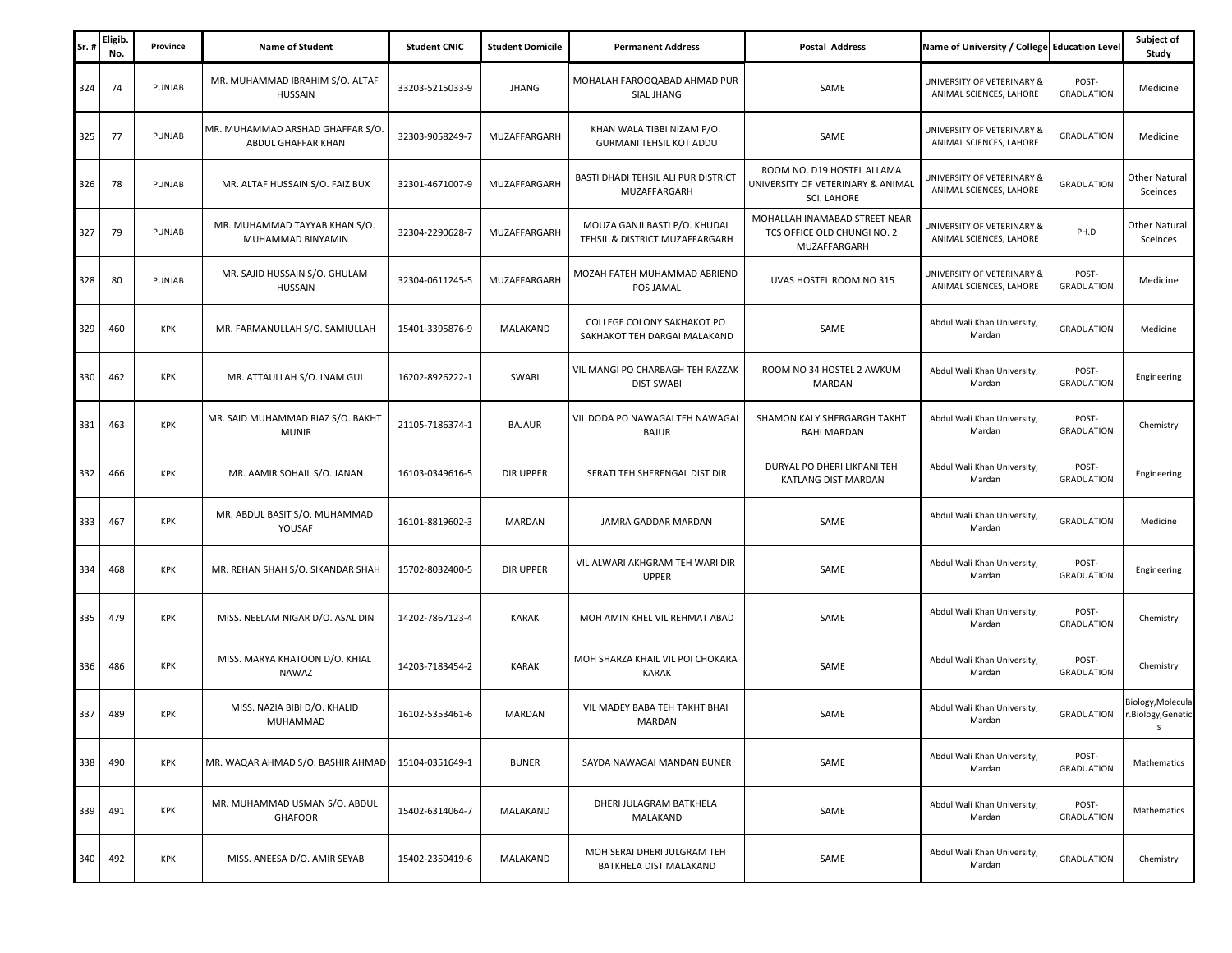| Sr. | <b>Eligib</b><br>No. | Province   | <b>Name of Student</b>                              | <b>Student CNIC</b> | <b>Student Domicile</b> | <b>Permanent Address</b>                                     | <b>Postal Address</b>                                 | Name of University / College Education Level |                            | Subject of<br>Study                            |
|-----|----------------------|------------|-----------------------------------------------------|---------------------|-------------------------|--------------------------------------------------------------|-------------------------------------------------------|----------------------------------------------|----------------------------|------------------------------------------------|
| 341 | 493                  | <b>KPK</b> | MR. MUHAMMAD RIZWAN S/O. KHADI<br>KHAN              | 16101-8432647-7     | <b>BAJAUR</b>           | <b>TARGHAW BAJAUR</b>                                        | SECTOR S SHEIKH MALTOON H NO 193<br>MARDAN            | Abdul Wali Khan University,<br>Mardan        | POST-<br><b>GRADUATION</b> | Mathematics                                    |
| 342 | 497                  | KPK        | MR. MUHAMMAD KABEER S/O. ATTA UR<br>REHMAN          | 17301-4478567-5     | MARDAN                  | MAIN GUJAR PESHAWAR                                          | SAME                                                  | Abdul Wali Khan University,<br>Mardan        | POST-<br><b>GRADUATION</b> | Physics                                        |
| 343 | 419                  | <b>KPK</b> | MR. SYED GHAZANFAR ALI SHAH S/O.<br>SYED HABIB SHAH | 13202-8956927-1     | <b>BATTAGRAM</b>        | VILLAGE & P/O. BILANDKOT TEHSIL &<br>DISTRICT BATTAGRAM KPK  | AYUB MEDICAL COLLEGE KHYBER<br>HOSTEL ABBOTTABAD      | AYUB MEDICAL COLLEGE,<br>ABBOTTABAD          | <b>GRADUATION</b>          | Medicine                                       |
| 344 | 420                  | <b>KPK</b> | MR. NOUMAN SHAKIR S/O. MIAN KARIM<br>JAN            | 16102-6046207-7     | MARDAN                  | SAHIB GUL KALLEY MADEY BABA TAKHT<br><b>BHAI MARDAN</b>      | SAME                                                  | AYUB MEDICAL COLLEGE,<br>ABBOTTABAD          | <b>GRADUATION</b>          | Medicine                                       |
| 345 | 421                  | KPK        | MR. ASHFAQ AHMAD S/O. IFTIKHAR<br>AHMAD             | 17101-4258587-5     | CHARSADDA               | MOHALLAH GARRANGI P/O. TEHSIL<br>SHABQADAR                   | AYUB MEDICAL COLLEGE ABBOTTABAD                       | AYUB MEDICAL COLLEGE,<br>ABBOTTABAD          | <b>GRADUATION</b>          | Medicine                                       |
| 346 | 410                  | KPK        | MR. ZIAD AHMAD S/O. MASOOD                          | 17101-8529740-3     | CHARSADDA               | SARKI TITARA P/O. GHAZGI TEHSIL &<br>DISTRICT CHARSADA       | SAME                                                  | AYUB MEDICAL COLLEGE,<br>ABBOTTABAD          | <b>GRADUATION</b>          | Medicine                                       |
| 347 | 428                  | <b>KPK</b> | MR. MUHAMMAD SULEMAN S/O. AMAN<br>ULLAH             | 15401-1798330-5     | MALAKAND                | GIRLS COLLEGE COLONY SAKHAKO DIST<br>MALAKAND                | SAME                                                  | Bacha Khan Medical College,<br>Mardan        | <b>GRADUATION</b>          | Medicine                                       |
| 348 | 429                  | <b>KPK</b> | MR. HUSNAIN JAVED S/O. MUHAMMAD<br>JAVED            | 13302-4828086-9     | HARIPUR                 | VIL PO MIRPUR TEH DIS HARIPUR                                | SAME                                                  | Bacha Khan Medical College,<br>Mardan        | <b>GRADUATION</b>          | Medicine                                       |
| 349 | 432                  | KPK        | MISS. SAMAN BATOOL D/O. NAWAB ALI<br><b>KHAN</b>    | 16202-2333525-0     | <b>SWABI</b>            | MOH BARAKHAMAL KHEL MANERI<br><b>BALA SWABI</b>              | SAME                                                  | Bacha Khan Medical College,<br>Mardan        | <b>GRADUATION</b>          | Medicine                                       |
| 350 | 435                  | KPK        | MR. UMAR AZIZ S/O. KHAN GHALIB                      | 16201-7801483-9     | <b>SWABI</b>            | MOH KHATTAK CHAM PO CHOTA<br><b>LAHOR SWABI</b>              | SAME                                                  | Bacha Khan Medical College,<br>Mardan        | <b>GRADUATION</b>          | Medicine                                       |
| 351 | 436                  | KPK        | MR. IZAZ HUSSAIN S/O. NOOR<br>MUHAMMAD              | 15307-6052165-5     | <b>LOWER DIR</b>        | GULSHAN ABAD PO UCH LOWER DIR                                | SAME                                                  | Bacha Khan Medical College,<br>Mardan        | <b>GRADUATION</b>          | Medicine                                       |
| 352 | 438                  | KPK        | MR. SHAKEEL KHAN S/O. JAFAR SHAH                    | 16102-4682314-7     | MARDAN                  | KHAN COLONY GUNJAI TAKHAT BHAI<br><b>MARDAN</b>              | SAME                                                  | Bacha Khan Medical College,<br>Mardan        | <b>GRADUATION</b>          | Medicine                                       |
| 353 | 509                  | KPK        | MISS. ASMA NOOR D/O. NOOR ISLAM                     | 14203-9189611-4     | KARAK                   | VILLAGE & POST OFFICE BOGARA KARAK                           | SAME                                                  | GOMAL UNIVERSITY, D.I. KHAN                  | POST-<br><b>GRADUATION</b> | Chemistry                                      |
| 354 | 511                  | KPK        | MR. ABDUL LATIF S/O. ABDUL JABBAR                   | 11201-3672106-7     | <b>LAKKI MARWAT</b>     | VILLAGE & P/O. DARRA PEZU DISTRICT<br>LAKKI MARWAT           | SAME                                                  | GOMAL UNIVERSITY, D.I. KHAN                  | POST-<br><b>GRADUATION</b> | Mathematics                                    |
| 355 | 513                  | KPK        | MR. SHAFAT ULLAH S/O. HIDAYAT ULLAH<br>KHAN         | 11201-0788120-3     | <b>LAKKI MARWAT</b>     | P/O. TITER KHEL SHAHO KHEL DISTRICT<br>LAKKI MARWAT          | ROOM NO. 71-B HOSTEL 1 GOMAL<br>UNIVERSITY, D.I. KHAN | GOMAL UNIVERSITY, D.I. KHAN                  | <b>GRADUATION</b>          | Medicine                                       |
| 356 | 514                  | KPK        | MISS. RIDA E TAHREEM D/O.<br>MUHAMMAD AKRAM         | 31101-3841634-8     | BAHAWALNAGAR            | MADNI COLONY STREET NO. 15 NEAR<br>NUMRA MOSQUE BAHAWALNAGAR | SAME                                                  | GOMAL UNIVERSITY, D.I. KHAN                  | POST-<br><b>GRADUATION</b> | Computer<br>Science/I.S & I.T<br>incl.Hardware |
| 357 | 577                  | KPK        | MISS. DILAWAIZ BANO D/O.MUHAMMAD<br><b>BARAN</b>    | 12101-8305551-4     | D.I. KHAN               | H NO 3003 65 NAWAZ ALI LAGARI GATE<br>DIK                    | FACULTY OF PHARMACY GOMAL UNI<br>DIK                  | GOMAL UNIVERSITY, D.I. KHAN                  | <b>GRADUATION</b>          | Medicine                                       |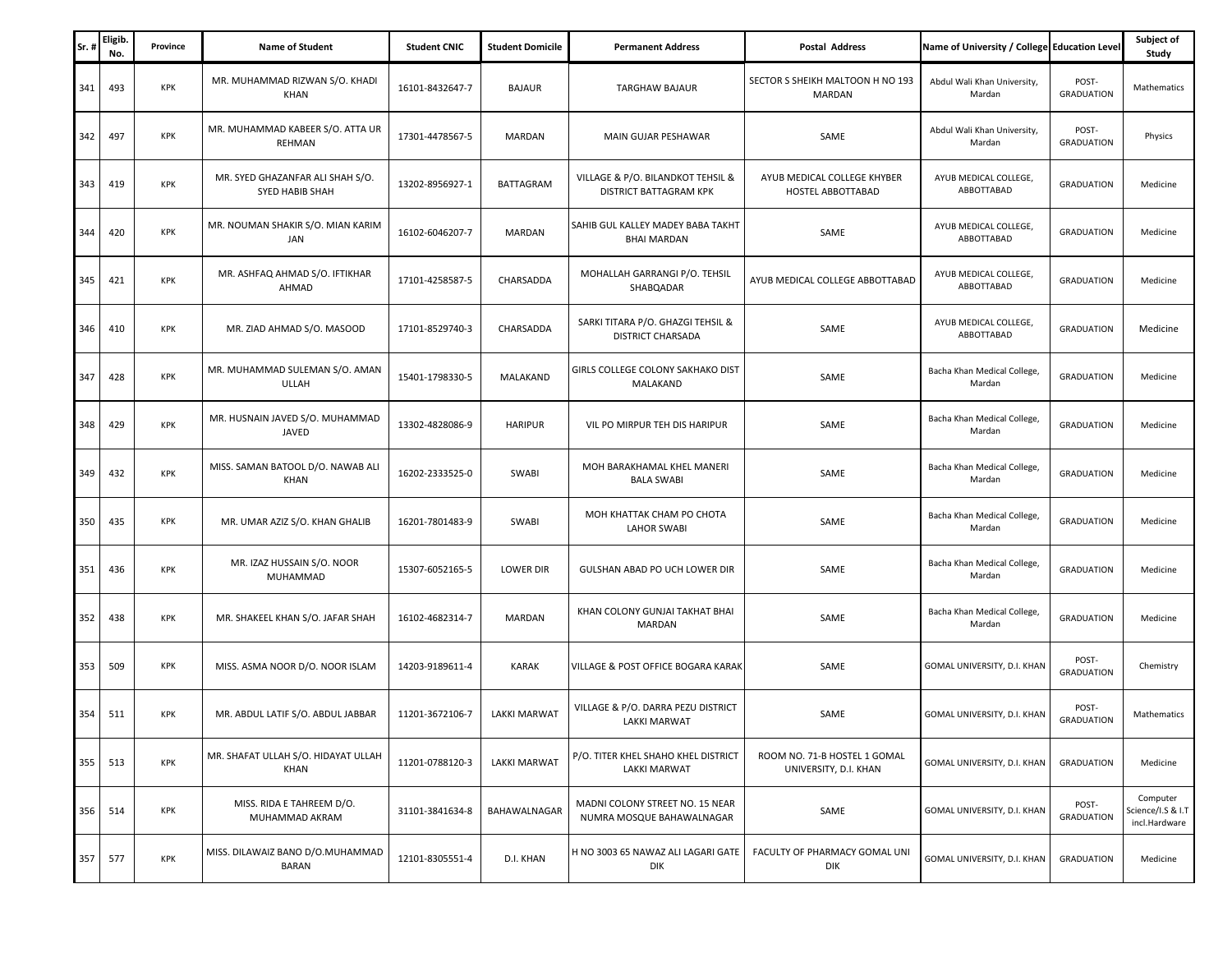| Sr. | <b>Eligib</b><br>No. | Province   | <b>Name of Student</b>                                   | <b>Student CNIC</b> | <b>Student Domicile</b> | <b>Permanent Address</b>                            | Postal Address                                             | Name of University / College Education Level  |                            | Subject of<br>Study                                      |
|-----|----------------------|------------|----------------------------------------------------------|---------------------|-------------------------|-----------------------------------------------------|------------------------------------------------------------|-----------------------------------------------|----------------------------|----------------------------------------------------------|
| 358 | 582                  | KPK        | MR. MUHAMMAD ALTAF S/O.<br>MUHAMMAD JAMIL KHAN           | 12101-5670784-1     | SOUTH<br>WAZIRISTAN     | ZAFAR ABAD COLONY DIK                               | SAME                                                       | GOMAL UNIVERSITY, D.I. KHAN                   | <b>GRADUATION</b>          | <b>Business</b><br>Management<br>Sciences                |
| 359 | 586                  | KPK        | MR. ABDULLAH SHAH S/O. ANWAR<br><b>KAMAL SHAH</b>        | 11101-2866402-3     | BANNU                   | KOTKA ABDUL QADIR SHAH MANDAN<br><b>BANNU</b>       | AGRI HOSTEL CITY GOMAL UNI DIK                             | GOMAL UNIVERSITY, D.I. KHAN                   | <b>GRADUATION</b>          | Medicine                                                 |
| 360 | 588                  | <b>KPK</b> | MR. NAVEED ALAM S/O. GUL ROZ KHAN                        | 16101-2321305-1     | <b>MARDAN</b>           | VIL PO KOHIBARMOL KATLANG<br>MARDAN                 | SAME                                                       | GOMAL UNIVERSITY, D.I. KHAN                   | <b>GRADUATION</b>          | Medicine                                                 |
| 361 | 593                  | KPK        | MR. FAISAL MEHMOOD S/O. AMEER KHAN                       | 12201-9698950-5     | <b>TANK</b>             | VIL PO AMAKHEL TEH DIST TANK                        | SAME                                                       | GOMAL UNIVERSITY, D.I. KHAN                   | <b>GRADUATION</b>          | Biology, Molecula<br>Biology, Genetic<br>s               |
| 362 | 596                  | KPK        | MR. WAQAS NISAR S/O. MUHAMMAD<br><b>NISAR</b>            | 32303-8401606-9     | MUZAFFARGARH            | H NO 707 MOH ARAIN WALA KOT ADDU                    | SAME                                                       | GOMAL UNIVERSITY, D.I. KHAN                   | <b>GRADUATION</b>          | Medicine                                                 |
| 363 | 598                  | KPK        | MR. MUHAMMAD NAZEEM S/O. SHAH<br><b>WALI JAN</b>         | 21508-8979126-3     | WAZIRISTAN<br>AGENCY    | TEH SHEWA MIAMI KABULKHEL NW                        | SAME                                                       | GOMAL UNIVERSITY, D.I. KHAN                   | <b>GRADUATION</b>          | Agriculture                                              |
| 364 | 599                  | KPK        | MR. MUHAMMAD DANISH SAEED S/O.<br>AHMED SAEED KHAN       | 12101-6253697-9     | D.I. KHAN               | NEAR SUHAIL KARYANA STORE GREEN<br><b>TOWN DIK</b>  | SAME                                                       | GOMAL UNIVERSITY, D.I. KHAN                   | PH.D                       | Medicine                                                 |
| 365 | 600                  | KPK        | MR. MUHAMMAD FAHAD S/O. NAZIR<br>AHMED                   | 12101-1593349-7     | D.I. KHAN               | H NO 512/106 ISLAMIA COLONY<br>D.I.KHAN             | SAME                                                       | GOMAL UNIVERSITY, D.I. KHAN                   | PH.D                       | Medicine                                                 |
| 366 | 603                  | <b>KPK</b> | MR. TANWEER AHMAD S/O. JAVAID IQBAL                      | 15602-7997914-9     | SWAT                    | OLD PO ROAD MOHGHWARAI KANDA<br>MINGORA SWAT        | NEAR GOVT SCHOOL BOYS MOH HAJI<br><b>BABA MINGORA SWAT</b> | GOMAL UNIVERSITY, D.I. KHAN                   | <b>GRADUATION</b>          | Medicine                                                 |
| 367 | 395                  | KPK        | MR. MUHAMMAD SHAHAB SHARIF S/O.<br>HAFIZ MUHAMMAD SHARIF | 13202-3351268-1     | <b>BATTAGRAM</b>        | VILLAGE MAIRA KHUZABA NDA DISTT<br>BATTAGRAM        | BOYS HOSTEL HU MANSEHRA                                    | HAZARA UNIVERSITY DODHIAL,<br>MANSEHRA        | <b>GRADUATION</b>          | Mathematics                                              |
| 368 | 370                  | KPK        | MR. MUHAMMAD ISMAIL S/O. KHALIL UR<br>RAHMAN             | 15704-4000161-7     | <b>UPPER DIR</b>        | MOHALLA BABA SAHIB CHAM<br><b>BARAWAL DIR UPPER</b> | ROOM 104HOSTEL -3 I M SCIENCE<br>PHASE VII-HAYATABAD       | INSTITURE OF MANAGEMENT<br>SCIENCES, PESHAWAR | POST-<br><b>GRADUATION</b> | <b>Business</b><br>Management<br>Sciences                |
| 369 | 18                   | KPK        | MR. MUHAMMAD ZEESHAN S/O. AMAN<br><b>ULLAH KHAN</b>      | 11201-9071918-5     | LAKKI MARWAT            | DIST LAKKI MARWAT VIL DALLO KHEL                    | PHASE III HAYATABAD PESHAWAR                               | ISLAMIA COLLEGE UNIVERSITY,<br>PESHAWAR       | <b>GRADUATION</b>          | <b>DAWA</b><br>&ISLAMIC<br>URISPRUDENCE(<br>LLB/LLM SHA) |
| 370 | 291                  | KPK        | MR. MOHAMMAD IDREES S/O. BADSHAH<br>GUL                  | 15302-3547112-5     | <b>LOWER DIR</b>        | VIL PO BISH GRAM KOT TEH LAL QILLA<br>DIR LOWER     | DOCTOR HOSTEL NEAR PHSA<br><b>DAWRANPUR</b>                | ISLAMIA COLLEGE UNIVERSITY,<br>PESHAWAR       | POST-<br><b>GRADUATION</b> | Commerce                                                 |
| 371 | 292                  | <b>KPK</b> | MR. FAISAL KHAN S/O. MUNIR KHAN                          | 17301-3753062-9     | PESHAWAR                | MOH AFTEZAI VIL REGI PESHAWAR                       | SAME                                                       | ISLAMIA COLLEGE UNIVERSITY,<br>PESHAWAR       | POST-<br><b>GRADUATION</b> | Physics                                                  |
| 372 | 294                  | KPK        | MR. JALAL BAHADAR S/O. NOOR BAHADAR                      | 17301-0424918-5     | CHARSADDA               | PO KHARAKI TEH SHABEQADAR DIST<br>CHARSADDA         | SAME                                                       | ISLAMIA COLLEGE UNIVERSITY,<br>PESHAWAR       | <b>GRADUATION</b>          | <b>Business</b><br>Management<br>Sciences                |
| 373 | 299                  | KPK        | MR. ABDUL WAJID S/O. JEHAN SAID                          | 15102-0382257-7     | <b>BUNER</b>            | PO BATARA TEH CHAGAR DIST BUNER                     | DEPT OF PHYSICS ICU PESHAWAR                               | ISLAMIA COLLEGE UNIVERSITY,<br>PESHAWAR       | <b>GRADUATION</b>          | Physics                                                  |
| 374 | 300                  | KPK        | MR. SHAKIRULLAH KHAN S/O. BASHMAN<br>KHAN                | 15601-0309250-9     | SWAT                    | BARA DURSHKHELA TEH MATTA SWAT                      | SAME                                                       | ISLAMIA COLLEGE UNIVERSITY,<br>PESHAWAR       | <b>GRADUATION</b>          | Physics                                                  |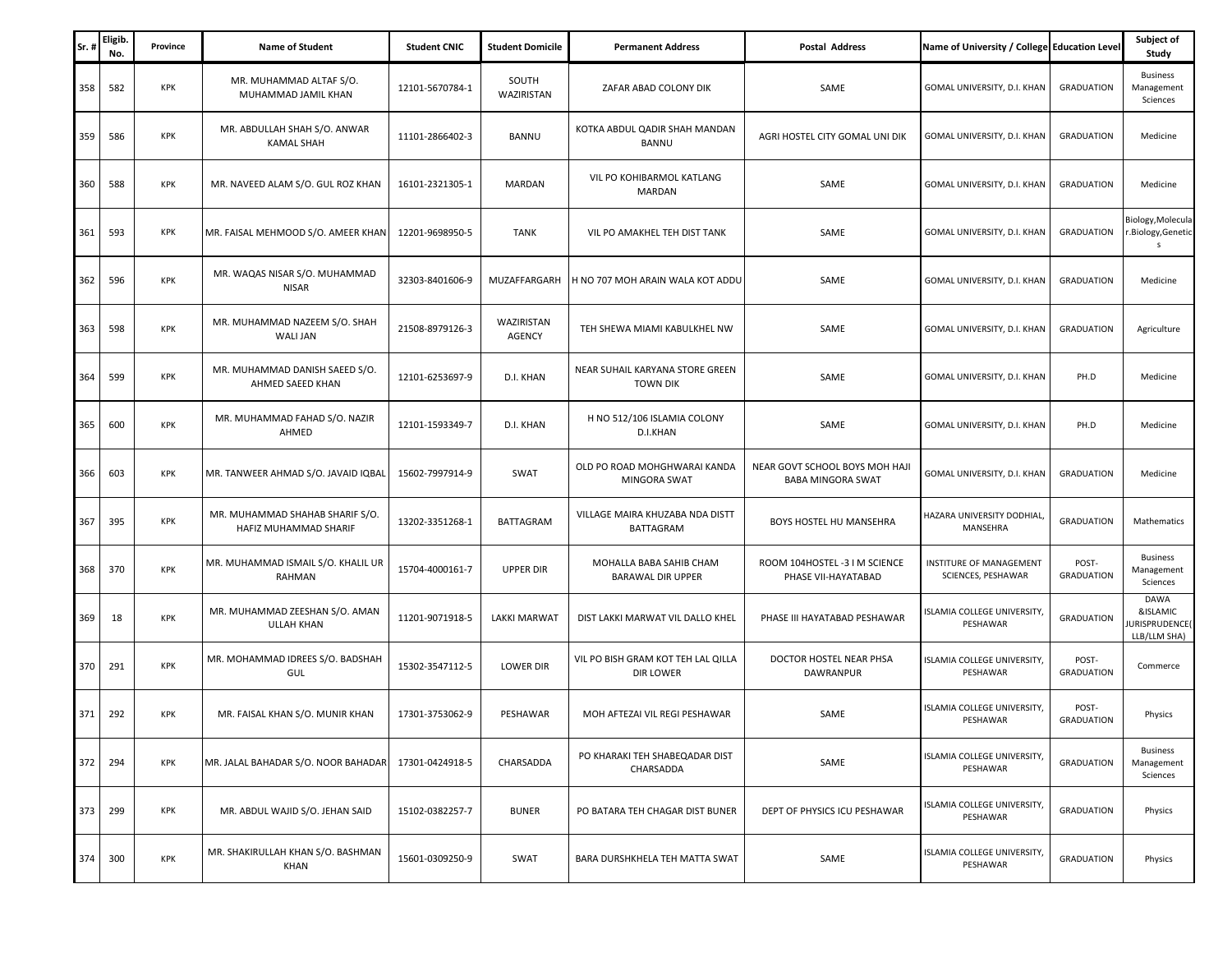| Sr  | Eligib.<br>No. | Province   | <b>Name of Student</b>                                | <b>Student CNIC</b> | <b>Student Domicile</b>         | <b>Permanent Address</b>                                          | <b>Postal Address</b>                                            | Name of University / College Education Level |                            | Subject of<br>Study                               |
|-----|----------------|------------|-------------------------------------------------------|---------------------|---------------------------------|-------------------------------------------------------------------|------------------------------------------------------------------|----------------------------------------------|----------------------------|---------------------------------------------------|
| 375 | 304            | KPK        | MR. SYED WAJAHAT ALI SHAH S/O. SYED<br>NOOR ALI SHAH  | 17301-2947390-1     | PESHAWAR                        | H NO 482 ST 14 SEC E3 PHASE 1<br>HAYATABAD PESHAWAR               | SAME                                                             | ISLAMIA COLLEGE UNIVERSITY,<br>PESHAWAR      | <b>GRADUATION</b>          | DAWA<br>&ISLAMIC<br>URISPRUDENCE(<br>LLB/LLM SHA) |
| 376 | 305            | KPK        | MR. HIMAYAT ULLAH S/O. RIWAYAT KHAN                   | 17301-2681859-3     | PESHAWAR                        | VIL MUSHTERZAI MOH PESHAWAR                                       | HAYAT ABAD RING ROAD<br>PUHSTAKHARA CHOWK                        | ISLAMIA COLLEGE UNIVERSITY,<br>PESHAWAR      | POST-<br><b>GRADUATION</b> | Physics                                           |
| 377 | 306            | KPK        | MR. ADNAN AHMAD S/O. SHAH IRAN                        | 17301-1819073-3     | PESHAWAR                        | V PO MUSHTERZAI PESHAWAR                                          | SAME                                                             | ISLAMIA COLLEGE UNIVERSITY,<br>PESHAWAR      | POST-<br><b>GRADUATION</b> | Physics                                           |
| 378 | 307            | KPK        | MR. OMME AIMAN D/O. MUHAMMAD<br>SHAREEF               | 16202-4630926-2     | SWABI                           | MOH CHINO KOTHA TEH TOPI DIST<br>SWABI                            | SAME                                                             | ISLAMIA COLLEGE UNIVERSITY,<br>PESHAWAR      | <b>GRADUATION</b>          | Chemistry                                         |
| 379 | 308            | <b>KPK</b> | MR. SYED IBRAHIM S/O. MIAN SAID<br><b>BACHA LATE</b>  | 15607-0342724-9     | SWAT                            | AMAN KOT CITY MILLS MINGORA SWAT                                  | SAME                                                             | ISLAMIA COLLEGE UNIVERSITY,<br>PESHAWAR      | PH.D                       | Mathematics                                       |
| 380 | 310            | <b>KPK</b> | MR. MUHAMMAD HAMZA S/O. SHAH<br><b>IRAN</b>           | 17301-9282336-1     | PESHAWAR                        | VIL MUSHTAR ZAI MOH SULTAN KHEL                                   | SAME                                                             | ISLAMIA COLLEGE UNIVERSITY,<br>PESHAWAR      | <b>GRADUATION</b>          | Mathematics                                       |
| 381 | 312            | <b>KPK</b> | MR. MUHAMMAD MEHRAN S/O. SARDAR<br>KHAN               | 17102-5576699-5     | <b>MAHMOND</b><br><b>AGENCY</b> | DIST CHASADDA TEH TANGI MARGHAN<br>KALI                           | SAME                                                             | ISLAMIA COLLEGE UNIVERSITY,<br>PESHAWAR      | <b>GRADUATION</b>          | DAWA<br>&ISLAMIC<br>URISPRUDENCE(<br>LLB/LLM SHA) |
| 382 | 313            | KPK        | MR. SAQIB KHAN S/O. MUHAMMAD TAHIR                    | 21203-2229156-3     | <b>KHYBER AGENCY</b>            | LOI SHALMAN LANDI KOTAL DIST<br><b>KHYBER</b>                     | IN STREET G DANISH ABAD PESHAWAR                                 | SLAMIA COLLEGE UNIVERSITY,<br>PESHAWAR       | POST-<br><b>GRADUATION</b> | Chemistry                                         |
| 383 | 383            | KPK        | MR. SHETAB ULLAH S/O. SULTAN ZEB                      | 15305-8202058-9     | DIR LOWER                       | VILLAGE SHAGAI P/O ZAMINDARA<br><b>DISTT DIR LOWER</b>            | SAME                                                             | KHYBER COLLEGE OF<br>DENTISTRY, PESHAWAR     | <b>GRADUATION</b>          | Medicine                                          |
| 384 | 5              | KPK        | MR. MUHAMMAD NAVEED ALI S/O.<br><b>FARIDOON KHAN</b>  | 15601-8880836-5     | SWAT                            | VILLAGE PIRKALAY TEH PO MATTA DIST<br>SWAT                        | HOUSE NO 143 STREET NO 6 SECTOR n4<br>PHASE 4 HAYATABAD PESHAWAR | KHYBER MEDICAL COLLEGE,<br>PESHAWAR          | POST-<br><b>GRADUATION</b> | Medicine                                          |
| 385 | 6              | <b>KPK</b> | MR. TAHIR ULLAH S/O. NADAR KHAN                       | 21106-8986148-1     | SWAT                            | VILLAGE SHAGAI BARTRES SHAMOZO<br>PO KHAR TEHSIL SALARZAI BAJUR   | SAME                                                             | KHYBER MEDICAL COLLEGE,<br>PESHAWAR          | POST-<br><b>GRADUATION</b> | Medicine                                          |
| 386 | 7              | KPK        | MR. ABDULLAH S/O. MAEEN KHAN                          | 15702-8528783-7     | <b>UPPER DIR</b>                | DIST UPPER DIR PO WARI TEH WARI<br><b>BADALI</b>                  | NATIONLA HOSTEL HAYATABAD PHASE<br><b>3 NARAN CHOWK</b>          | KHYBER MEDICAL COLLEGE<br>PESHAWAR           | <b>GRADUATION</b>          | Medicine                                          |
| 387 | 13             | <b>KPK</b> | MR. SHAHWALI ULLAH S/O. SAID FAROOQ<br>MIAN           | 15501-2447564-1     | SHANGLA                         | SHANGLA KUZKANA AL PURAI                                          | STREET NO 30 HAYATABAD PESHAWAR                                  | KHYBER MEDICAL COLLEGE,<br>PESHAWAR          | <b>GRADUATION</b>          | Medicine                                          |
| 388 | 397            | <b>KPK</b> | MR. FAZAL SHAN S/O. RAJ WALI KHAN                     | 17301-8924044-5     | PESHAWAR                        | WAHEEDABAD BUDHNI P/O AKBAR<br>PURA PESHAWAR                      | SAME                                                             | KHYBER MEDICAL COLLEGE,<br>PESHAWAR          | POST-<br><b>GRADUATION</b> | Biology, Molecula<br>.Biology, Genetic            |
| 389 | 399            | <b>KPK</b> | MR. IHSAN ULLAH S/O. SHER BAHADAR                     | 15303-2538336-5     | DIR LOWER                       | MOHALLA GUL BAHAR MAYAR<br>JANDOOL DIR LOWER TEHSIL SAMAR<br>BAGH | SAME                                                             | KHYBER MEDICAL COLLEGE,<br>PESHAWAR          | <b>GRADUATION</b>          | Medicine                                          |
| 390 | 400            | KPK        | MR. IMRAN S/O. MUATAZAR KHAN                          | 15702-7527782-9     | DIR UPPER                       | P/O, TEHSIL WARI DISTT DIR UPPER<br>MOHALLA BADALAI               | HAYATABAD PESHAWAR PHASE-2                                       | KHYBER MEDICAL COLLEGE,<br>PESHAWAR          | <b>GRADUATION</b>          | Medicine                                          |
| 391 | 550            | <b>KPK</b> | MR. TAYYAB ASMAT KHAN S/O. ASMAT<br><b>ULLAH KHAN</b> | 12103-2337409-7     | D.I. KHAN                       | KACHI PIAND KHAN SHIMALI KHASSA D<br>I KHAN                       | GAJJU KHAN MEDICAL COLLEGE SHAH<br><b>MANSOOR SWABI</b>          | KHYBER MEDICAL COLLEGE,<br>PESHAWAR          | <b>GRADUATION</b>          | Medicine                                          |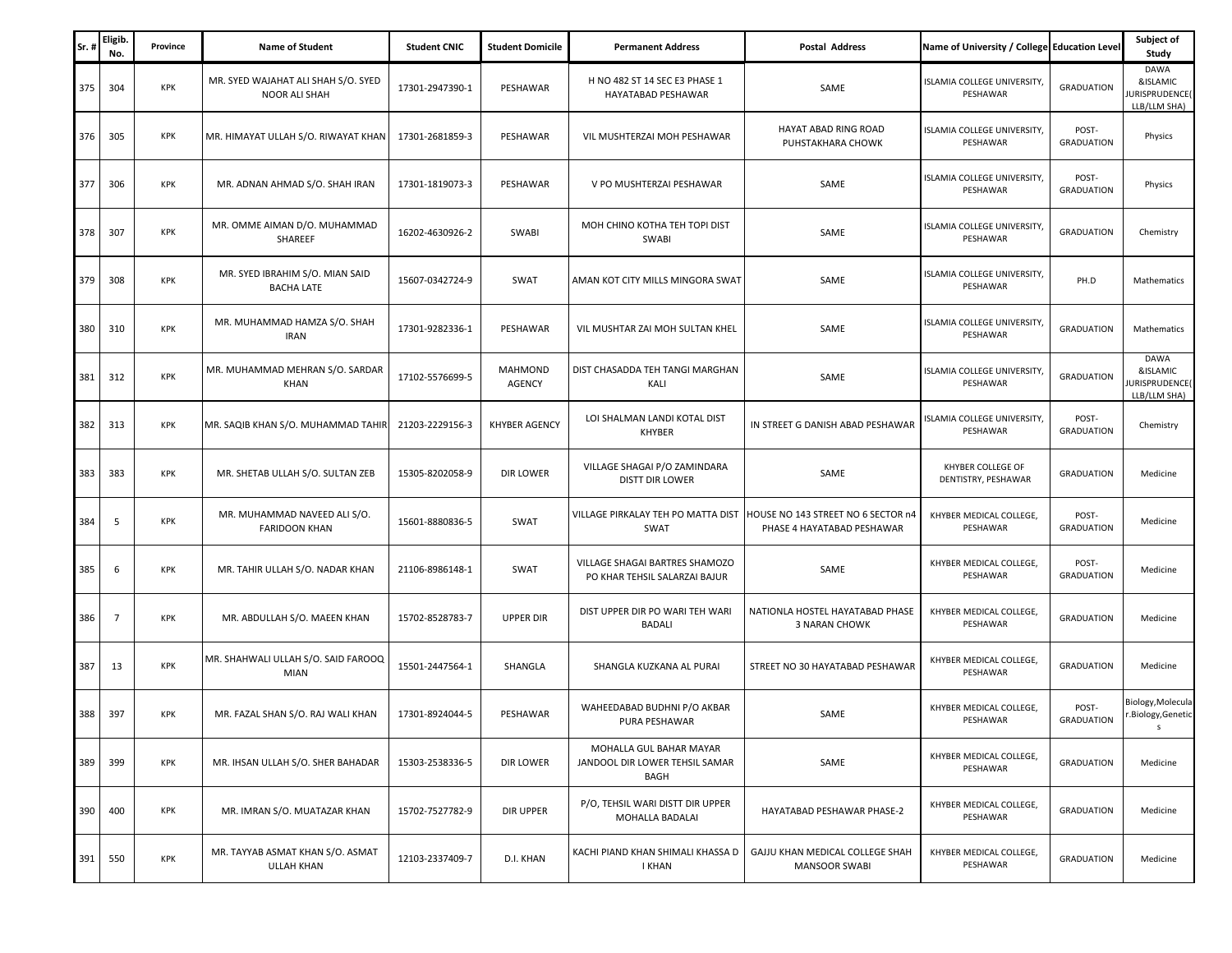| Sr. | <b>Eligib</b><br>No. | Province   | <b>Name of Student</b>                                   | <b>Student CNIC</b> | <b>Student Domicile</b> | <b>Permanent Address</b>                                     | <b>Postal Address</b>                                       | Name of University / College Education Level    |                            | Subject of<br>Study                            |
|-----|----------------------|------------|----------------------------------------------------------|---------------------|-------------------------|--------------------------------------------------------------|-------------------------------------------------------------|-------------------------------------------------|----------------------------|------------------------------------------------|
| 392 | 551                  | KPK        | MR. IHSAN UL HAQ S/O. MUSAFAR KHAN                       | 17301-0472334-5     | PESHAWAR                | VIL BATTAGRAM TEH SHABQADAR DIS<br>CHARSADDA                 | GAJJU KHAN MEDICAL COLLEGE SHAH<br><b>MANSOOR SWABI</b>     | KHYBER MEDICAL COLLEGE,<br>PESHAWAR             | <b>GRADUATION</b>          | Medicine                                       |
| 393 | 555                  | KPK        | MR. RAMZAN ALI S/O. MUHAMMAD<br>HUSSAIN                  | 21303-5847829-3     | <b>KURRAM AGENCY</b>    | EID GAH COLONY PARA CHINAR TEH<br><b>UPPER KURRAM AGENCY</b> | GULSHAN IQBAL TOWN NEAR MAKKI<br>MASJID AEBAB ROAD PESHAWAR | KHYBER MEDICAL COLLEGE,<br>PESHAWAR             | <b>GRADUATION</b>          | Medicine                                       |
| 394 | 556                  | KPK        | MR. MUHAMMAD FAHAD KHAN S/O.<br>MUHAMMAD SUBHAN          | 11101-4121438-5     | <b>BANNU</b>            | HAKIM BHARAT BANNU                                           | KMU IMS DHQ HOSPITAL KDA KOHAT                              | KHYBER MEDICAL COLLEGE,<br>PESHAWAR             | <b>GRADUATION</b>          | Medicine                                       |
| 395 | 557                  | KPK        | MR. MUHAMMAD TUFAIL KHAN S/O.<br>MUHAMMAD SUBHAN         | 11101-4036033-5     | BANNU                   | HAKIM BHARAT PO BHARAT TEH DIST<br>BANNU                     | KMU IMS COLLEGE NEAR KDA KOHAT                              | KHYBER MEDICAL COLLEGE,<br>PESHAWAR             | <b>GRADUATION</b>          | Medicine                                       |
| 396 | 562                  | KPK        | MR. ALTAF MUHAMMAD S/O. JAN<br>MUHAMMAD                  | 61101-8795979-5     | <b>BATTAGRAM</b>        | VIL CHOKARATEH TAKHTE NASRATI<br><b>KARAK</b>                | KIMS KOHAT JONIOR BIYS HOSTEL                               | KHYBER MEDICAL COLLEGE,<br>PESHAWAR             | <b>GRADUATION</b>          | Medicine                                       |
| 397 | 566                  | KPK        | MR. NIGAR AHMAD S/O. NISAR AHMAD                         | 17101-7155156-5     | CHARSADDA               | MUHAMMAD NARI CHARASADDA                                     | QASIM HALL HOSTEL UOP                                       | KHYBER MEDICAL COLLEGE,<br>PESHAWAR             | <b>GRADUATION</b>          | Medicine                                       |
| 398 | 568                  | KPK        | MR. SALMAN S/O. MOLVI KARIMDAD                           | 13403-9749393-5     | <b>KOHISTAN</b>         | SAWAR VIL PATTAN DIST KOHISTAN                               | QASIM HALL HOSTEL KMC PESHAWAR                              | KHYBER MEDICAL COLLEGE,<br>PESHAWAR             | <b>GRADUATION</b>          | Medicine                                       |
| 399 | 574                  | <b>KPK</b> | MR. ABDULLAH S/O. PAS MUHAMMAD<br>KHAN                   | 15702-9643861-1     | DIR UPPER               | VIL BADALI TEH PO WARI DIST DIR<br><b>UPPER</b>              | SAME                                                        | KHYBER MEDICAL COLLEGE,<br>PESHAWAR             | <b>GRADUATION</b>          | Medicine                                       |
| 400 | 610                  | KPK        | MR. ABBAS AHMAD S/O. GHULAM RAUF                         | 21103-0696198-5     | <b>BAJAUR</b>           | DISTRICT BAJAUR TEHSIL KHAR INAYAT<br>KILLI KPK              | PESHAWAR NEAR BIJLI GHAR MULANA<br>HOME                     | KHYBER MEDICAL COLLEGE,<br>PESHAWAR             | <b>GRADUATION</b>          | Medicine                                       |
| 401 | 616                  | KPK        | MR. BAKHT MAND ALI S/O. ROZI KHAN                        | 15501-9942613-7     | SHANGLA                 | SHANGLA KUZKANA ALPURAI<br>SHAHPOOR SHANGLA                  | STREET NO. 30 HAYATABAD PESHAWAR                            | KHYBER MEDICAL COLLEGE,<br>PESHAWAR             | <b>GRADUATION</b>          | Medicine                                       |
| 402 | 425                  | KPK        | MR. MUDASSIR REHMAN S/O. NAZIR<br><b>BADSHAH</b>         | 14203-8415252-9     | <b>KARAK</b>            | VIL PO JEHANGRI TAKHT E NASARATI<br>KARAK                    | NOWSHER MEDICAL COLLEGE<br>NOWSHERA                         | Nowshera Medical College,<br>Nowshera           | <b>GRADUATION</b>          | Medicine                                       |
| 403 | 8                    | KPK        | MR. ABDUL WARIS S/O. ABDUL WADOOD                        | 15302-7085838-9     | DIR LOWER               | VIL & PO ZIARAT TALASH TEHTEH<br>TEMERGARA                   | STAR HOSTEL ROOM NO 78 AUP<br>PESHAWAR                      | <b>NWFP AGRICULTURE</b><br>UNIVERSITY, PESHAWAR | POST-<br><b>GRADUATION</b> | Economics, Statis<br>tics &<br>Econometrics    |
| 404 | 9                    | KPK        | MR. RIZWANULLAH S/O. RIAZ AHMED                          | 15101-2872899-5     | <b>BUNER</b>            | VILL REGA PO SWARI DIST BUNER                                | SAME                                                        | <b>NWFP AGRICULTURE</b><br>UNIVERSITY, PESHAWAR | POST-<br><b>GRADUATION</b> | Agriculture                                    |
| 405 | 19                   | <b>KPK</b> | MISS. HAFIZA HOOR E HARRAM D/O.<br>SHAKEEL AHMED SIDDQUI | 17301-8084034-6     | PESHAWAR                | H NO 1 STREET NO 7 MOH NAWAZ<br>ABAD FAQIRABAD NO 2 PESHAWAR | SAME                                                        | <b>NWFP AGRICULTURE</b><br>UNIVERSITY, PESHAWAR | <b>GRADUATION</b>          | Computer<br>Science/I.S & I.T<br>incl.Hardware |
| 406 | 522                  | KPK        | MR. IZHAR ULLAH S/O. JEHANGEER KHAN                      | 21103-9403627-9     | <b>BAJAUR</b>           | FARSH YOUSARABAD DAKHANA KHAR<br><b>BAJAUR</b>               | SAME                                                        | <b>NWFP AGRICULTURE</b><br>UNIVERSITY, PESHAWAR | POST-<br><b>GRADUATION</b> | Agriculture                                    |
| 407 | 528                  | KPK        | MISS. KAINAT BIBI D/O. MUHAMMAD<br><b>IBRAHIM</b>        | 15303-7399204-4     | <b>LOWER DIR</b>        | MOHALLA MASJID KALAN MAYAR DIR<br>LOWER                      | AGRICULTURE GIRLS HOSTEL NO 2                               | <b>NWFP AGRICULTURE</b><br>UNIVERSITY, PESHAWAR | POST-<br><b>GRADUATION</b> | Commerce                                       |
| 408 | 531                  | KPK        | MISS. ARBAB SAHLA KHAN D/O. RIZWAN<br>ULLAH              | 17301-4472901-4     | PESHAWAR                | BEHIND WAJID ALI STORE<br>MUHAMMADABAD PESHAWAR              | SAME                                                        | <b>NWFP AGRICULTURE</b><br>UNIVERSITY, PESHAWAR | PH.D                       | Agriculture                                    |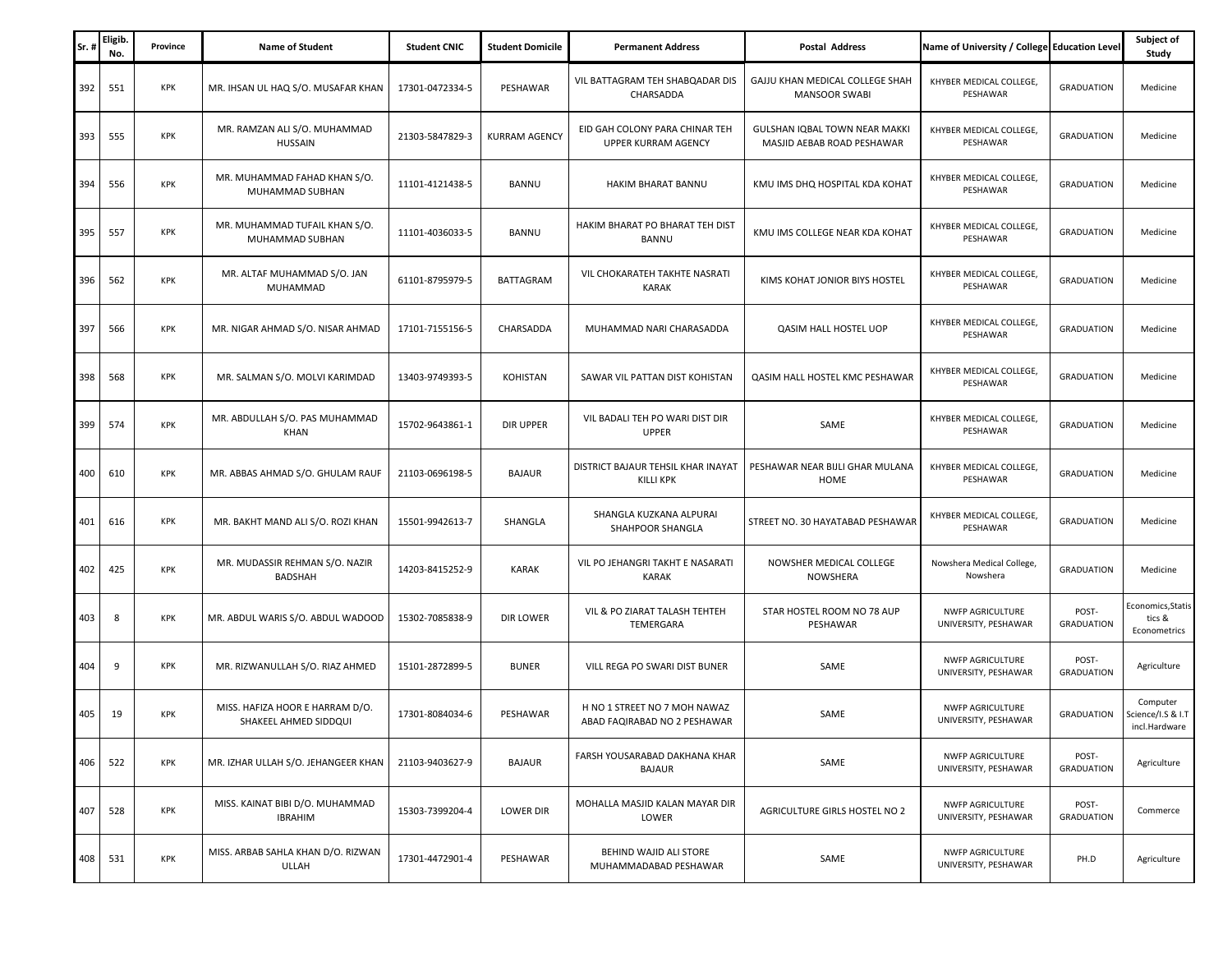| Sr. | Eligib.<br>No. | Province | <b>Name of Student</b>                       | <b>Student CNIC</b> | <b>Student Domicile</b> | <b>Permanent Address</b>                                                 | <b>Postal Address</b>                             | Name of University / College Education Level              |                            | Subject of<br>Study                            |
|-----|----------------|----------|----------------------------------------------|---------------------|-------------------------|--------------------------------------------------------------------------|---------------------------------------------------|-----------------------------------------------------------|----------------------------|------------------------------------------------|
| 409 | 534            | KPK      | MR. HADI HUSSAIN S/O. MUHAMMAD<br>HUSSAIN    | 21303-5110850-1     | PARACHANNAR             | PARACHINAR KURRAM AGENCY KPK                                             | SAME                                              | <b>NWFP AGRICULTURE</b><br>UNIVERSITY, PESHAWAR           | <b>GRADUATION</b>          | Computer<br>Science/I.S & I.T<br>incl.Hardware |
| 410 | 536            | KPK      | MR. ADNAN KHAN S/O. AWAL BAZ                 | 15402-4615609-5     | MALAKAND                | VILLAGE KOT MOHALLA FAIZ GHAI<br>TEHSIL BAT KHELA DISTT MALAKAND         | SAME                                              | <b>NWFP AGRICULTURE</b><br>UNIVERSITY, PESHAWAR           | POST-<br><b>GRADUATION</b> | Agriculture                                    |
| 411 | 537            | KPK      | MR. IMTIAZ AHMAD S/O. MUHAMMAD<br>AKBAR      | 15402-1030176-3     | MALAKAND                | MOHALA BAHADAR ABAD TEHSIL BAT<br>KHELA DISTT MALAKAND                   | SAME                                              | NWFP AGRICULTURE<br>UNIVERSITY, PESHAWAR                  | POST-<br><b>GRADUATION</b> | Computer<br>cience/I.S & I.T<br>incl.Hardware  |
| 412 | 539            | KPK      | MR. QAISER ALI S/O. SHABAN ALI               | 21303-6404829-1     | PARACHANNAR             | PARACHINAR KURRAM AGENCY KPK                                             | HAYATABAD PESHAWAR                                | <b>NWFP AGRICULTURE</b><br>UNIVERSITY, PESHAWAR           | <b>GRADUATION</b>          | <b>Business</b><br>Management<br>Sciences      |
| 413 | 540            | KPK      | MR. WAQAS HUSSAIN S/O. SULTAN<br>HUSSAIN     | 15402-6331831-5     | MALAKAND                | VILLAGE, P/O JULA GRAM MOHALLA<br>RAZAT KHEL TEHSIL BATKHELA<br>MALAKAND | SAME                                              | <b>NWFP AGRICULTURE</b><br>UNIVERSITY, PESHAWAR           | POST-<br><b>GRADUATION</b> | Computer<br>Science/I.S & I.T<br>incl.Hardware |
| 414 | 544            | KPK      | MR. TAHIR KHAN S/O. ASIL ZADA                | 17301-2923923-7     | PESHAWAR                | ABDULLAH KHEL KANDAO P/O<br>SHERKERA                                     | SAME                                              | <b>NWFP AGRICULTURE</b><br>UNIVERSITY, PESHAWAR           | POST-<br><b>GRADUATION</b> | Agriculture                                    |
| 415 | 545            | KPK      | MR. IBRAR UL HAQ S/O. ABDUL WARIS            | 21106-6875902-9     | <b>BAJAUR</b>           | VILLAGE CHINGARO P/O RAGHAGAN<br>TEHSIL SALAR ZAI                        | SAME                                              | <b>NWFP AGRICULTURE</b><br>UNIVERSITY, PESHAWAR           | <b>GRADUATION</b>          | Agriculture                                    |
| 416 | 548            | KPK      | MISS. HAJERA AKHTER D/O. NAQIB ULLAH         | 11101-5910643-8     | BANNU                   | HOUSE NO 1 P/O AZIM KALA DISTT<br><b>BANNU</b>                           | ABUBAKAR ROAD LALAZAR COLONY<br>UAP PESHAWAR      | NWFP AGRICULTURE<br>UNIVERSITY, PESHAWAR                  | POST-<br><b>GRADUATION</b> | Agriculture                                    |
| 417 | 27             | KPK      | MR. IJAZ ULLAH S/O. ISMAIL                   | 15602-1170357-7     | SWAT                    | VIL PO GHAR SHIN TEH KHAWAZAKHELA                                        | ABUBAKAR HOSTEL CHERAT ROAD UET<br><b>JALOZAI</b> | NWFP UNIVERSITY OF<br><b>ENGINEERING &amp; TECHNOLOGY</b> | <b>GRADUATION</b>          | Computer<br>Science/I.S & I.T<br>incl.Hardware |
| 418 | 28             | KPK      | MR. MUHAMMAD RAHEEL S/O.<br>SHAMROOZ KHAN    | 16102-5662976-3     | MARDAN                  | PO PIRSADDI TAKHTBAI MARDAN                                              | SAME                                              | NWFP UNIVERSITY OF<br><b>ENGINEERING &amp; TECHNOLOGY</b> | <b>GRADUATION</b>          | Engineering                                    |
| 419 | 29             | KPK      | MR. MUHAMMAD ARIF KHAN S/O.<br>MUHAMMAD AYAZ | 15603-0355536-3     | SWAT                    | MOH KOZ PALAO MANYAR TEH<br><b>BARIKOT</b>                               | SAME                                              | NWFP UNIVERSITY OF<br><b>ENGINEERING &amp; TECHNOLOGY</b> | <b>GRADUATION</b>          | Engineering                                    |
| 420 | 30             | KPK      | MR. RAHAM ZAMAN S/O. ZAMEEN GUL              | 15401-4681099-1     | MALAKAND                | VIL WARTAIR NAKARDARA TEH DARGAI<br>DIST MALAKAND                        | SAME                                              | NWFP UNIVERSITY OF<br><b>ENGINEERING &amp; TECHNOLOGY</b> | <b>GRADUATION</b>          | Engineering                                    |
| 421 | 33             | KPK      | MR. ATTAULLAH S/O. SOFI JAN                  | 15602-7411082-7     | SWAT                    | SHAHGRAM MADYAN SWAT                                                     | UET HOSTEL NO 12                                  | NWFP UNIVERSITY OF<br><b>ENGINEERING &amp; TECHNOLOGY</b> | <b>GRADUATION</b>          | Engineering                                    |
| 422 | 36             | KPK      | MR. WASID ULLAH S/O. GUL HAWAS KHAN          | 11102-0359021-9     | CHARSADDA               | KTKA MALOKHEL PO TEH DOMEL                                               | ROOM NO 308JALOZAI CAMPUS UET<br>PESHAWAR         | NWFP UNIVERSITY OF<br><b>ENGINEERING &amp; TECHNOLOGY</b> | <b>GRADUATION</b>          | Engineering                                    |
| 423 | 211            | KPK      | MR. SALMAN KHAN S/O. FAZAL<br>MUHAMMAD       | 16202-7372717-3     | SWABI                   | MOH YOUNIS KHEL PO BAMKHEL DIST<br>SWABI                                 | ROOM NO 34 HOSTEL NO 8 UET<br>PESHAWAR            | NWFP UNIVERSITY OF<br><b>ENGINEERING &amp; TECHNOLOGY</b> | <b>GRADUATION</b>          | Engineering                                    |
| 424 | 215            | KPK      | MR. ASIM HASSAN S/O. MUHAMMAD<br>HASSAN      | 13403-1286553-3     | PATTAN                  | DUBER BALA RANOLIA PATTAN<br>KOHISTAN                                    | MALOKRA CHINAR OGHI MANSEHRA                      | NWFP UNIVERSITY OF<br><b>ENGINEERING &amp; TECHNOLOGY</b> | <b>GRADUATION</b>          | Engineering                                    |
| 425 | 218            | KPK      | MR. ABDULLAH S/O. AZIZ UR RAHIM              | 15305-3086572-5     | <b>DIR LOWER</b>        | VIL SHADAS MAIDAN PO KUMER                                               | IQBAL HOSTEL JALOZAI UET PESHAWAR                 | NWFP UNIVERSITY OF<br><b>ENGINEERING &amp; TECHNOLOGY</b> | <b>GRADUATION</b>          | Engineering                                    |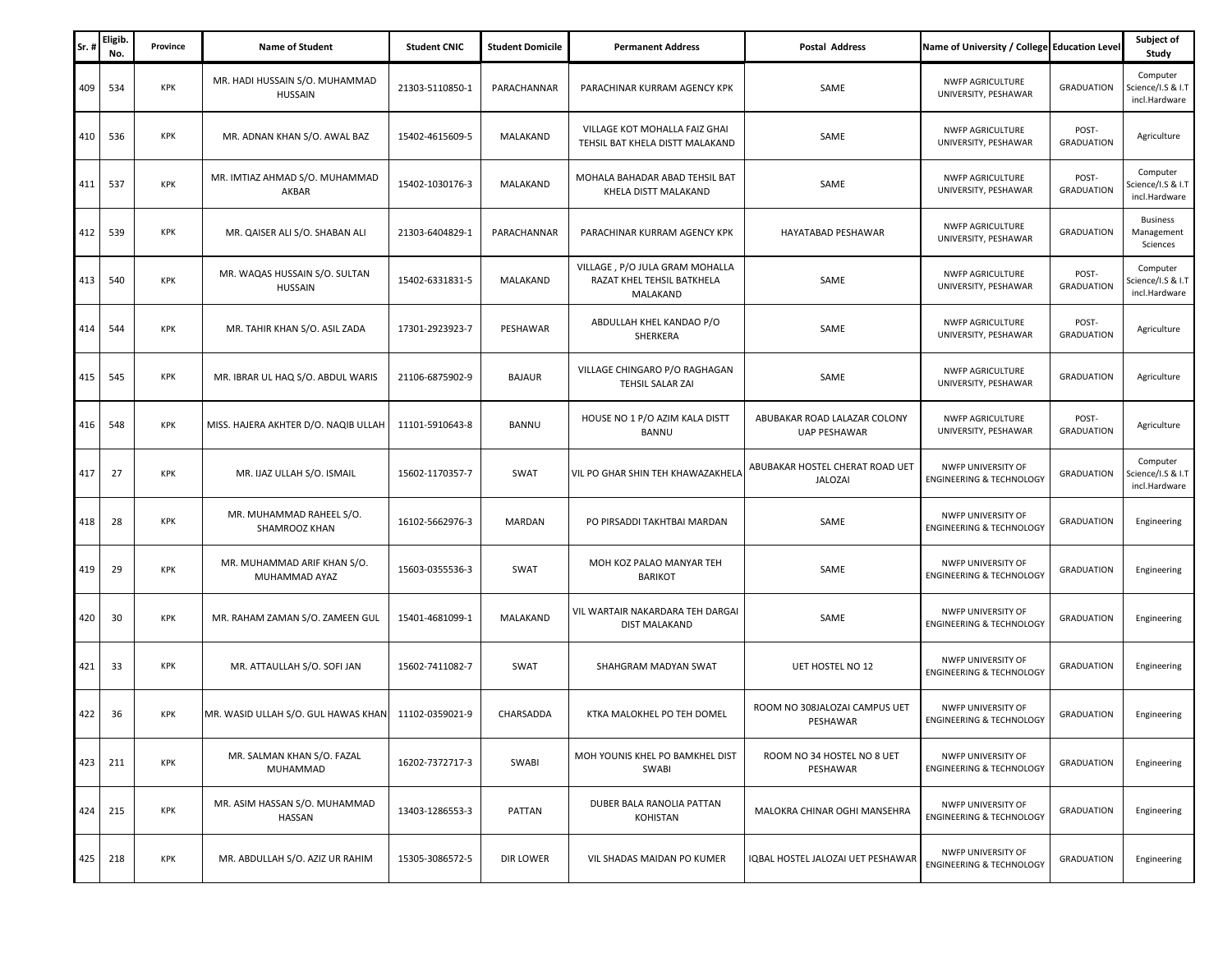| Sr. | Eligib.<br>No. | Province   | <b>Name of Student</b>                      | <b>Student CNIC</b> | <b>Student Domicile</b> | <b>Permanent Address</b>                                 | <b>Postal Address</b>                                     | Name of University / College Education Level              |                   | Subject of<br>Study |
|-----|----------------|------------|---------------------------------------------|---------------------|-------------------------|----------------------------------------------------------|-----------------------------------------------------------|-----------------------------------------------------------|-------------------|---------------------|
|     | 426<br>219     | <b>KPK</b> | MR. KAMRAN KHAN S/O. AWAL BAZ               | 15402-4529254-5     | MALAKAND                | VIL PO KOT TEH BATKHELA DIST<br>MALAKAND                 | SAME                                                      | NWFP UNIVERSITY OF<br><b>ENGINEERING &amp; TECHNOLOGY</b> | <b>GRADUATION</b> | Engineering         |
|     | 427<br>224     | KPK        | MR. IZHARULLAH S/O. SAEED JAN               | 17201-7787625-5     | <b>NOWSHERA</b>         | MOH MULYAN ISORA PAYAN AKORA<br>KHATTAK                  | SAME                                                      | NWFP UNIVERSITY OF<br><b>ENGINEERING &amp; TECHNOLOGY</b> | <b>GRADUATION</b> | Engineering         |
|     | 428<br>230     | <b>KPK</b> | MR. HASEEB ULLAH S/O. BAKHT<br>MUHAMMAD     | 16201-2476405-9     | SWABI                   | VIL LAHOR PO LAHOR DIST SWABI                            | ROOM NO 27 IQBAL HOSTEL UET<br>PESHAWAR                   | NWFP UNIVERSITY OF<br><b>ENGINEERING &amp; TECHNOLOGY</b> | <b>GRADUATION</b> | Engineering         |
|     | 429<br>231     | KPK        | MR. FAZLE KARIM S/O. JEHANGIR               | 17101-5188982-9     | CHARSADDA               | TARIQABAD UTMANZAI CHARSADDA                             | SAME                                                      | NWFP UNIVERSITY OF<br><b>ENGINEERING &amp; TECHNOLOGY</b> | <b>GRADUATION</b> | Engineering         |
|     | 430<br>232     | KPK        | MR. INSHA ULLAH S/O. BAHADER ZAMAN          | 11201-8101854-1     | <b>LAKKI MARWAT</b>     | VIL KATTO KHEL PO TAJORI TEH DIST<br>LAKKI MARWAT        | ROOM NOO 22 RAHMAN BABA HOSTEL<br><b>UET PESHAWAR</b>     | NWFP UNIVERSITY OF<br><b>ENGINEERING &amp; TECHNOLOGY</b> | <b>GRADUATION</b> | Engineering         |
|     | 431<br>236     | KPK        | MR. MUNEER ALAM S/O. ALAM SHARIF            | 14203-2200752-7     | <b>KARAK</b>            | VILLAGE PO AHMAD ABAD KARAK                              | UET BANNU CAMPUS FAQIR ADT<br><b>HOSTEL</b>               | NWFP UNIVERSITY OF<br><b>ENGINEERING &amp; TECHNOLOGY</b> | <b>GRADUATION</b> | Engineering         |
|     | 432<br>237     | <b>KPK</b> | MR. SAIF ULLAH S/O. MUHAMMAD<br>YAQOOB KHAN | 11101-9796028-1     | KPK                     | WAZIR BAKAKHEL SARDI KHEL DIST<br>BANNU                  | FAQIR APPI HOSTEL UET PESHAWAR                            | NWFP UNIVERSITY OF<br><b>ENGINEERING &amp; TECHNOLOGY</b> | <b>GRADUATION</b> | Engineering         |
|     | 433<br>239     | <b>KPK</b> | MR. ASIF ULLAH S/O. NIZAM KHAN              | 11201-6482067-9     | <b>LAKKI MARWAT</b>     | TATER KHEL PO TATER KHEL LAKKI<br><b>MARWAT</b>          | ROOM NO 13 ALLAMA IQBAL HOSTEL<br><b>BANNU CAMPUS UET</b> | NWFP UNIVERSITY OF<br><b>ENGINEERING &amp; TECHNOLOGY</b> | <b>GRADUATION</b> | Engineering         |
|     | 434<br>240     | KPK        | MR. MANSOOR AHMAD S/O. WILAYAT<br>KHAN      | 15305-6108897-1     | <b>LOWER DIR</b>        | MUSLIMABAD LAL QILLA MAIDAN DIR<br>LOWER                 | UET PESHAWAR CAMPUS BANNU                                 | NWFP UNIVERSITY OF<br><b>ENGINEERING &amp; TECHNOLOGY</b> | <b>GRADUATION</b> | Engineering         |
|     | 435<br>242     | KPK        | MR. MUHAMMAD SIAB S/O. MIR AFZAL<br>KHAN    | 16101-7199765-5     | MARDAN                  | JANGREZ KILLI PO SADIQ ABAD TEH<br>KATLANG               | SAME                                                      | NWFP UNIVERSITY OF<br><b>ENGINEERING &amp; TECHNOLOGY</b> | <b>GRADUATION</b> | Engineering         |
|     | 436<br>244     | KPK        | MR. MANSOOR KHAN S/O. ZUBAIR KHAN           | 16102-1027948-5     | MARDAN                  | GUNJAI TAKHT BAI MARDAN                                  | SAME                                                      | NWFP UNIVERSITY OF<br><b>ENGINEERING &amp; TECHNOLOGY</b> | <b>GRADUATION</b> | Engineering         |
|     | 437<br>246     | KPK        | MR. ASADULLAH S/O. ZABITA KHAN              | 16102-7945780-3     | MARDAN                  | VIL PIRSADDI PO PIR SADDI TEH TAKHT<br><b>BAI MARDAN</b> | SAME                                                      | NWFP UNIVERSITY OF<br><b>ENGINEERING &amp; TECHNOLOGY</b> | <b>GRADUATION</b> | Engineering         |
|     | 438<br>249     | <b>KPK</b> | MR. MUHAMMAD ASHIR S/O. AJMIR<br>KHAN       | 14202-6363777-5     | <b>KARAK</b>            | VIL SURDAG PO LATAMBER DIST KARAK                        | SAME                                                      | NWFP UNIVERSITY OF<br><b>ENGINEERING &amp; TECHNOLOGY</b> | <b>GRADUATION</b> | Engineering         |
|     | 439<br>250     | <b>KPK</b> | MR. SADDAM HUSSAIN S/O. UMAR BACHA          | 15601-8901665-9     | SWAT                    | VIL CHUPRIAL MATTA SWAT                                  | SAME                                                      | NWFP UNIVERSITY OF<br><b>ENGINEERING &amp; TECHNOLOGY</b> | <b>GRADUATION</b> | Engineering         |
|     | 252<br>440     | KPK        | MR. NIHAL AHMAD S/O. MURSALEEN<br>KHAN      | 16102-7268147-1     | MARDAN                  | DIST MARDAN PO TAKHT BAI VIL<br><b>GUNJAI</b>            | SAME                                                      | NWFP UNIVERSITY OF<br><b>ENGINEERING &amp; TECHNOLOGY</b> | <b>GRADUATION</b> | Engineering         |
|     | 441<br>254     | KPK        | MR. SAHIBULLAH MUKHLIS S/O. GUL<br>MUHAMMAD | 13202-2963488-3     | BATTAGRAM               | HUTHAL DESHAN BATTGRAM                                   | SAME                                                      | NWFP UNIVERSITY OF<br><b>ENGINEERING &amp; TECHNOLOGY</b> | <b>GRADUATION</b> | Engineering         |
|     | 442<br>257     | KPK        | MR. NASRULLAH S/O. MUHAMMAD SHAH            | 15305-6786969-3     | <b>DIR LOWER</b>        | KASS PO ZIMDARA TEH LALQILA DIR<br>LOWER                 | SAME                                                      | NWFP UNIVERSITY OF<br><b>ENGINEERING &amp; TECHNOLOGY</b> | <b>GRADUATION</b> | Engineering         |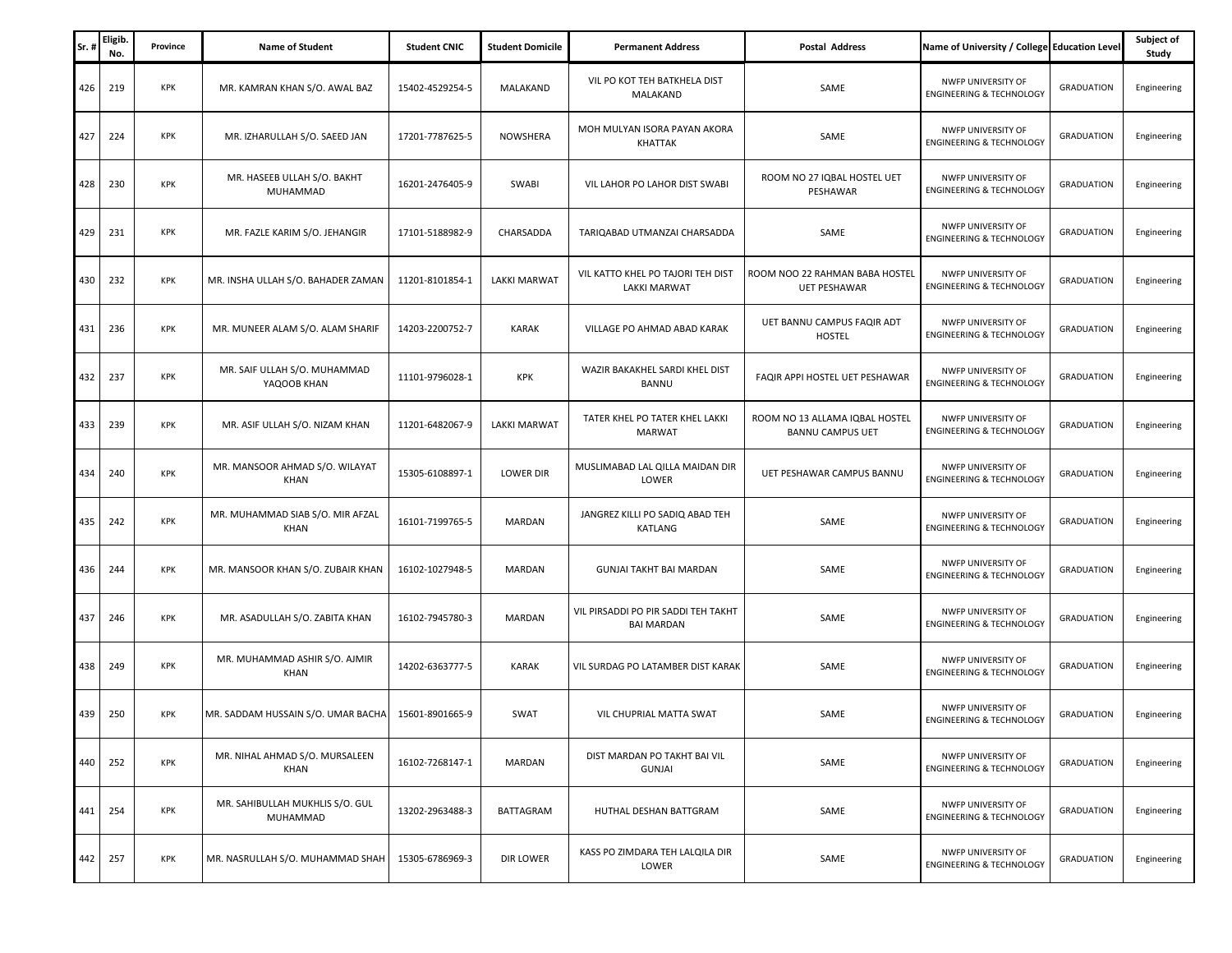| Sr  | Eligib.<br>No. | Province   | <b>Name of Student</b>                               | <b>Student CNIC</b> | <b>Student Domicile</b>         | <b>Permanent Address</b>                                      | <b>Postal Address</b>                                    | Name of University / College Education Level              |                            | Subject of<br>Study                            |
|-----|----------------|------------|------------------------------------------------------|---------------------|---------------------------------|---------------------------------------------------------------|----------------------------------------------------------|-----------------------------------------------------------|----------------------------|------------------------------------------------|
| 443 | 259            | <b>KPK</b> | MR. SAJJAD ULLAH S/O. SHAH BEHRAM<br><b>KHAN</b>     | 11201-6760388-9     | <b>LAKKI MARWAT</b>             | VIL PO JHANG KHEL LAKKI MARWAT                                | SAME                                                     | NWFP UNIVERSITY OF<br><b>ENGINEERING &amp; TECHNOLOGY</b> | <b>GRADUATION</b>          | Engineering                                    |
| 444 | 260            | KPK        | MR. SALMAN KHAN S/O. DAWOOR KHAN                     | 15302-4402496-3     | DIR LOWER                       | DIR LOWER TEH TIMERGARA NASAFA<br><b>NAGRI PAYEN</b>          | HOSTEL 4 UET PESHAWAR ROOM NO 16                         | NWFP UNIVERSITY OF<br><b>ENGINEERING &amp; TECHNOLOGY</b> | <b>GRADUATION</b>          | Engineering                                    |
| 445 | 261            | KPK        | MR. KAMIL HUSSAIN S/O. FAZAL HUSSAIN                 | 15401-8399144-3     | MALAKAND                        | VIL MIANA PO DARGAI TEH BATKHELA<br>MALAKAND                  | DARGAI POWER HOUSE 2 MALAKAND                            | NWFP UNIVERSITY OF<br><b>ENGINEERING &amp; TECHNOLOGY</b> | <b>GRADUATION</b>          | Engineering                                    |
| 446 | 263            | KPK        | MR. SYED MUHAMMAD MUNEEB S/O.<br>SYED M GHUFRAN      | 17301-8070423-1     | PESHAWAR                        | H NO K 2755 BAIL DARAN 2 SHADI PIR<br>PESHAWAR                | SAME                                                     | NWFP UNIVERSITY OF<br><b>ENGINEERING &amp; TECHNOLOGY</b> | <b>GRADUATION</b>          | Computer<br>Science/I.S & I.T<br>incl.Hardware |
| 447 | 268            | KPK        | MR. ATIF HUSSAIN S/O. FAZAL HUSSAIN                  | 16202-4485771-7     | <b>SWABI</b>                    | MOH QASIM KHEL BANA TEH SWABI                                 | SARDAR ABDUR RAB NISHTAR HOSTEL<br>12 PESHAWAR           | NWFP UNIVERSITY OF<br><b>ENGINEERING &amp; TECHNOLOGY</b> | <b>GRADUATION</b>          | Engineering                                    |
| 448 | 269            | KPK        | MR. SHAHKAAR AHMAD KHAN S/O.<br><b>ISHTIAO AHMAD</b> | 17301-4534218-9     | PESHAWAR                        | H NO 519 GADI KHANA PO KARIM PURA<br>PESHAWAR                 | ZARYAB COLONY DURR E KAMIL ROAD<br><b>FAQIRABAD NO 2</b> | NWFP UNIVERSITY OF<br><b>ENGINEERING &amp; TECHNOLOGY</b> | <b>GRADUATION</b>          | Engineering                                    |
| 449 | 270            | KPK        | MR. RASHID ALI S/O. BASHIR KHAN                      | 16102-9783955-5     | MARDAN                          | KHAN MUHAMMAD KILLEY PO PIR ABAD                              | UET PESHAWAR BANNU CAMPUS                                | NWFP UNIVERSITY OF<br><b>ENGINEERING &amp; TECHNOLOGY</b> | <b>GRADUATION</b>          | Engineering                                    |
| 450 | 275            | KPK        | MR. BASIR ULLAH S/O. ZAR GUL                         | 21103-5677450-3     | <b>FATTA</b>                    | LASHORA SADIQ ABAD PATTAK BAJUR<br><b>AGENCY</b>              | SAME                                                     | NWFP UNIVERSITY OF<br><b>ENGINEERING &amp; TECHNOLOGY</b> | <b>GRADUATION</b>          | Engineering                                    |
| 451 | 281            | KPK        | MR. MUHAMMAD ABBAS S/O. ABDUL<br>HADI                | 16201-5315920-3     | <b>SWABI</b>                    | MOH KHATAK CHUM TEH CHOTA<br>LAHORE SWABI                     | SARDAR ABDUR RAB NISHTER HOSTEL<br>NO 12 UET PESHAWAR    | NWFP UNIVERSITY OF<br><b>ENGINEERING &amp; TECHNOLOGY</b> | <b>GRADUATION</b>          | Engineering                                    |
| 452 | 282            | KPK        | MR. MOHAMMAD MUSA S/O. SADIQ<br>HUSSAIN              | 16202-1658559-3     | SWABI                           | MOH SHAGAI PANJPIR TEH DIST SWABI                             | SARDAR ABDUR RAB NISHTER HOSTEL<br>12 UET PESHAWAR       | NWFP UNIVERSITY OF<br><b>ENGINEERING &amp; TECHNOLOGY</b> | <b>GRADUATION</b>          | Engineering                                    |
| 453 | 286            | KPK        | MR. IMTIAZ AHMAD S/O. KHAISTA<br><b>TEHMAN</b>       | 15701-2675354-9     | <b>DIR UPPER</b>                | PO BIBYAWAR DIST DIR UPPER KPK                                | SAME                                                     | NWFP UNIVERSITY OF<br><b>ENGINEERING &amp; TECHNOLOGY</b> | POST-<br><b>GRADUATION</b> | Engineering                                    |
| 454 | 346            | KPK        | MR. ABBAS ALI S/O. AMIR MUHAMMAD<br><b>KHAN</b>      | 16102-8394848-5     | MARDAN                          | VIL PIR SADDO TEH TAKHT BHAI<br>MARDAN                        | SAME                                                     | SAIDU MEDICAL COLLEGE,<br>SWAT                            | <b>GRADUATION</b>          | Medicine                                       |
| 455 | 391            | KPK        | MR. WASEEM KHAN S/O. SAID AFZAL                      | 16101-6957299-5     | <b>MAHMOND</b><br><b>AGENCY</b> | VILL SHEIKH YOUSAF MARDAN                                     | SAME                                                     | SAIDU MEDICAL COLLEGE,<br>SWAT                            | <b>GRADUATION</b>          | Medicine                                       |
| 456 | 375            | <b>KPK</b> | MR. AHMAD ALI S/O. MANSHER KHAN                      | 15101-0215880-5     | <b>BUNER</b>                    | VILLAGE BAJKATA TEHSIL GAGRA DISTT<br><b>BUNER</b>            | SAME AS ABOVE                                            | Shaheed Benazir Bhutto<br>University Sheringal, Dir       | <b>GRADUATION</b>          | Medicine                                       |
| 457 | 380            | KPK        | MR. SAFI ULLAH S/O. RAHMAT DIN KHAN                  | 15701-8151243-5     | <b>UPPER DIR</b>                | GANDIGAR TEHSIL LARJAM DISTT DIR<br><b>UPPER SIA BADRKANT</b> | SAME                                                     | Shaheed Benazir Bhutto<br>University Sheringal, Dir       | <b>GRADUATION</b>          | <b>Business</b><br>Management<br>Sciences      |
| 458 | 452            | KPK        | MR. HASSAN ALI S/O. RAJAB ALI                        | 21303-2044689-7     | <b>KURRAM AGENCY</b>            | BORKI PARACHINAR KURRAM KPK                                   | <b>UET MARDAN</b>                                        | University of Engineering &<br>Technology, Mardan         | <b>GRADUATION</b>          | Computer<br>Science/I.S & I.T<br>incl.Hardware |
| 459 | 453            | KPK        | MR. MUHAMMAD AFAQ S/O. SHAHEED<br>MARDAN             | 14102-0409914-3     | <b>HANGU</b>                    | VIL PO DARSAMAND TEH THALL DIST<br>HANGU                      | SAME                                                     | University of Engineering &<br>Technology, Mardan         | <b>GRADUATION</b>          | Engineering                                    |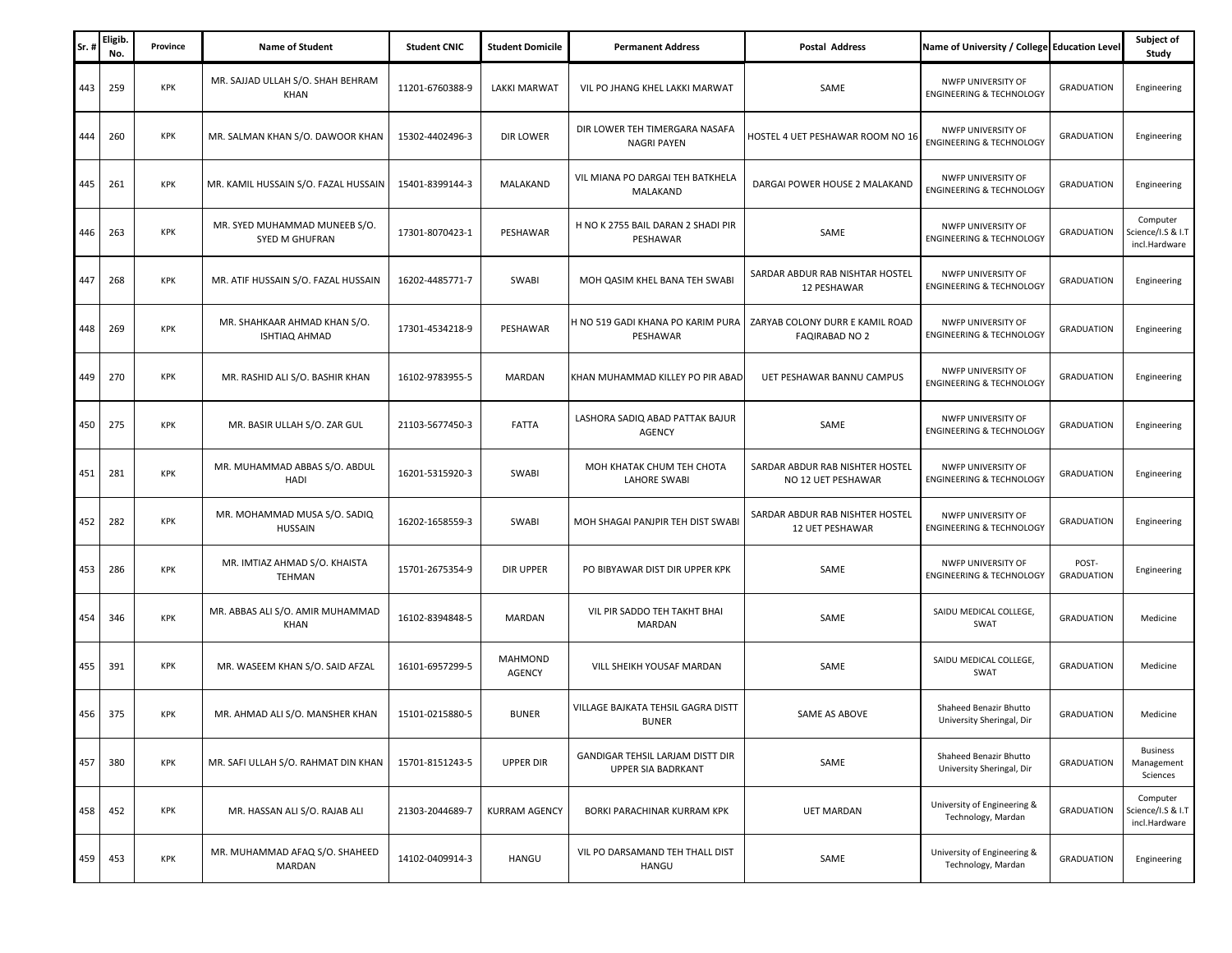| Sr  | Eligib.<br>No. | Province   | <b>Name of Student</b>                             | <b>Student CNIC</b> | <b>Student Domicile</b> | <b>Permanent Address</b>                                   | <b>Postal Address</b>                        | Name of University / College Education Level        |                            | Subject of<br>Study                               |
|-----|----------------|------------|----------------------------------------------------|---------------------|-------------------------|------------------------------------------------------------|----------------------------------------------|-----------------------------------------------------|----------------------------|---------------------------------------------------|
| 460 | 454            | <b>KPK</b> | MR. MUHAMMAD ARIF KHAN S/O.<br><b>HUKAM KHAN</b>   | 17201-0254110-3     | <b>NOWSHERA</b>         | KALINGER SOHBAT KORONA PO<br><b>RISALPUR</b>               | SAME                                         | University of Engineering &<br>Technology, Mardan   | <b>GRADUATION</b>          | Computer<br>Science/I.S & I.T<br>incl.Hardware    |
| 461 | 344            | <b>KPK</b> | MR. IJAZ UR RAHMAN S/O. FAZAL<br>RAHMAN            | 15302-9329292-1     | DIR LOWER               | SHATAI MATTA TEHSIL BALAMBAT P/O<br>TIMERGARA DIR LOWER    | SAME                                         | UNIVERSITY OF MALAKAND,<br>CHAKDARA (DIR), MALAKAND | <b>GRADUATION</b>          | Medicine                                          |
| 462 | 43             | KPK        | MR. M SHAHZEB ALAM S/O. NOOR ALAM                  | 37104-3242645-1     | <b>ATTOCK</b>           | REHANABAD UCHHRI JAND ATTOCK                               | H NO 5427 MOH NEW KASHMIRI<br>KOHATI GATE    | UNIVERSITY OF PESHAWAR,<br>PESHAWAR                 | POST-<br><b>GRADUATION</b> | Mathematics                                       |
| 463 | 46             | KPK        | MR. YASIR GHANI S/O. GHANI ULLAH                   | 17101-6805674-3     | CHARSADDA               | VIL HAFIZ JEE QILA SHAHEEDAN MOH<br>AMIR KHAN KOROONA      | SAME                                         | UNIVERSITY OF PESHAWAR,<br>PESHAWAR                 | <b>GRADUATION</b>          | Other Natural<br>Sceinces                         |
| 464 | 48             | <b>KPK</b> | MR. TAHIRULLAH KHAN S/O. HABIBULLAH<br><b>KHAN</b> | 11202-0357449-3     | <b>LAKKI MARWAT</b>     | POAND VIL GANDI KHANKHEL MULLAH<br>PAINDA KHEL LAKI MARWAT | SAME                                         | UNIVERSITY OF PESHAWAR,<br>PESHAWAR                 | <b>GRADUATION</b>          | Physics                                           |
| 465 | 55             | KPK        | MR. AMMAR ARIF S/O. MUHAMMAD ARIF                  | 17301-1097609-1     | PESHAWAR                | H NO 2 AWAN STREET GULBERG NO 1<br>PESHAWAR                | SAME                                         | UNIVERSITY OF PESHAWAR,<br>PESHAWAR                 | <b>GRADUATION</b>          | Economics, Statis<br>tics &<br>Econometrics       |
| 466 | 56             | KPK        | MR. SANA ULLAH S/O. MUHAMMAD<br><b>IBRAHIM</b>     | 15307-9916326-3     | <b>LOWER DIR</b>        | VIL PO TAZAGRAM DIR LOWER                                  | NEW HOSTEL BLOCK B UOP                       | UNIVERSITY OF PESHAWAR,<br>PESHAWAR                 | <b>GRADUATION</b>          | Engineering                                       |
| 467 | 61             | <b>KPK</b> | MR. MUHAMMAD AFZAL S/O. NOOR<br>AFZAL              | 21303-2398965-1     | KURRAM                  | KURRAM AGENCY PARACHINAR                                   | HOSTEL NO 1 UOP                              | UNIVERSITY OF PESHAWAR,<br>PESHAWAR                 | <b>GRADUATION</b>          | Other Natural<br>Sceinces                         |
| 468 | 64             | KPK        | MISS. SAIRA SOHAIL D/O. SOHAIL KHAN                | 17301-0657716-2     | PESHAWAR                | VIL JHAGRA MALOGO PO TARNAB                                | SAME                                         | UNIVERSITY OF PESHAWAR,<br>PESHAWAR                 | <b>GRADUATION</b>          | Chemistry                                         |
| 469 | 70             | KPK        | MR. MUHAMMAD ABDULLAH S/O.<br>SULTAN YOUSAF        | 15307-3401612-7     | <b>DIR LOWER</b>        | VIL TARNAW PO KITYARI DIST DIR<br>LOWER                    | SAME                                         | UNIVERSITY OF PESHAWAR,<br>PESHAWAR                 | <b>GRADUATION</b>          | Computer<br>Science/I.S & I.T<br>incl.Hardware    |
| 470 | 89             | KPK        | MR. MUHAMMAD SEHAT ULLAH S/O.<br>REHAM DIL KHAN    | 11201-4486920-7     | <b>LAKKI MARWAT</b>     | LAWANG KHEL PO GHAZNIKHEL LAKKI<br><b>MARWAT</b>           | ALLAMA IQBAL HOSTEL UOP                      | UNIVERSITY OF PESHAWAR,<br>PESHAWAR                 | POST-<br><b>GRADUATION</b> | Physics                                           |
| 471 | 90             | KPK        | MR. WASIM ZAMAN S/O. SHARIF ALI                    | 21303-1141269-1     | <b>KURRAM AGENCY</b>    | KIRMANABAD ROAD ZAMAN MELA<br>PARACHANAR                   | SAME                                         | UNIVERSITY OF PESHAWAR,<br>PESHAWAR                 | <b>GRADUATION</b>          | Engineering                                       |
| 472 | 91             | KPK        | MR. SHAKID ULLAH S/O. QALAM KHAN                   | 12103-6272535-1     | BANNU                   | ZARWAM KALAI DARYOUBA AGENCY FR<br><b>BANNU</b>            | SAME                                         | UNIVERSITY OF PESHAWAR,<br>PESHAWAR                 | <b>GRADUATION</b>          | DAWA<br>&ISLAMIC<br>URISPRUDENCE(<br>LLB/LLM SHA) |
| 473 | 97             | <b>KPK</b> | MISS. SHAISTA AFTAB GUL D/O. AFTAB<br>GUL          | 16201-0322731-2     | SWABI                   | VIL PO TORDHER NEAR MIANA MASJID                           | SAME                                         | UNIVERSITY OF PESHAWAR,<br>PESHAWAR                 | POST-<br><b>GRADUATION</b> | Other                                             |
| 474 | 108            | KPK        | MR. FIDA MUHAMMAD S/O. KHAN SHER                   | 16202-5119409-1     | SWABI                   | VILL KABGANI TEH TOPI DIST SWABI PO<br>KAGANI              | <b>D BLOCK UOP</b>                           | UNIVERSITY OF PESHAWAR,<br>PESHAWAR                 | <b>GRADUATION</b>          | <b>Business</b><br>Management<br>Sciences         |
| 475 | 114            | KPK        | MR. SOHAIL ZARIN S/O. AFTAB ZARIN                  | 15101-8978449-3     | <b>BUNER</b>            | VIL SUNIGRAM PO SWARI TEH GAGRA<br><b>BUNER</b>            | ROOM NO 109 NEW HOSTEL BLOCK D<br><b>UOP</b> | UNIVERSITY OF PESHAWAR,<br>PESHAWAR                 | <b>GRADUATION</b>          | <b>Business</b><br>Management<br>Sciences         |
| 476 | 124            | KPK        | MR. SHAKEEL ZAMAN S/O. AMAL KHAN                   | 14203-3139860-5     | TAKHT-E-NASRATI         | PO AHMAD ABAD TEH TAKHAT E<br>NASARTI DIST KARAK           | NCE IN GEOLOGY UOP                           | UNIVERSITY OF PESHAWAR,<br>PESHAWAR                 | POST-<br><b>GRADUATION</b> | Other Natural<br>Sceinces                         |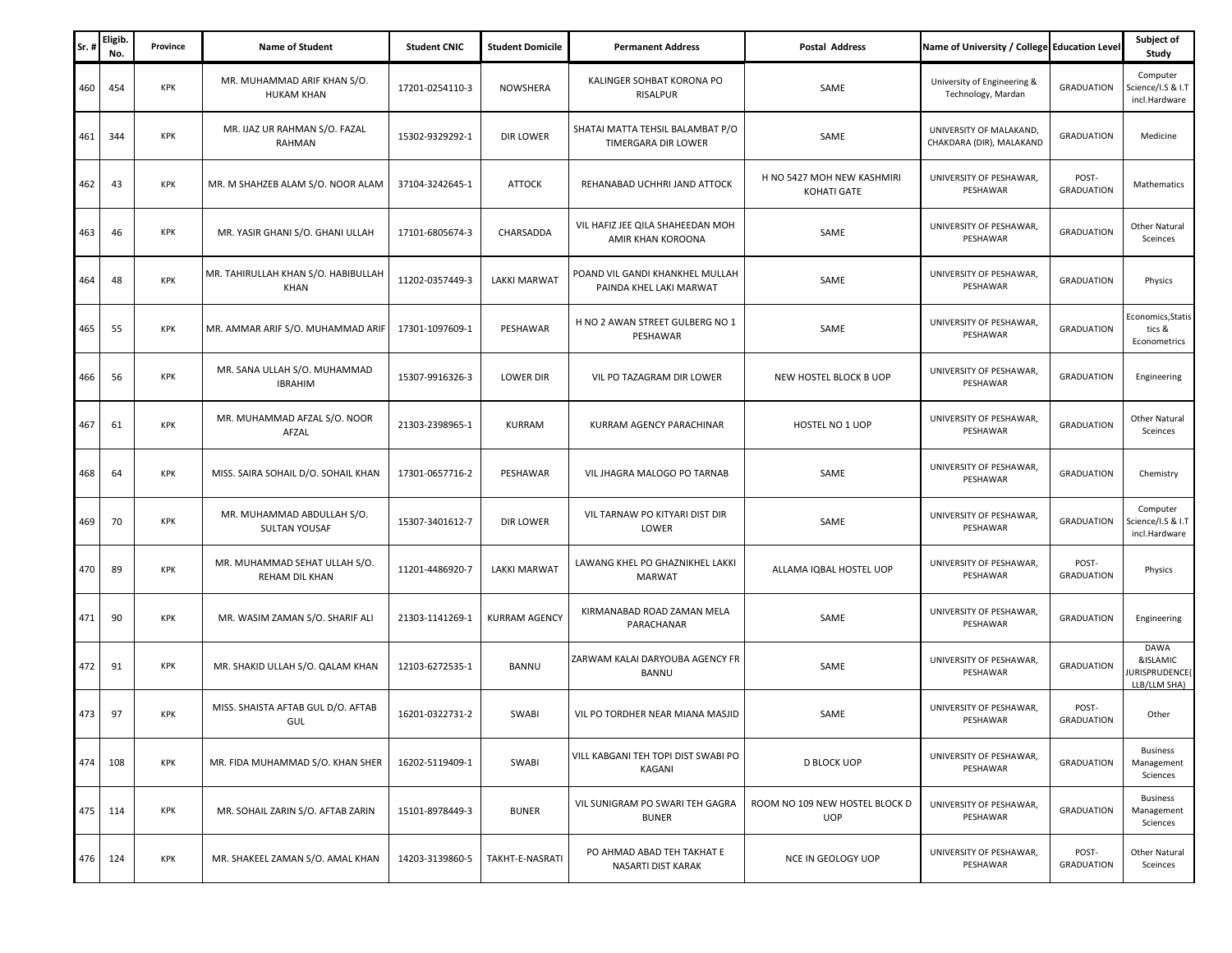| Sr  | Eligib.<br>No. | Province   | <b>Name of Student</b>                               | <b>Student CNIC</b> | <b>Student Domicile</b> | <b>Permanent Address</b>                                  | <b>Postal Address</b>                                             | Name of University / College Education Level |                            | Subject of<br>Study                               |
|-----|----------------|------------|------------------------------------------------------|---------------------|-------------------------|-----------------------------------------------------------|-------------------------------------------------------------------|----------------------------------------------|----------------------------|---------------------------------------------------|
| 477 | 125            | KPK        | MR. ANWAR SHAH S/O. ABU ALI SHAH                     | 15602-3628417-9     | SWAT                    | MIANGANO CHAM SIRSINAI KABAL<br>SWAT                      | HOSTEL BLOCK D UOP                                                | UNIVERSITY OF PESHAWAR,<br>PESHAWAR          | <b>GRADUATION</b>          | DAWA<br>&ISLAMIC<br>URISPRUDENCE(<br>LLB/LLM SHA) |
| 478 | 129            | <b>KPK</b> | MR. WAQAS AHMAD S/O. ATTA UR<br>RAHMAN               | 15101-4574230-7     | <b>BUNER</b>            | RAJAABAD MALAKPUR PIR BABA BUNER                          | ROOM NO 60 HOSTEL 9 UOP                                           | UNIVERSITY OF PESHAWAR,<br>PESHAWAR          | POST-<br><b>GRADUATION</b> | <b>Business</b><br>Management<br>Sciences         |
| 479 | 130            | KPK        | MR. ARSHAD AHMAD S/O. KHWAS KHAN                     | 15101-2992972-9     | <b>BUNER</b>            | VIL PO GHURGUSHTO BUNER                                   | ROOM NO 45 ALLAMA IQBAL HOSTEL<br><b>UOP</b>                      | UNIVERSITY OF PESHAWAR,<br>PESHAWAR          | PH.D                       | Engineering                                       |
| 480 | 131            | <b>KPK</b> | MR. NAEEMULLAH KHALIL S/O. HAYAT<br>KHAN             | 17301-3597771-3     | PESHAWAR                | KANDI PAYAN PALOSI MAGHDARZAI<br>PESHAWAR                 | SAME                                                              | UNIVERSITY OF PESHAWAR.<br>PESHAWAR          | <b>GRADUATION</b>          | Biology, Molecula<br>.Biology, Genetic<br>s       |
| 481 | 134            | KPK        | MR. INAYAT UR RAHMAN S/O. DAWOOR<br><b>KHAN</b>      | 15302-0471040-1     | <b>LOWER DIR</b>        | VIL NAGRAT PAYEEN TALASH DIR<br>LOWER                     | SAME                                                              | UNIVERSITY OF PESHAWAR,<br>PESHAWAR          | POST-<br><b>GRADUATION</b> | Computer<br>Science/I.S & I.T<br>incl.Hardware    |
| 482 | 135            | KPK        | MR. FARYAL NADIR D/O. SAHIB NADIR<br><b>KHAN</b>     | 15202-5927928-8     | CHITRAL                 | VIL PO MERAGRAM DIST CHITRAL TEH<br>MASTUJ                | NEW TRIBAL GIRLS HOSTEL UOP                                       | UNIVERSITY OF PESHAWAR,<br>PESHAWAR          | <b>GRADUATION</b>          | Other Natural<br>Sceinces                         |
| 483 | 142            | KPK        | MR. MURAD ULLAH KHAN S/O.<br>MUHAMMAD KHAN           | 11201-3648025-9     | <b>LAKKI MARWAT</b>     | NAR AZAD CHANDU KHEL LAKKI<br><b>MARWAT</b>               | SAME                                                              | UNIVERSITY OF PESHAWAR,<br>PESHAWAR          | <b>GRADUATION</b>          | Chemistry                                         |
| 484 | 147            | KPK        | MISS. ZAREENA D/O. ALI HAIDER                        | 21303-6221008-6     | <b>KURRAM AGENCY</b>    | UPPER DIST KURRAM PARACHINAR                              | HO NO 225 ST NO 13 SEC K6<br>HAYATABAD PESHAWAR                   | UNIVERSITY OF PESHAWAR,<br>PESHAWAR          | PH.D                       | Economics, Statis<br>tics &<br>Econometrics       |
| 485 | 155            | KPK        | MR. JUNAID ALI SHAH S/O. MEHER SHAH                  | 16101-7407451-3     | MARDAN                  | MOH ROGHANI VIL SAWAL DHER DIST<br>MARDAN                 | HOSTEL 9 UOP                                                      | UNIVERSITY OF PESHAWAR,<br>PESHAWAR          | POST-<br><b>GRADUATION</b> | Chemistry                                         |
| 486 | 156            | KPK        | MR. GUL KARAM KHAN S/O. TAWAKAL JAN                  | 15605-0344129-9     | SWAT                    | MIANDAM DIST SWAT                                         | DEP OF STATISTICS UOP                                             | UNIVERSITY OF PESHAWAR,<br>PESHAWAR          | POST-<br><b>GRADUATION</b> | Economics, Statis<br>tics &<br>Econometrics       |
| 487 | 158            | KPK        | MR. MUHAMMAD MAGHFOOR ULLAH<br>S/O. NAQIB ULLAH KHAN | 11201-6972838-9     | <b>LAKKI MARWAT</b>     | MOH GARIBABAD VIL PO LANDIWAH                             | ROOM NO G-6 HOSTEL PREMIER DHOBI<br>GHAT CANAL TOWN BISE PESHAWAR | UNIVERSITY OF PESHAWAR,<br>PESHAWAR          | <b>GRADUATION</b>          | DAWA<br>&ISLAMIC<br>URISPRUDENCE(<br>LLB/LLM SHA) |
| 488 | 164            | KPK        | MR. IRFAN S/O. KHARY                                 | 17301-1432027-9     | PESHAWAR                | MERA SHAHI BALA PESHAWAR                                  | SAME                                                              | UNIVERSITY OF PESHAWAR,<br>PESHAWAR          | <b>GRADUATION</b>          | Engineering                                       |
| 489 | 165            | KPK        | MR. JANAT GUL S/O. SHER DIL KHAN                     | 17102-4230148-9     | CHARSADDA               | AMIR ZADA KILLY MANDANI TEH TANGI<br>CHARSADDA            | SAME                                                              | UNIVERSITY OF PESHAWAR,<br>PESHAWAR          | <b>GRADUATION</b>          | Economics, Statis<br>tics &<br>Econometrics       |
| 490 | 175            | <b>KPK</b> | MISS. ADEESA RIAZ D/O. RIAZ AHMAD                    | 17301-4301035-0     | PESHAWAR                | <b>GULBAHAR NO 3 RASHEED TOWN</b><br><b>HOUSE NO 1031</b> | SAME                                                              | UNIVERSITY OF PESHAWAR<br>PESHAWAR           | <b>GRADUATION</b>          | Engineering                                       |
| 491 | 180            | KPK        | MR. MUJAHID HUSSAIN S/O. MUNIR<br><b>HUSSAIN</b>     | 21303-4893058-3     | <b>KURRAM AGENCY</b>    | NAVI KALY PARACHANAR                                      | <b>HOSTEL B BLOCK UOP</b>                                         | UNIVERSITY OF PESHAWAR,<br>PESHAWAR          | <b>GRADUATION</b>          | DAWA<br>&ISLAMIC<br>URISPRUDENCE(<br>LLB/LLM SHA) |
| 492 | 186            | KPK        | MR. KASHIF ALI S/O. ZAFAR ALI                        | 15101-6344884-9     | <b>BONER</b>            | VIL ELAI TEH DAGGER DIST BUNER                            | SAME                                                              | UNIVERSITY OF PESHAWAR,<br>PESHAWAR          | <b>GRADUATION</b>          | Biology, Molecula<br>.Biology, Genetic<br>s       |
| 493 | 187            | KPK        | MR. IMDAD HUSSAIN S/O. QABAL KHAN                    | 14301-1919270-3     | KOHAT                   | VIL PO CHORLAKI KOHAT                                     | SAME                                                              | UNIVERSITY OF PESHAWAR,<br>PESHAWAR          | POST-<br><b>GRADUATION</b> | Commerce                                          |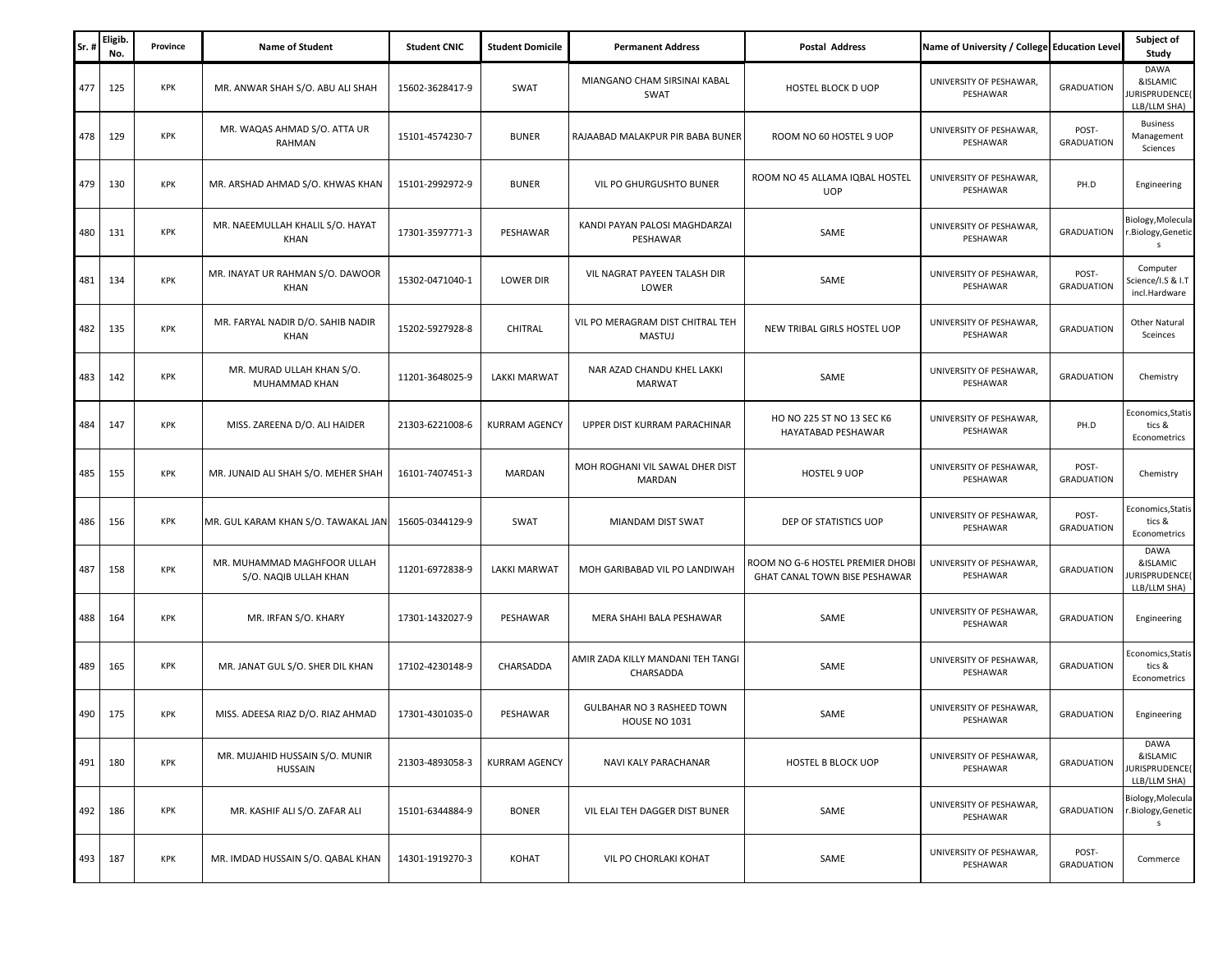| Sr. | Eligib.<br>No. | Province   | <b>Name of Student</b>                           | <b>Student CNIC</b> | <b>Student Domicile</b> | <b>Permanent Address</b>                                                           | <b>Postal Address</b>                       | Name of University / College Education Level      |                            | Subject of<br>Study                                     |
|-----|----------------|------------|--------------------------------------------------|---------------------|-------------------------|------------------------------------------------------------------------------------|---------------------------------------------|---------------------------------------------------|----------------------------|---------------------------------------------------------|
| 494 | 190            | <b>KPK</b> | MR. AMJAD ULLAH S/O. ATLAS KHAN                  | 11201-9748664-1     | LUCKY MARWAT            | WANDA MALAKHEL PO SERAI<br>NAURANG LAKKI MARWAT                                    | SAME                                        | UNIVERSITY OF PESHAWAR,<br>PESHAWAR               | <b>GRADUATION</b>          | Chemistry                                               |
| 495 | 191            | KPK        | MR. ROHULLAMIN S/O. SALAHUDDIN                   | 15305-4764316-5     | <b>LOWER DIR</b>        | TAL PO MANYAL DIR LOWER                                                            | ROOM NO 13 SENIOR BOYS HOSTEL<br><b>UOP</b> | UNIVERSITY OF PESHAWAR,<br>PESHAWAR               | POST-<br><b>GRADUATION</b> | Other Natural<br>Sceinces                               |
| 496 | 192            | <b>KPK</b> | MR. SHERAZ AJMAL S/O. MUHAMMAD<br>AJMAL KHAN     | 15401-7282527-1     | MALAKAND                | KACHY KALAY PO GHAWAR KALAY<br>MALAKAND                                            | ROOM NO 314 C BLOCK HOSTEL UOP              | UNIVERSITY OF PESHAWAR<br>PESHAWAR                | <b>GRADUATION</b>          | <b>DAWA</b><br>&ISLAMIC<br>URISPRUDENCE<br>LLB/LLM SHA) |
| 497 | 193            | KPK        | MR. MAUTASIM BILLAH S/O. AKHTAR<br>ZAMAN         | 11201-6453231-3     | <b>LUCKY MARWAT</b>     | MOH DAWAR KHEL TAJORI LAKKI<br><b>MARWAT</b>                                       | SAME                                        | UNIVERSITY OF PESHAWAR.<br>PESHAWAR               | <b>GRADUATION</b>          | Physics                                                 |
| 498 | 197            | KPK        | MR. ADEEL AHMAD S/O. SAIF UR REHMAN              | 16202-0391156-3     | SWABI                   | MOH AHMADABAD PO MARGHUZ TEH<br><b>DIST SWABI</b>                                  | SAME                                        | UNIVERSITY OF PESHAWAR,<br>PESHAWAR               | POST-<br><b>GRADUATION</b> | Other Natural<br>Sceinces                               |
| 499 | 200            | <b>KPK</b> | MR. FARMAN ULLAH KHAN S/O.<br>ZAFRULLAH KHAN     | 11201-5969733-1     | LUCKY MARWAT            | MOH PATOL KHEL PO GAMBILA                                                          | AI HOSTEL 9 UOP                             | UNIVERSITY OF PESHAWAR,<br>PESHAWAR               | POST-<br><b>GRADUATION</b> | Physics                                                 |
| 500 | 201            | KPK        | MR. FARWAH GHUFRAN D/O. SYED M<br><b>GHUFRAN</b> | 17301-6454244-4     | PESHAWAR                | H NO K 2755 MOH BAILDARAN NO 2<br>CHOWK SHADI PIR PESHAWAR                         | SAME                                        | UNIVERSITY OF PESHAWAR,<br>PESHAWAR               | <b>GRADUATION</b>          | Engineering                                             |
| 501 | 207            | <b>KPK</b> | MR. JAMSHED ALI S/O. FAZOOL KHAN                 | 15602-5993871-1     | <b>BONER</b>            | VIL SHIN KHAWAZAKHELA SWAT                                                         | SAME                                        | UNIVERSITY OF PESHAWAR,<br>PESHAWAR               | POST-<br><b>GRADUATION</b> | Computer<br>Science/I.S & I.T<br>incl.Hardware          |
| 502 | 323            | <b>KPK</b> | MISS. NADIA BIBI D/O. HABIB ULLAH KHAN           | 11201-8294074-6     | <b>LAKKI MARWAT</b>     | V PO ABBA KHEL SADDER KHEL LAKKI<br><b>MARWAT</b>                                  | UST BANNU MATHEMATIC DEP                    | UNIVERSITY OF SCIENCE &<br>TECHNOLOGY BANNU, NWFP | POST-<br><b>GRADUATION</b> | Mathematics                                             |
| 503 | 329            | <b>KPK</b> | MR. MUHAMMAD ASIF KHAN S/O.<br><b>NAEEM KHAN</b> | 11101-7775773-9     | BANNU                   | WAZIR BAKA KHEL FR BANNU                                                           | COSTOM MANDI BAKA KHEL FR BANNU             | UNIVERSITY OF SCIENCE &<br>TECHNOLOGY BANNU, NWFP | <b>GRADUATION</b>          | Physics                                                 |
| 504 | 330            | KPK        | MISS. WAREESHA KOMAL D/O. ALTAF<br>AHMAD         | 11101-5112983-8     | <b>BANNU</b>            | MOH GARDANALI CITY BANNU                                                           | SAME                                        | UNIVERSITY OF SCIENCE &<br>TECHNOLOGY BANNU, NWFP | <b>GRADUATION</b>          | Chemistry                                               |
| 505 | 411            | <b>KPK</b> | MR. ASIF MURAD KHAN S/O.<br>MUHAMMAD YAR KHAN    | 11201-7205386-7     | <b>LAKKI MARWAT</b>     | HOUSE NO TU80 F5 MACHAN KHEYALA<br>SARI GAMSILA TEHSIL SARI NURANG<br>LAKKI MARWAT | SAME                                        | UNIVERSITY OF SCIENCE &<br>TECHNOLOGY BANNU, NWFP | <b>GRADUATION</b>          | Mathematics                                             |
| 506 | 417            | KPK        | MR. ABAID ULLAH S/O. MIR ALI SHAH                | 11201-4323345-5     | <b>LAKKI MARWAT</b>     | BAKHMAL AHMAD ZAI P/O TAJORI<br>DISTT LAKKI MARWAT                                 | SAME                                        | UNIVERSITY OF SCIENCE &<br>TECHNOLOGY BANNU, NWFP | <b>GRADUATION</b>          | Mathematics                                             |
| 507 | 439            | <b>KPK</b> | MISS. SANA KHAN D/O. TILA MUHAMMAD               | 16202-7877699-8     | SWABI                   | MOH QAZI ABAD TOPI ROAD SWABI<br><b>CITY</b>                                       | SAME                                        | University of Swabi, Swabi                        | PH.D                       | Agriculture                                             |
| 508 | 441            | <b>KPK</b> | MR. SHERAZ AHMAD S/O. HAZRAT SHAH                | 16202-7023820-3     | SWABI                   | MOH NURSERYABAD POO QAZI ABAD                                                      | SAME                                        | University of Swabi, Swabi                        | <b>GRADUATION</b>          | Physics                                                 |
| 509 | 443            | KPK        | MR. MUHAMMAD FAROOQ S/O. ALI ZAR<br>KHAN         | 16202-7944793-5     | SWABI                   | BABI KHEL TARAKAI RAZZAR SWABI                                                     | SAME                                        | University of Swabi, Swabi                        | <b>GRADUATION</b>          | Agriculture                                             |
| 510 | 446            | KPK        | MR. SHADAB KHAN S/O. SHER ALI KHAN               | 16202-2253500-3     | SWABI                   | SHAH MANSOOR SWABI                                                                 | SAME                                        | University of Swabi, Swabi                        | <b>GRADUATION</b>          | Agriculture                                             |